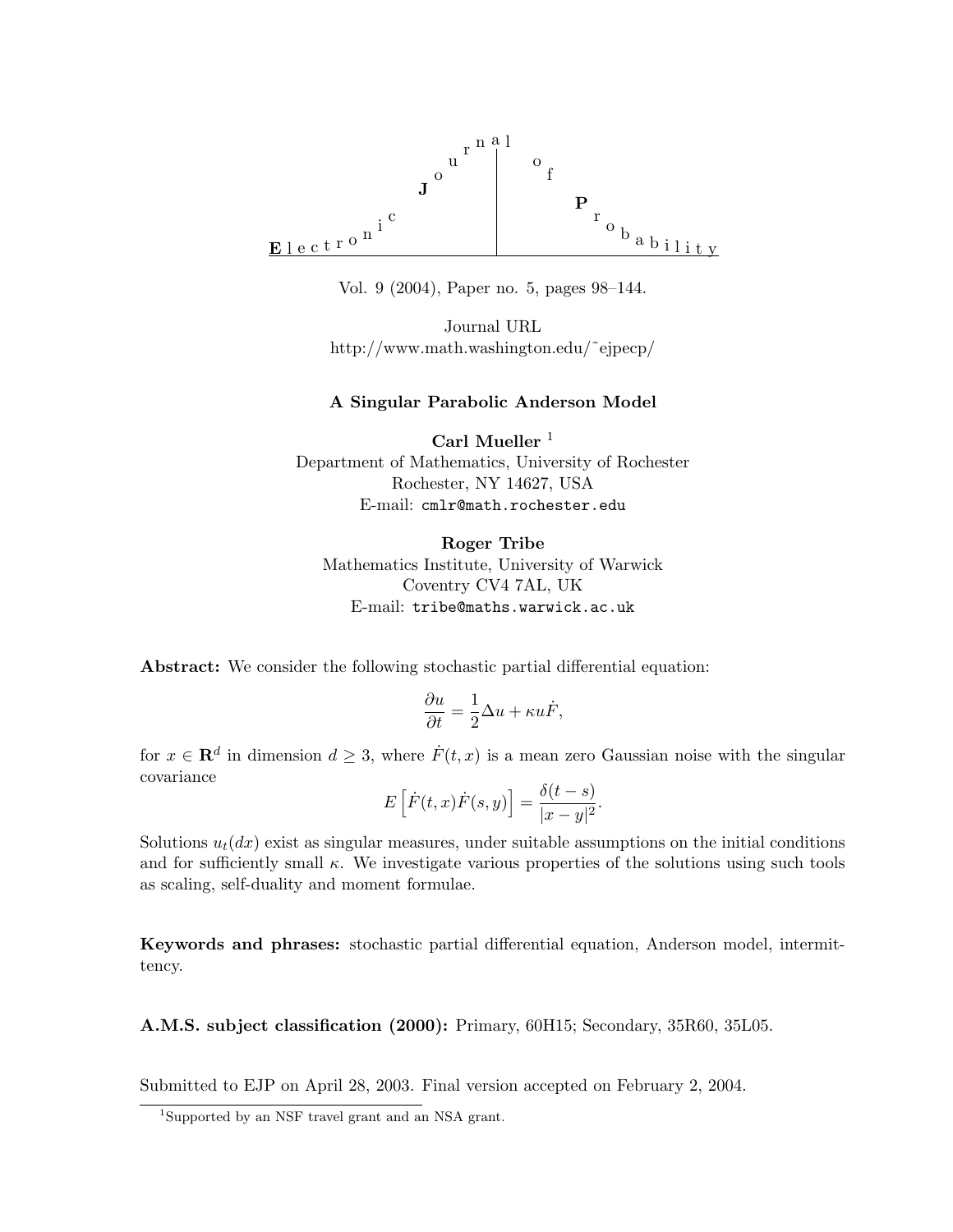## 1 Introduction

For readers who want to skip the motivation and definitions, the main results are summarized in Subsection 1.3.

#### 1.1 Background and Motivation

The parabolic Anderson problem is modeled by the following stochastic partial differential equation (SPDE):

$$
\frac{\partial u}{\partial t} = \frac{1}{2}\Delta u + \kappa u \dot{F}.\tag{1.1}
$$

Here  $u(t,x) \geq 0$  for  $t \geq 0$  and  $x \in \mathbb{R}^d$ .  $\dot{F} = \dot{F}(t,x)$  is a generalized Gaussian noise whose covariance will be specified later.

The main result of this paper is that for a special choice of covariance structure of the noise  $\dot{F}$  the equation (1.1) has solutions that are measures on  $\mathbb{R}^d$ , and that these measures are singular. Linear equations driven by rough noises may easily have distribution valued solutions. For non-linear equations, or linear equations with multiplicative noise terms as in (1.1), solutions that are distribution valued, but not function valued, are rare since they potentially involve nonlinear functions, or products, of distributions. Indeed the only two cases we know of are the following: the Dawson-Watanabe branching diffusions, which can be thought of as solutions to the heat equation with a multiplicative noise  $\sqrt{u}W$  for a space-time white noise W (see Dawson [Daw93] and comments below); equations modeling stochastic quantization, related to certain quantum fields, which involve a Wick product is used (see [Albeverio+Rockner89]). We are describing equations with solutions that are distributions on  $\mathbb{R}^d$ . Our comments do not include the literature on equations with solutions that are distributions on Wiener space (see [HØUZ96], [NZ89] and [NR97] which treats the parabolic Anderson model with space-time white noise in high dimensions.). It was surprising to us to find that a noise  $\dot{F}$  in (1.1) might have a sufficiently singular spatial correlation as to force the solutions to be singular measures, but not so as to destroy solutions all together.

The parabolic Anderson problem has various modeling interpretations (see Carmona and Molchanov [Car94]). The key behavior of solutions, called intermittency, is that they become concentrated in small regions, often called peaks, separated by large almost dead regions. Except when the covariance of the noise is singular at 0, the linear form of the noise term allows the use of the Feynman-Kac formula to study the solutions. Using this, mostly in the setting of discrete space with a discrete Laplacian and with a time-independent noise, there have been many successful descriptions of the solutions (see [GMK00] and the references there to work of Gärtner, Molchanov, den Hollander, König and others.) There is less work on the equation with space-time noises but the memoir [Car94] considers the case of Gaussian noises with various space and time covariances.

In addition the ergodic theory of such linear models has been independently studied. Discrete versions of the SPDE fit into the framework of interacting particle systems, under the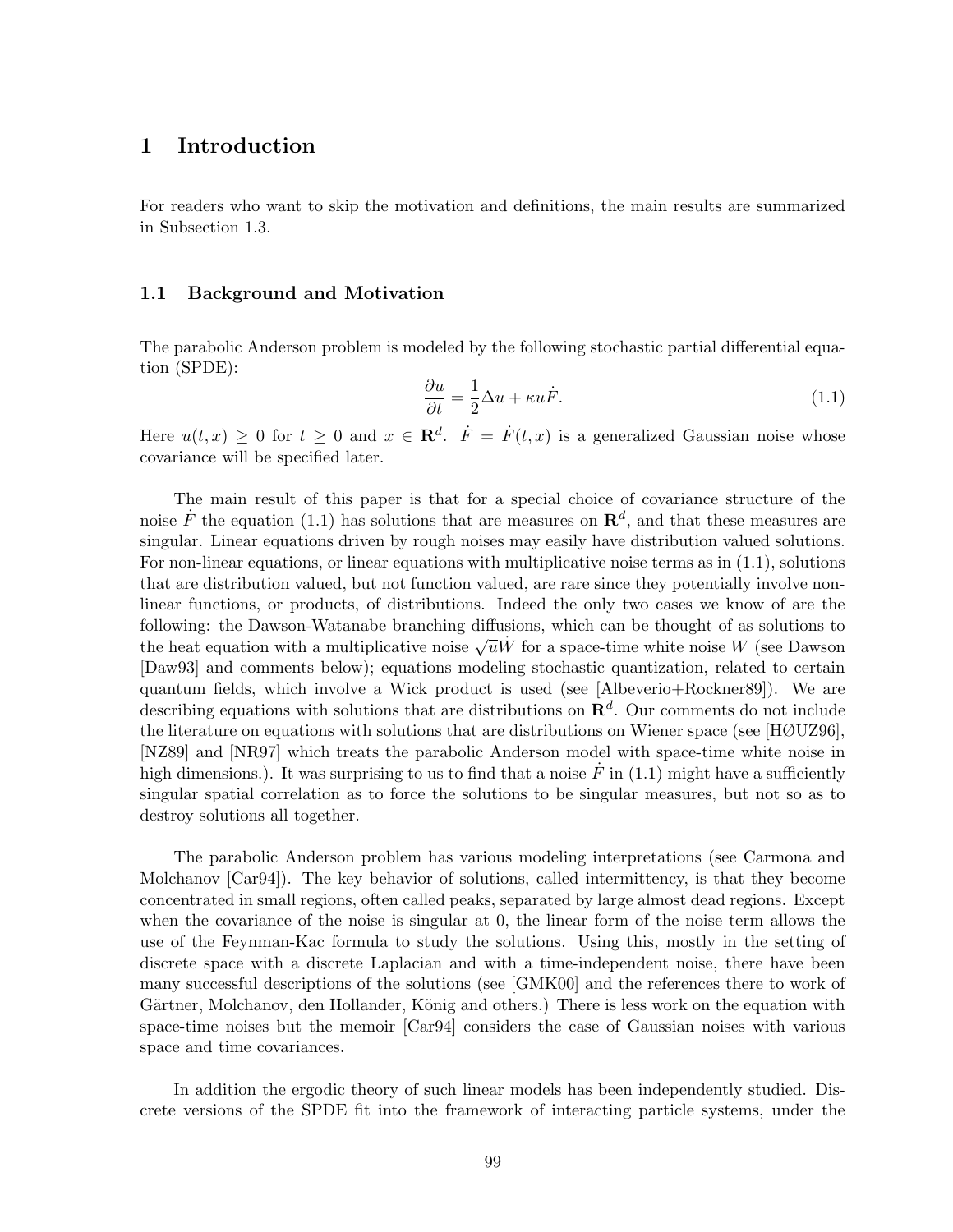name of linear systems. The reader can consult Liggett [Lig85], Chapter IX, Section 4 where, using the tools of duality and moments, the ergodic behavior of solutions is investigated. This work has been continued for lattice indexed systems of stochastic ODEs (see Cox, Fleischmann and Greven [CFG96] and also Cox, Klenke and Perkins [CKP01]). The basic picture is that in dimensions d=1,2 and  $d \geq 3$  if  $\kappa$  is large, the dead regions get larger and larger and the solutions become locally extinct. Conversely in  $d \geq 3$ , if  $\kappa$  is small, the diffusion is sufficient to stop the peaks growing and there are non-trivial steady states.

In this paper we study a special case where the noise is white in time and has a space correlation that scales, namely

$$
E\left[\dot{F}(t,x)\dot{F}(s,y)\right] = \frac{\delta(t-s)}{|x-y|^p}.\tag{1.2}
$$

The presence of slowly decaying covariances is interesting; one interpretation of the equation given in [Car94] is in the setting of temperature changes in fluid flow and the noise arises as a model for the velocities in the fluid, where it is well known that there are slowly decaying covariances (in both space and time). Also the equations might arise as a limit of rescaled models where the covariance scaling law emerges naturally. Mathematically these covariances are convenient since they imply a scaling relation for the solutions that allow us to convert large time behavior into small scale behavior at a fixed time.

For  $0 < p < 2$  (in dimensions  $d \ge 2$ ) there are function valued solutions with these scaling covariances. The Kolmogorov criterion can be used to estimate the Hölder continuity of solutions and in Bentley [Ben99] the Hölder continuity is shown to break down as  $p \uparrow 2$ . In this paper we study just the case  $p = 2$  and establish, in dimensions  $d \geq 3$  and when  $\kappa$  is small, the existence, and uniqueness in law, of measure valued solutions. One can imagine that the regularity of solutions breaks down as  $p \uparrow 2$  but that there exists a singular, measure valued solution at  $p = 2$ (we do not believe the equation makes sense for the case  $p > 2$ ). Note that measure valued solutions to an SPDE have been successfully studied in the case of Dawson-Watanabe branching diffusions, which can be considered as solutions to the heat equation with the noise term  $\sqrt{u}dW$ , for a space-time white noise W (see Dawson [Daw93]). Unless  $d = 1$ , this equation must be understood in terms of a martingale problem.

The special covariance  $|x-y|^{-2}$  has two singular features: the blow-up near  $x = y$  which causes the local clustering, so that the solutions become singular measures; and the fat tails at infinity which affects large time behavior (for instance we shall prove local extinction in all dimensions). The scaling is convenient in that it allows intuition about large time behavior to be transfered to results on local singularity, and vice-versa. In particular the singularity of the measures can be thought of as a description of the intermittency at large times.

### 1.2 Definitions

Our first task is to give a rigorous meaning to measure valued solutions of (1.1). We shall define solutions in terms of a martingale problem. We do not investigate the possibility of a strong solution for the equation. We do, however, construct solutions as a Wiener chaos expansion with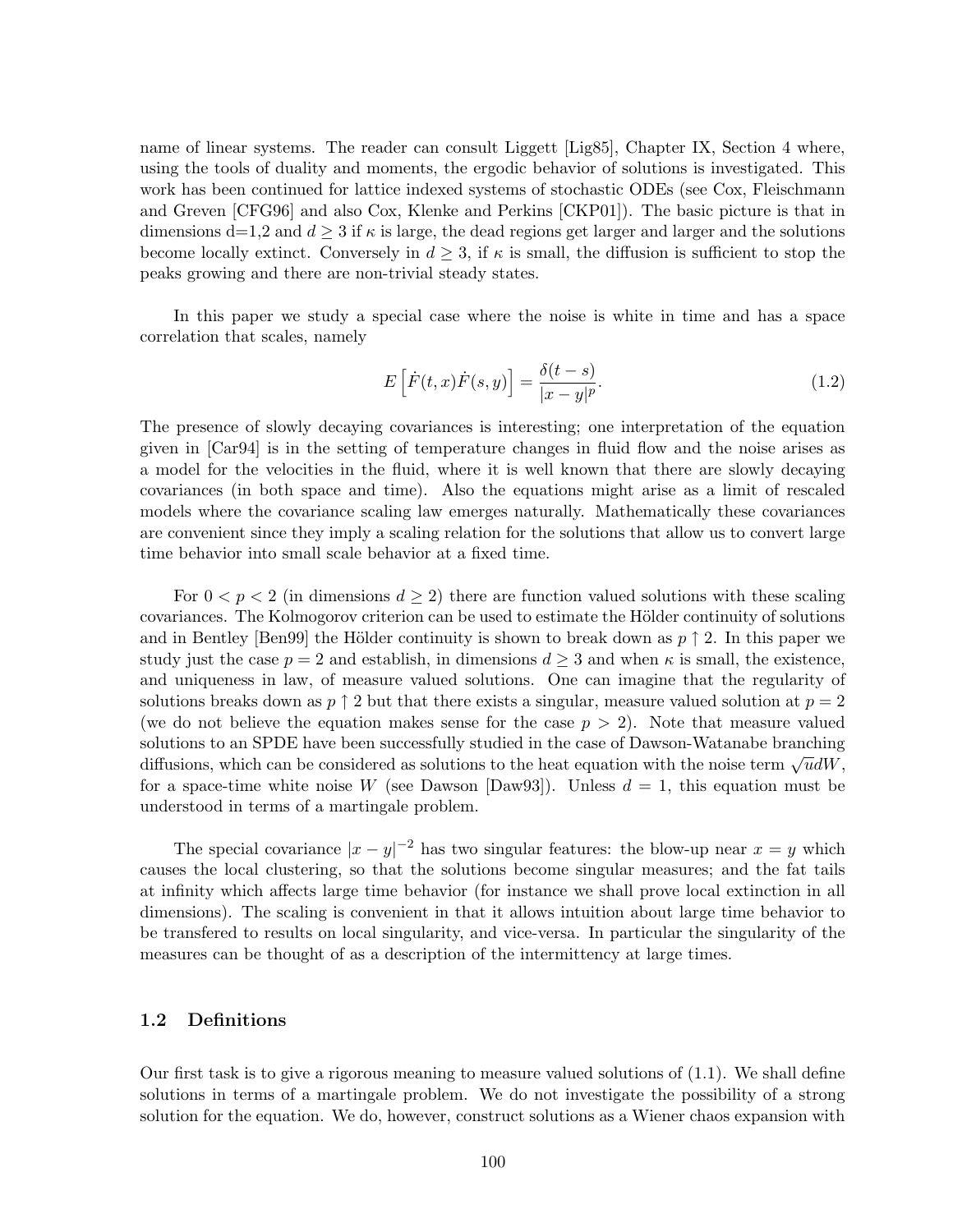respect to our noise. These solutions are adapted to the same filtration as the noise, and for some purposes provide a replacement for strong solutions. One advantage of working with martingale problem is that passing to the limit in approximations can be easier with this formulation.

We now fix a suitable state space for our solutions. Throughout the paper we consider only dimensions  $d \geq 3$ . The parameter  $\kappa$  will also be fixed to lie in the range

$$
0 < \kappa < \frac{d-2}{2}.\tag{1.3}
$$

The restrictions on d and  $\kappa$  are due to our requirement that solutions have finite second moments. We do not explore the possibility of solutions without second moments.

Let M denote the non-negative Radon measures on  $\mathbf{R}^d$ ,  $\mathcal{C}_c$  the space of continuous functions on  $\mathbf{R}^d$  with compact support, and  $\mathcal{C}_c^k$  the space of functions in  $\mathcal{C}_c$  with k continuous derivatives. We write  $\mu(f)$  for the integral  $\int f(x)\mu(dx)$ , where  $\mu \in \mathcal{M}$  and f is integrable. Unless otherwise indicated, the integral is over the full space  $\mathbb{R}^d$ . We consider M with the vague topology, that is, the topology generated by the maps  $\mu \to \mu(f)$  for  $f \in \mathcal{C}_c$ .

The class of allowable initial conditions is described in terms of the singularity of the measures. Define

$$
\|\mu\|_{\alpha}^2 = \int \int \left(1 + |x - y|^{-\alpha}\right) \mu(dx)\mu(dy)
$$

and let  $\mathcal{H}_{\alpha}^{a} = \{\mu \in \mathcal{M} : ||\mu(dx) \exp(-a|x|)||_{\alpha} < \infty\}$ . Note the spaces  $\mathcal{H}_{\alpha}^{a}$  are decreasing in  $\alpha$ and increasing in a. Then define

$$
\mathcal{H}_{\alpha} = \bigcup_{a} \mathcal{H}_{\alpha}^{a}, \quad \mathcal{H}_{\alpha+} = \bigcup_{a} \bigcup_{\beta > \alpha} \mathcal{H}_{\beta}^{a}, \quad \mathcal{H}_{\alpha-} = \bigcup_{a} \bigcap_{\beta < \alpha} \mathcal{H}_{\beta}^{a}.
$$

The sets  $\mathcal{H}_{\alpha}^{a}$  are Borel subsets of M. The formula for the second moments of solutions also leads, for each d and  $\kappa$ , to a distinguished choice of  $\alpha$ . Throughout the paper we make the choice

$$
\alpha = \frac{d-2}{2} - \left[ \left( \frac{d-2}{2} \right)^2 - \kappa^2 \right]^{1/2}.
$$

The restriction (1.3) ensures  $\alpha \in (0, (d-2)/2)$ . We shall require the initial conditions to lie in  $\mathcal{H}_{\alpha+}$ , again to guarantee the existence of second moments.

Suppose  $(\Omega, \mathcal{F}, \{\mathcal{F}_t\}, P)$  is a filtered probability space. We call an adapted continuous M valued process  $\{u_t(dx): t \geq 0\}$  a (martingale problem) solution to (1.1) if it satisfies

- i.)  $P(u_0 \in H_{\alpha+}) = 1$ ,
- ii.)  $\{u_t(dx)\}\$  satisfies the first and second moment bounds (1.6), (1.7) given below, and
- iii.)  $\{u_t(dx)\}\$  satisfies the following martingale problem: for all  $f \in \mathcal{C}_c^2$

$$
z_t(f) = u_t(f) - u_0(f) - \int_0^t \frac{1}{2} u_s(\Delta f) ds \tag{1.4}
$$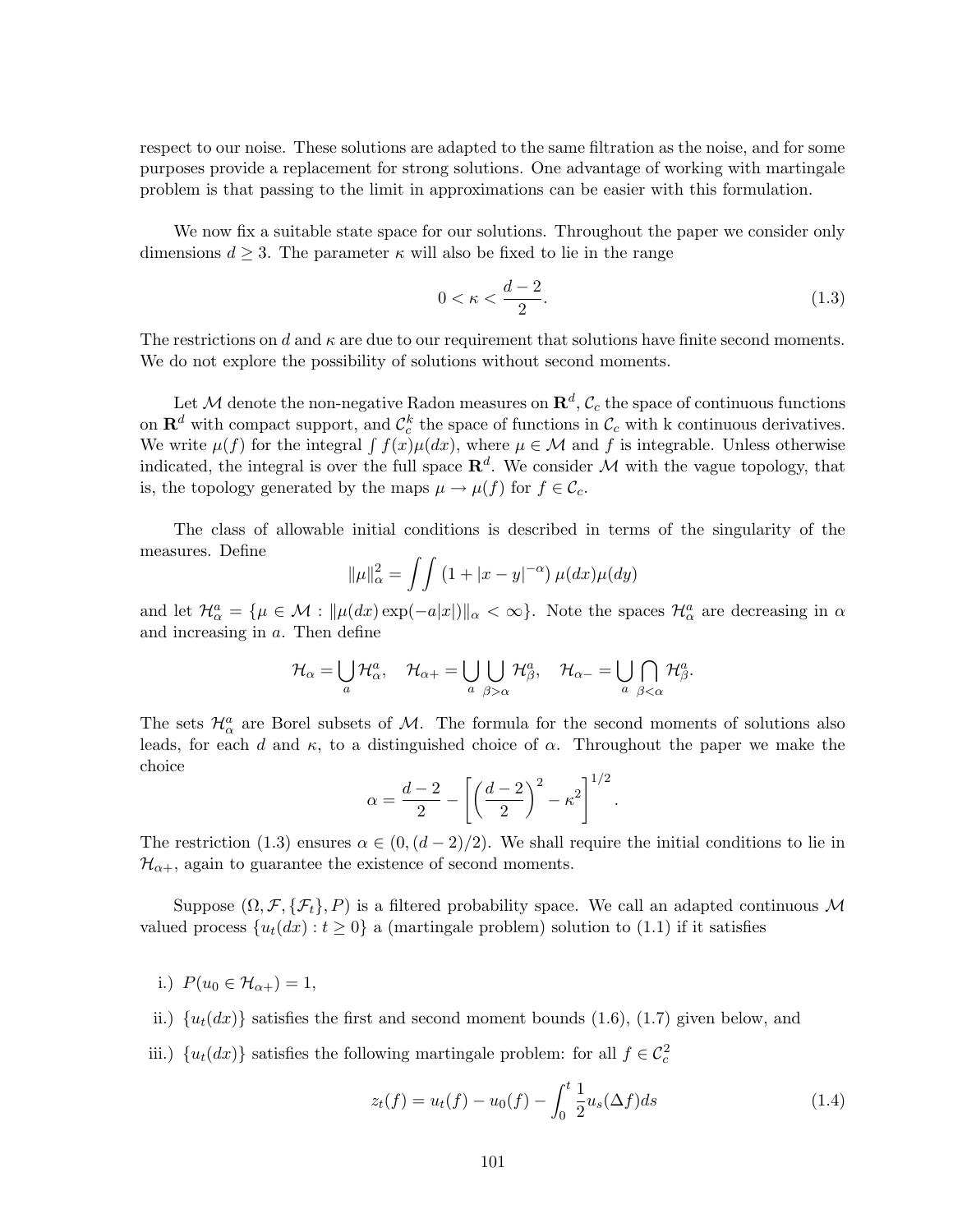is a continuous local  $\mathcal{F}_t$ -martingale with finite quadratic variation given by

$$
\langle z(f) \rangle_t = \kappa^2 \int_0^t \int \int \frac{f(x)f(y)}{|x - y|^2} u_s(dy) u_s(dx) ds \tag{1.5}
$$

If in addition  $P(u_0 = \mu) = 1$ , we say that the solution  $\{u_t(dx)\}\$  has initial condition  $\mu$ .

Let  $G_t(x) = (2\pi t)^{-d/2} \exp(-|x|^2/2t)$  for  $x \in \mathbb{R}^d$  and  $t > 0$ . The moment conditions we require are that for all measurable  $f: \mathbf{R}^d \to [0, \infty)$ ,

$$
E\left[u_t(f)\middle|u_0\right] = \int\int G_t(x-x')f(x')u_0(dx'),\tag{1.6}
$$

and there exists C, depending only on the dimension d and  $\kappa$ , so that

$$
E\left[\left(\int f(x)u_t(dx)\right)^2\middle|u_0\right]
$$
\n
$$
\leq C\int_{\mathbf{R}^{4d}} G_t(x-x')G_t(y-y')f(x')f(y')\left(1+\frac{t^{\alpha}}{|x-y|^{\alpha}|x'-y'|^{\alpha}}\right)u_0(dx)u_0(dy)dx'dy'.
$$
\n(1.7)

The construction of solutions in Section 3 shows that our bound (1.7) on second moments is quite natural. We believe that the moment bounds  $(1.6)$  and  $(1.7)$  are implied by the martingale problem (1.4) and (1.5), although we do not show this. Since establishing second moment bounds is a normal first step to finding a solution to the martingale problem, we include these bounds as part of the definition of a solution.

We finish this subsection with some simple consequences of the second moment bound  $(1.7)$ .

**Lemma 1** Suppose  $\{u_t(dx)\}\$ is a solution to (1.1) with initial condition  $\mu$ . Choose a so that  $\mu \in \mathcal{H}_{\alpha}^a$ .

i) For any  $f \in \mathcal{C}_c$  and  $t \geq 0$ , we have

$$
E\left[\int_0^t \int \int \frac{f(x)f(y)}{|x-y|^2} u_s(dx) u_s(dy) ds\right] < \infty
$$

and hence the process  $z_t(f)$  defined in (1.4) is a true martingale.

ii) For any  $0 \le \rho < d - \alpha$  and  $t > 0$ 

$$
E\left[\int\int\left(1+|x-y|^{-\rho}\right)e^{-a|x|-a|y|}u_t(dx)u_t(dy)\right]<\infty
$$

and hence  $u_t \in \mathcal{H}_{(d-\alpha)-}$  almost surely.

**Proof.** For part i) it is sufficient to check that  $E[(z(f))_t] < \infty$  to ensure that  $z_t(f)$  is a true martingale. Using the second moment bounds (1.7) we have

$$
E\left[\int_0^t \int \int \frac{f(x)f(y)}{|x-y|^2} u_s(dx) u_s(dy) ds\right]
$$
\n(1.8)

$$
\leq C \int_0^t \int_{\mathbf{R}^{4d}} G_s(x-x') G_s(y-y') \frac{f(x')f(y')}{|x'-y'|^2} \left(1+\frac{s^{\alpha}}{|x-y|^{\alpha}|x'-y'|^{\alpha}}\right) \mu(dx) \mu(dy) dx'dy'ds.
$$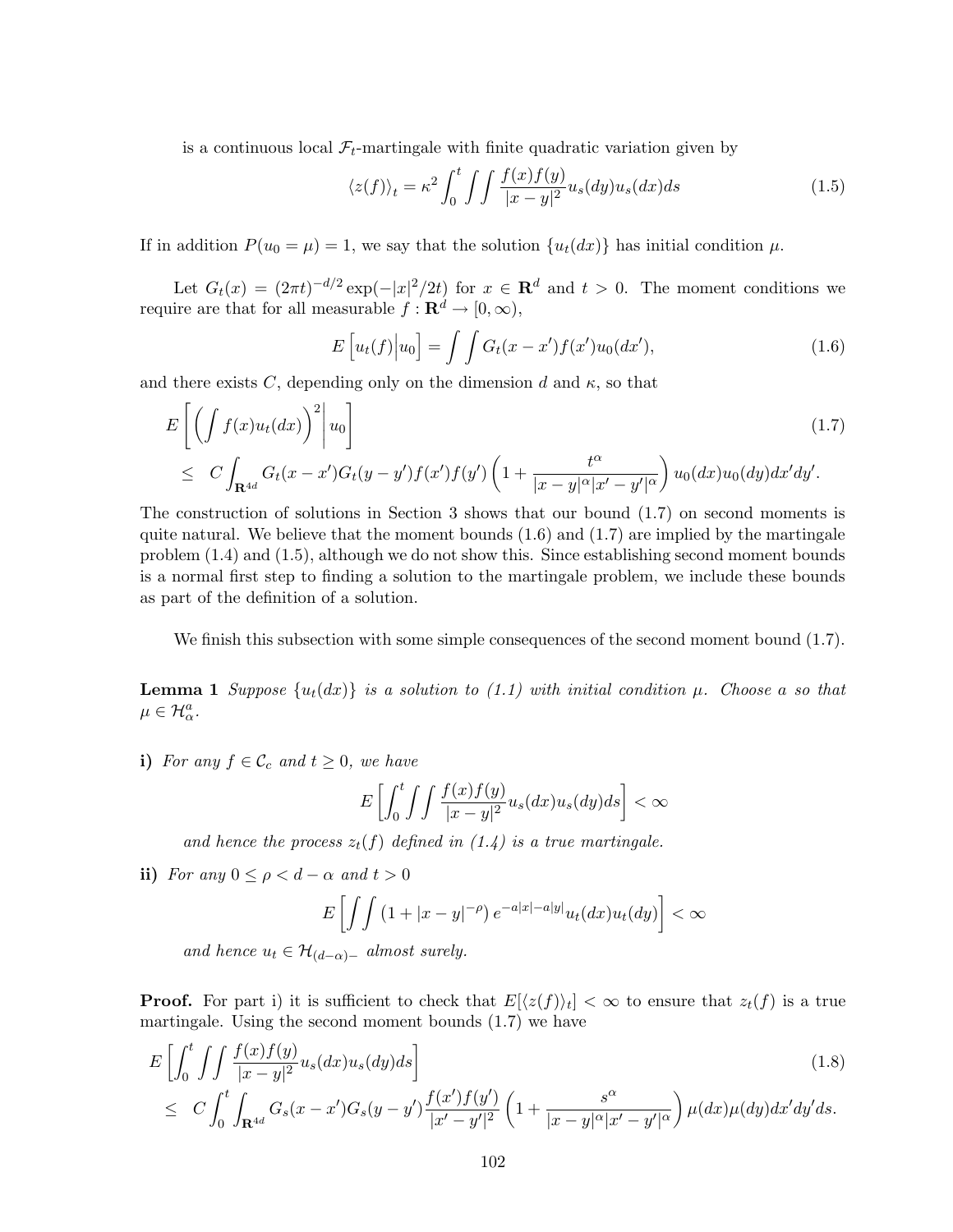We now estimate the  $dx'dy'$  integral in the above expression by using the simple bound, for  $0 \leq r < d$ ,

$$
\int \int G_t(x - x') G_t(y - y') |x' - y'|^{-r} dx' dy' \leq C(r) \left( |x - y|^{-r} \wedge t^{-r/2} \right). \tag{1.9}
$$

The above estimate follows from the scaling properties of the normal density. For  $f$  of compact support and any  $a > 0$ , we have the bound

$$
\int G_s(x - x')f(x')dx' \le C(a, f, t)e^{-a|x|} \quad \text{for all } s \le t, x \in \mathbf{R}^d. \tag{1.10}
$$

Then, applying Hölder's inequality with  $1 < p < d/2$  and  $p^{-1} + q^{-1} = 1$ , we have, for all  $s \le t$ ,

$$
\iint G_s(x - x')G_s(y - y') \frac{f(x')f(y')}{|x' - y'|^2} dx'dy'
$$
\n
$$
\leq \left( \iint G_s(x - x')G_s(y - y') \frac{1}{|x' - y'|^{2p}} dx'dy' \right)^{1/p}
$$
\n
$$
\cdot \left( \iint G_s(x - x')G_s(y - y')f^q(x')f^q(y')dx'dy' \right)^{1/q}
$$
\n
$$
\leq C(a, f, t)e^{-a|x| - a|y|} (|x - y|^{-2} \wedge s^{-1})
$$
\n
$$
\leq C(a, f, t)e^{-a|x| - a|y|} |x - y|^{-\alpha/2} s^{-(2-\alpha)+/2}
$$
\n
$$
\leq C(a, f, t)e^{-a|x| - a|y|} (1 + |x - y|^{-\alpha}) s^{-(2-\alpha)+/2}.
$$

A similar calculation, using  $2 + \alpha < d$ , gives the bound

$$
\int \int G_s(x-x')G_s(y-y')\frac{f(x')f(y')}{|x'-y'|^{2+\alpha}}dx'dy' \leq C(a,f,t)s^{-(2+\alpha)/2}.
$$

Now we substitute these bounds into (1.8) to obtain

$$
E\left[\int \int \frac{f(x)f(y)}{|x-y|^2} u_s(dx) u_s(dy) ds\right]
$$
  
\n
$$
\leq C(a, f, t) \int_0^t s^{-(2-\alpha)_+/2} \int \int (1+|x-y|^{-\alpha}) e^{-a|x|-a|y|} \mu(dx) \mu(dy) ds.
$$

which is finite since  $\|\mu(dx) \exp(-a|x|)\|_{\alpha} < \infty$ .

For part ii), we use the second moment bound (1.7) to see that

$$
E\left[\int\int (1+|x-y|^{-\rho}) e^{-a|x|-a|y|} u_t(dx) u_t(dy)\right]
$$
  
\n
$$
\leq C \int_{\mathbf{R}^{4d}} G_t(x-x') G_t(y-y') \left(1+|x'-y'|^{-\rho}\right) e^{-a|x'|-a|y'|}
$$
  
\n
$$
\cdot \left(1+\frac{t^{\alpha}}{|x-y|^{\alpha}|x'-y'|^{\alpha}}\right) \mu(dx) \mu(dy) dx'dy'.
$$
\n(1.11)

Using the bound  $\int G_t(x - x') \exp(-a|x'|) dx' \leq C(t, a) \exp(-a|x|)$  and (1.9), we estimate the  $dx'dy'$  integral in the same way as above. We illustrate this only on the most singular term. For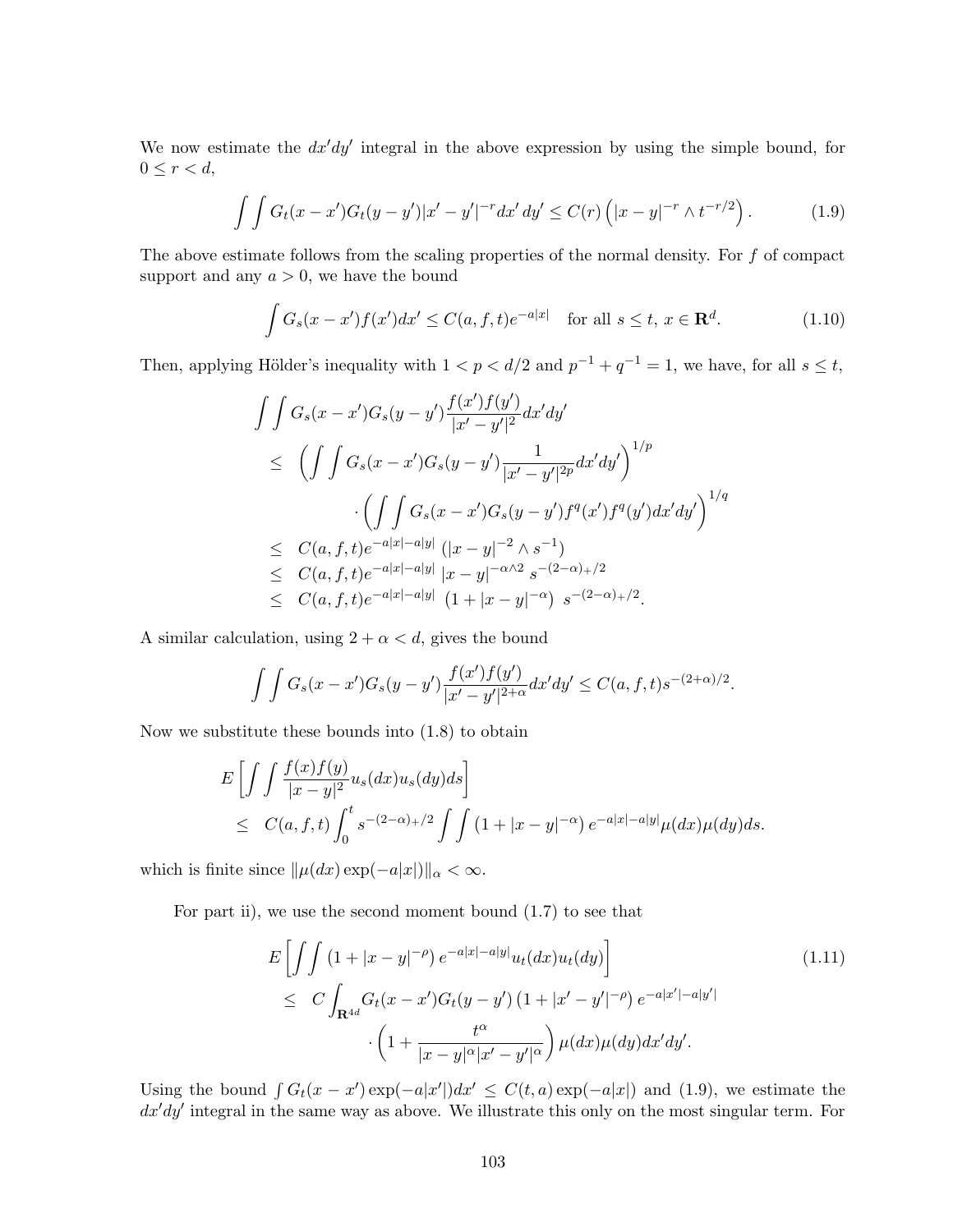$$
p, q > 1 \text{ with } p^{-1} + q^{-1} = 1,
$$
\n
$$
\iint G_t(x - x')G_t(y - y')|x' - y'|^{-(\rho + \alpha)}e^{-a|x'| - a|y'|}dx'dy'
$$
\n
$$
\leq \left(\iint G_t(x - x')G_t(y - y')e^{-ap|x'| - ap|y'|}dx'dy'\right)^{1/p}
$$
\n
$$
\cdot \left(\iint G_t(x - x')G_t(y - y')|x' - y'|^{-q(\rho + \alpha)}dx'dy'\right)^{1/q}
$$
\n
$$
\leq C(a, \rho, p, q)e^{-a|x| - a|y|} \left(|x - y|^{-(\rho + \alpha)} \wedge t^{-(\rho + \alpha)/2}\right)
$$
\n
$$
\leq C(t, a, \rho, p, q)e^{-a|x| - a|y|}.
$$
\n(1.12)

provided that  $q(\rho + \alpha) < d$ . Such a  $q > 1$  can be found whenever  $\rho + \alpha < d$ . Substituting this estimate into (1.11) gives the result.

#### 1.3 Main Results

We start with a result on existence and uniqueness.

**Theorem 1** For any  $\mu \in \mathcal{H}_{\alpha+}$  there exists a solution to (1.1) started at  $\mu$ . Solutions starting at  $\mu \in \mathcal{H}_{\alpha+}$  are unique in law. If we denote this law by  $Q_{\mu}$  then the set  $\{Q_{\mu} : \mu \in \mathcal{H}_{\alpha+}\}\$  forms a Markov family of laws.

The existence part of Theorem 1 is proved in Section 3, and the uniqueness in Section 4. The next theorem, which is proved in Section 5, shows death from finite initial conditions and local extinction from certain infinite initial conditions. Write  $B(x, r)$  for the open ball or radius r centered at x. We say that a random measure  $u_0$  has bounded local intensity if  $E[u_0(B(x, 1))]$ is a bounded function of x.

**Theorem 2** Suppose  $\{u_t(dx)\}\$ is a solution to (1.1).

- i) Death from finite initial conditions. If  $P(u_0 \in H_\alpha^0) = 1$  then  $u_t(\mathbf{R}^d) \to 0$  almost surely as  $t \to \infty$ .
- ii) Local extinction from infinite initial conditions. If  $u_0$  has bounded local intensity and  $A \subseteq \mathbf{R}^d$  is a bounded set then  $u_t(A) \to 0$  in probability as  $t \to \infty$ .

Finally, we state our main results describing the nature of the measures  $u_t(dx)$ . These are proved in Section 6.

**Theorem 3** Suppose that  $\{u_t(dx)\}\$ is a solution to (1.1) satisfying  $P(u_0 \neq 0) = 1$ . Fix  $t > 0$ . Then the following properties hold with probability one.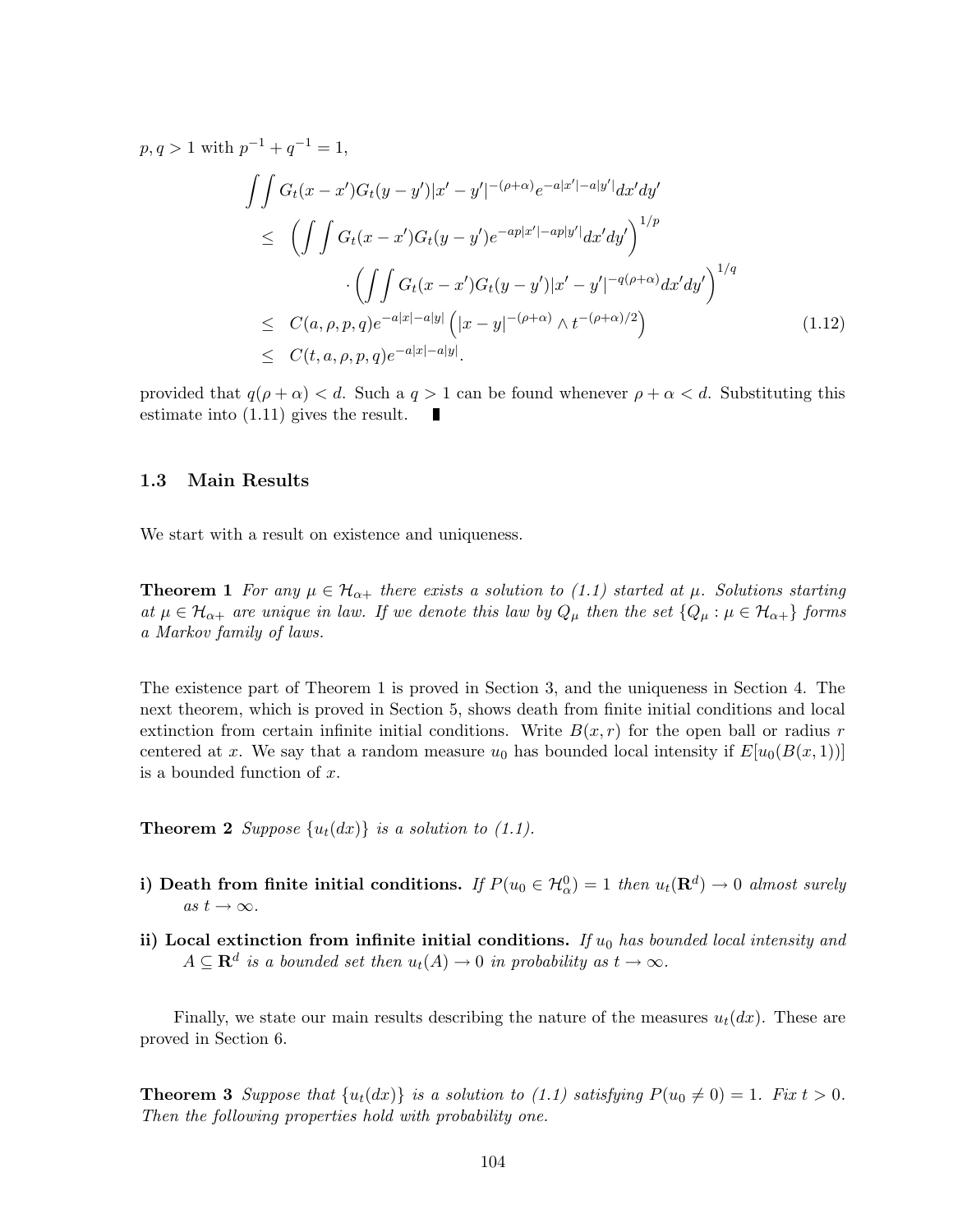- i) Dimension of support. If a Borel set A supports the measure  $u_t(dx)$  then the Hausdorff dimension of A is at least  $d - \alpha$ .
- ii) Density of support. The closed support of  $u_t(dx)$  is  $\mathbf{R}^d$ .
- iii) Singularity of solutions. The absolutely continuous part of  $u_t(dx)$  is zero.

#### Remarks

1. Although Theorem 3 gives an almost sure result for fixed  $t$ , it leaves open the possibility that there are random times at which the properties fail. In Section 6 we shall show that  $P(u_t \in \mathcal{H}_{\alpha+}$  for all  $t \geq 0) = 1$ . This implies that the weaker lower bound  $d-2-\alpha$  on the dimension of supporting sets is valid for all times.

2. The reader might compare the behavior described in Theorem 3 with that of the Dawson-Watanabe branching diffusion in  $\mathbb{R}^d$ , for  $d \geq 2$ . This is a singular measure valued process whose support is two dimensional, and, if started with a finite measure of compact support, has compact support for all time.

**3.** Many of the results go through for the boundary case  $\kappa = (d-2)/2$  and for initial conditions in  $\mathcal{H}_{\alpha}$ , although we have not stated results in these cases. The chaos expansion in Section 3 holds in both these boundary cases and the second moments are finite. Although our proof that the chaos expansion satisfies (1.5) uses  $\kappa < (d-2)/2$  and  $\mu \in \mathcal{H}_{\alpha+}$  we do not believe these restrictions are needed for this. However our proof of uniqueness for solutions in Section 4 does seem to require the strict inequalities. This leaves open the possibility that there are solutions with a different law to that constructed via the chaos expansion. Theorems 2 and 3 will hold in the boundary cases for the solutions constructed via chaos expansion solutions. Parts of Theorems 2 and 3 also hold for all solutions, for example Propositions 2 and 3 use only the martingale problem in their proof and hold for any solution in the boundary cases.

### 1.4 Tools

We briefly introduce the main tools that we use. The first tool, scaling for the equation, is summarized in the following lemma.

**Lemma 2** Suppose that  $\{u_t(dx)\}\$ is a solution to (1.1). Let a, b, c > 0 and define

$$
v_t(A) = au_{bt}(cA) \quad \text{for Borel } A \subseteq \mathbf{R}^d
$$

where  $cA = \{cx : x \in A\}$ . Then  $\{v_t(dx)\}\$ is a solution to the equation

$$
\frac{\partial v_t}{\partial t} = \frac{b}{2c^2} \Delta v + \kappa \frac{b^{1/2}}{c} v \dot{F}_{b,c}(t, x)
$$

where  $\dot{F}_{b,c}(t,x)$  is a Gaussian noise identical in law to  $\dot{F}(t,x)$ .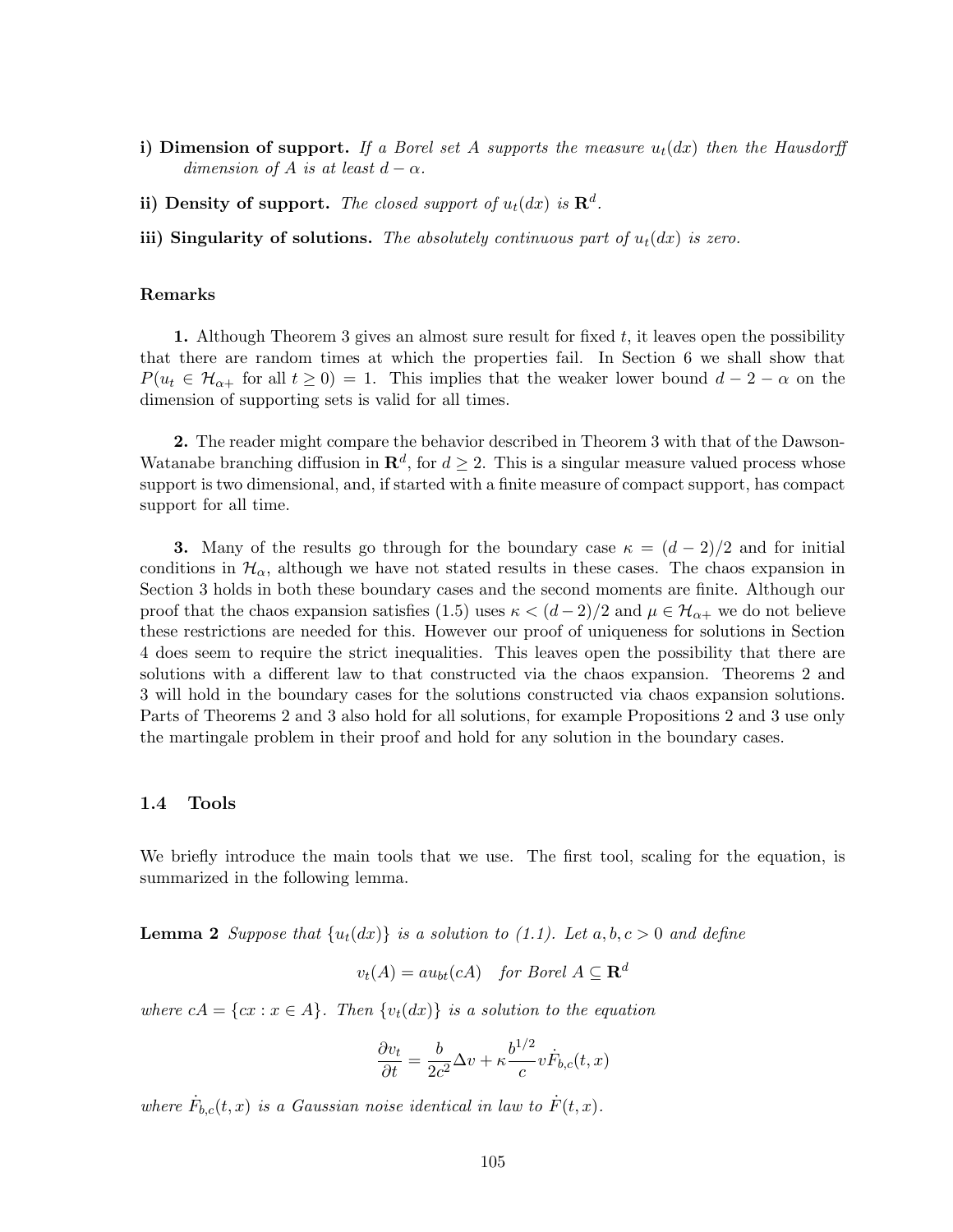The equation for  $\{v_t(dx)\}\$ is interpreted via a martingale problem, as in (1.1). The easy proof of this lemma is omitted.

The next tool is our equation for the second moments. The linear noise term implies that the solutions have closed moment equations. By this we mean that the moment densities

$$
H_t(x_1,x_2,\ldots,x_n)dx_1\ldots dx_n=E[u_t(dx_1)u_t(dx_2)\ldots u_t(dx_n)]
$$

satisfy an autonomous PDE. Formally assuming the solution has a smooth density  $u_t(x)$ , applying Ito's formula to the product  $u_t(x_1) \ldots u_t(x_n)$  and taking expectations suggests that  $H_t$ satisfies

$$
\frac{\partial H_t}{\partial t} = \frac{1}{2} \Delta H_t + \kappa^2 H_t \sum_{1 \le i < j \le n} \frac{1}{|x_i - x_j|^2}.
$$

Then the Feynman-Kac representation for this linear equation suggests that

$$
H_t(x_1,...,x_n) = E_{x_1,...,x_n} \left[ u_0(X_t^1) \dots u_0(X_t^n) \exp \left( \int_0^t \sum_{1 \le i < j \le n} \frac{\kappa^2}{|X_s^i - X_s^j|^2} ds \right) \right]
$$

where  $E_{x_1,...,x_n}$  denotes expectation with respect to n independent d-dimensional Brownian motions  $X_t^1, \ldots, X_t^n$ . This formula makes sense when  $u_0$  has a density. But more generally, we can expect the following. For solutions  $\{u_t(dx)\}\;$  to (1.1), started at  $\mu$ , and when  $f_i \in \mathcal{C}_c$  for  $i=1,\ldots,k,$ 

$$
E\left[\prod_{i=1}^{n} u_t(f_i)\right]
$$
\n
$$
= \int_{\mathbf{R}^{2nd}} E_{0,x_1,...,x_n}^{t,y_1,...,y_n} \left[\exp\left(\sum_{1 \leq j < k \leq n} \int_0^t \frac{\kappa^2}{\left|X_s^{(j)} - X_s^{(k)}\right|^2} ds\right)\right] \prod_{i=1}^{n} G_t(x_i - y_i) f_i(y_i) \mu(dx_i) dy_i
$$
\n(1.13)

where  $E_{0.x_1,...,x_n}^{t,y_1,...,y_n}$  $\binom{l, y_1, \ldots, y_n}{0, x_1, \ldots, x_n}$  is expectation with respect to n independent d-dimensional Brownian bridges  $(X_t^{(1)}$  $x_t^{(1)}, \ldots, X_t^{(n)}$  $t^{(n)}$  started at  $(x_i)$  at time zero and ending at  $(y_i)$  at time t. In Section 2 we investigate the values of  $\kappa$  for which this expectation is finite.

The next tool is the expansion of the solution in terms of Wiener chaos, involving multiple integrals over the noise  $F(t, x)$ . Wiener chaos expansions have been used before for linear equations; for example see Dawson and Salehi [Daw80], Nualart and Zakai [NZ89], or Nualart and Rozovskii [NR97]. The idea is to start with the Green's function representation, assuming (falsely) that a function valued solution exists:

$$
u_t(y) = G_t \mu(y) + \kappa \int_0^t \int G_{t-s}(y-z) u_s(z) F(dz, ds). \tag{1.14}
$$

The first term on the right hand side of this representation uses the notation  $G_t\mu(y) = \int G_t(y - y)$  $z(\mu(dx))$ . The second term again involves the the non-existent density  $u_s(z)$ . However, we can use the formula for  $u_t(y)$  given in (1.14) to substitute for the term  $u_s(z)$  which appears on the right hand side. The reader can check that if we keep repeating this substitution, and assume the remainder term vanishes, we will arrive at the following formula: for a test function  $f \in \mathcal{C}_c$ ,

$$
u_t(f) = \sum_{n=0}^{\infty} I_t^{(n)}(f, \mu)
$$
\n(1.15)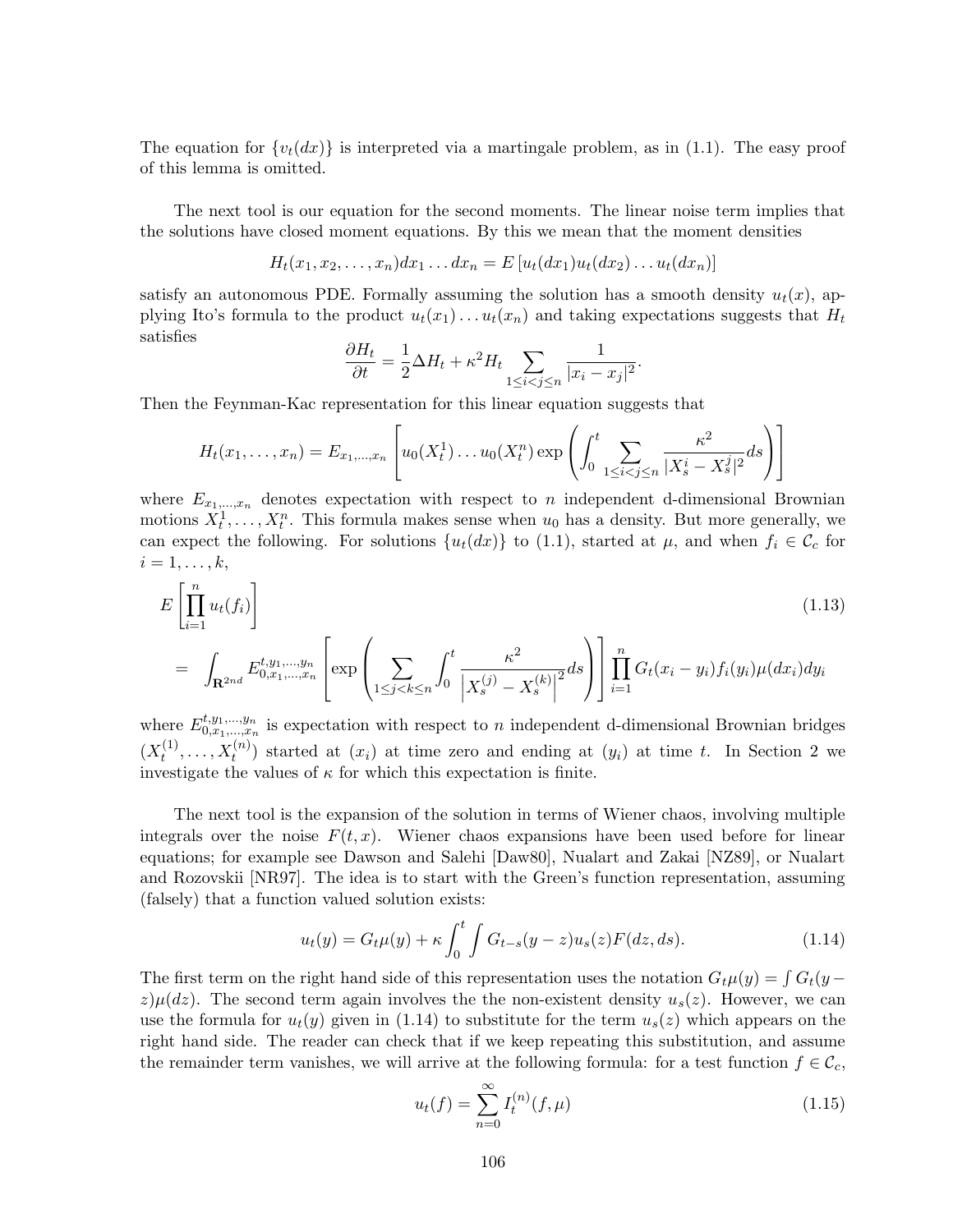where

$$
I_t^{(n)}(f,\mu) = \int \int f(y)I_t^{(n)}(y,z)\mu(dz)dy \qquad (1.16)
$$

and where the  $I^{(n)}$  are defined as follows:  $I_t^{(0)}$  $t_t^{(0)}(y, z) = G_t(y - z)$  and for  $n \ge 1$ 

$$
I_{s_{n+1}}^{(n)}(y_{n+1},z) = \kappa^n \int_0^{s_{n+1}} \int_0^{s_n} \cdots \int_0^{s_2} \int_{\mathbf{R}^{nd}} G_{s_1}(y_1-z) \prod_{i=1}^n G_{s_{i+1}-s_i}(y_{i+1}-y_i) F(dy_i, ds_i). \tag{1.17}
$$

In Section 3 we shall show that the stochastic integrals in (1.17) are well defined, and the series (1.15) converges in  $L^2$  and defines a solution. The point is that the series  $\sum_n I_t^{(n)}$  $t^{(n)}(y, z)$  does not converge pointwise, but after smoothing by integrating against the initial measure and the test function the series does converge. The restriction (1.3) on  $\kappa$  and the choice of space  $\mathcal{H}_{\alpha+}$  for the initial conditions is exactly what we need to ensure this  $L^2$  convergence. For larger values of  $\kappa$  it is possible that the series converges in  $L^p$  for some  $p < 2$ . It is also always possible to consider the chaos expansion (1.15) itself as a solution, if we interpret solutions in a suitably weak fashion, for example as a linear functionals on Wiener space. We do not investigate either of these possibilities.

The symmetry of the functions  $I_t^{(n)}$  $t^{(n)}(y, z)$  in y and z makes it clear that a time reversal property should hold. This is well known for linear systems and for the parabolic Anderson model, and is often called self duality. Suppose that  $\{u_t(x)\}, \{v_t(x)\}\$ are two solutions of (1.1) started from suitable absolutely continuous initial conditions  $u_0(x)dx$  and  $v_0(x)dx$ . We expect that  $u_t(v_0)$  has the same distribution as  $u_0(v_t)$ . In Section 4 we shall use this equality to establish uniqueness of solutions.

The Feynman-Kac formula is a standard tool in analogous discrete space models. In the continuous space setting of the parabolic Anderson equation  $(1.1)$ , we shall replace the noise F by a noise  $F$  that is Gaussian, white in time and with a smooth, translation invariant covariance  $\Gamma(x - y)$  in space. Then the Feynman-Kac representation is

$$
u_t(x) = E_x \left[ u_0(X_t) e^{-\Gamma(0)t} \exp\left(\kappa \int_0^t \bar{F}(ds, X_{t-s})\right) \right]
$$
  
= 
$$
\int G_t(x-y) u_0(y) e^{-\Gamma(0)t} E_{0,y}^{t,x} \left[ \exp\left(\kappa \int_0^t \bar{F}(ds, X_s)\right) \right].
$$
 (1.18)

A proof of this representation can be found in Kunita [Kun90] Theorem 6.2.5 and we make use of it in Section 6. Since our covariance blows up at the origin, the factor  $\Gamma(0)$  which appears in the exponential is infinite, and the representation can only be used for approximations.

Finally a remark on notation: we use  $C(t, p, \ldots)$  for a constant whose exact value is unimportant and may change from line to line, that may depend on the dimension d and the parameter  $\kappa$  (and hence also on  $\alpha$ ), but whose dependence on other parameters will be indicated. c or  $c_k$ will also denote constants which can change from line to line.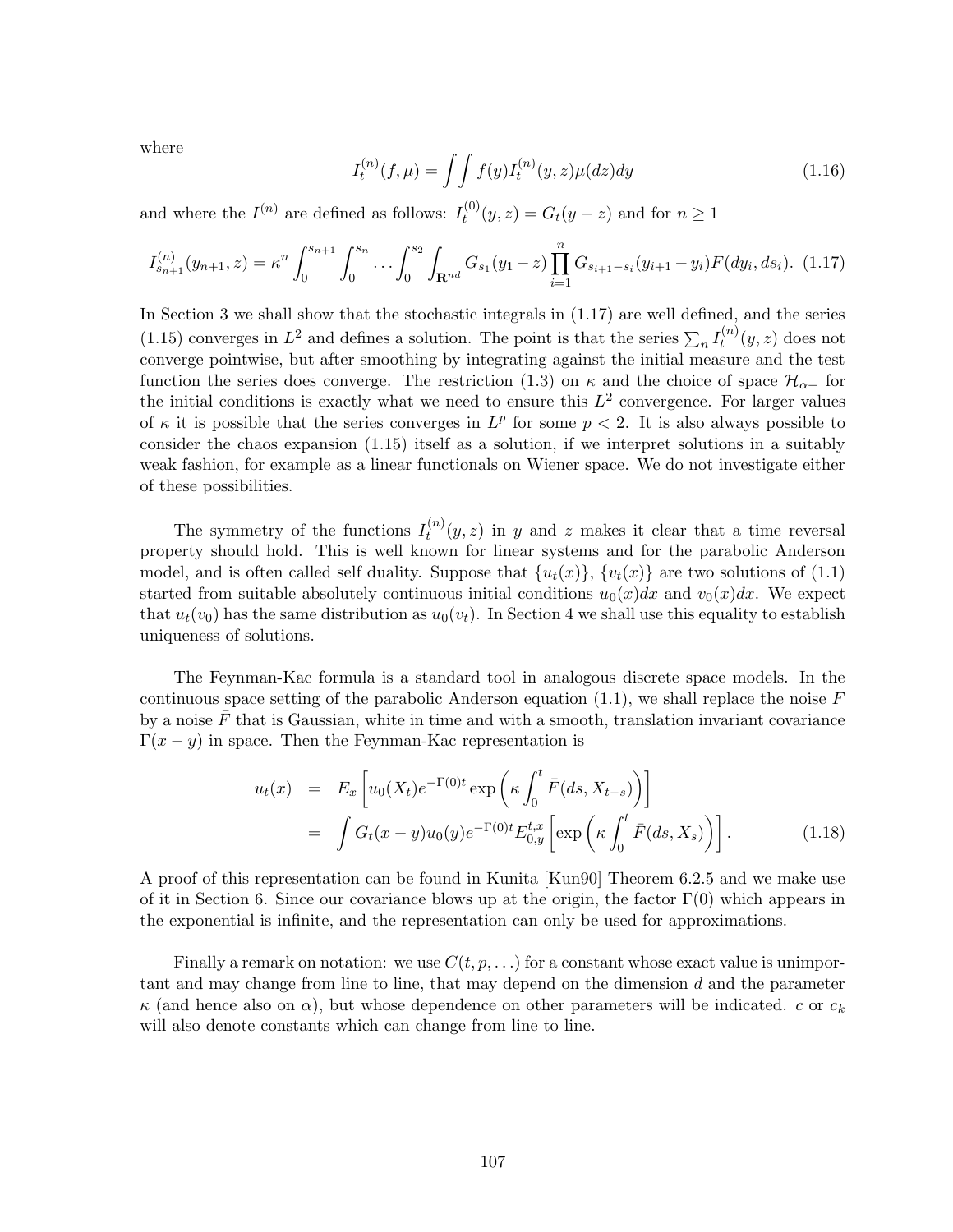# 2 A Brownian exponential moment

As indicated in the introduction, the second moments of solutions  $\{u_t(dx)\}\;$  to (1.1) can be expressed in terms of the expectation of a functional of a Brownian bridge. An upper bound for these expectations is a key estimate in the construction of our solutions. In this section we show the following bound.

**Lemma 3** Let  $X_s$  be a standard Brownian motion. For all  $0 \leq \eta \leq (d-2)^2/8$  there exists  $C(\eta) < \infty$  so that for all  $x, y, t$ 

$$
E_{0,x}^{t,y}\left[\exp\left(\eta \int_0^t \frac{ds}{|X_s|^2}\right)\right] \le C(\eta)\left(1 + \frac{t}{|x|\,|y|}\right)^{\alpha(\eta)}
$$

where

$$
\alpha(\eta) = \frac{d-2}{2} - \left[ \left( \frac{d-2}{2} \right)^2 - 2\eta \right]^{1/2}.
$$

We first treat the case of Bessel processes and Bessel bridges (see Revuz and Yor [RY91] chapter XI for the basic definitions). The reason for this is that the laws of two Bessel processes, of two suitable different dimensions, are mutually absolutely continuous and the Radon-Nikodym derivative involves exactly the exponential functional we wish to estimate.

Let  $C[0,t]$  be the space of real-valued continuous paths up to time t, and let  $\{R_t\}$  be the canonical path variables. For  $d \in [2, \infty)$  and  $a, b > 0$ , we write  $E_a^{(d)}$  for expectation under the law of the *d*-dimensional Bessel process started at *a*, and  $q_t^{(d)}$  $t^{(a)}(a, b)$  for the transition density. We write  $E_{a,b,t}^{(d)}$  for expectation under the law of the d-dimensional Bessel bridge starting at a and ending at b at time t. Suppose that Y is a non-negative random variable on the space  $C[0,t]$ , measurable with respect to  $\sigma(R_s : s \leq t)$ . Lemma 4.5 of Yor [Yor80], (or Revuz and Yor [RY91], Chapter XI, exercise 1.22), expressed in our notation, states that the following relationship holds: if  $\lambda, \mu \geq 0$  then

$$
E_a^{(2\lambda+2)}\left[Y \exp\left(-\frac{\mu^2}{2} \int_0^t \frac{ds}{R_s^2}\right) \left(\frac{R_t}{a}\right)^{-\lambda}\right] = E_a^{(2\mu+2)}\left[Y \exp\left(-\frac{\lambda^2}{2} \int_0^t \frac{ds}{R_s^2}\right) \left(\frac{R_t}{a}\right)^{-\mu}\right].
$$
 (2.1)

Now for  $0 \le \eta \le (d-2)^2/8$  we choose values for  $\lambda, \mu, Y$  in this identity as follows:

$$
\lambda = \frac{d-2}{2}, \quad \mu = \left[ \left( \frac{d-2}{2} \right)^2 - 2\eta \right]^{1/2}, \quad Y = \exp\left( \left[ \eta + \frac{\mu^2}{2} \right] \int_0^t \frac{ds}{R_s^2} \right) \left( \frac{R_t}{a} \right)^\lambda \mathbf{1}(R_t \in db).
$$

Note with these choices that  $\alpha(\eta) = \lambda - \mu$ ,  $2\eta + \mu^2 - \lambda^2 = 0$ , and  $d = 2\lambda + 2$ . Applying (2.1) we find

$$
E_a^{(d)} \left[ \exp\left(\eta \int_0^t \frac{ds}{R_s^2} \right) \mathbf{1}(R_t \in db) \right]
$$
  
=  $E_a^{(2\lambda+2)} \left[ Y \exp\left(-\frac{\mu^2}{2} \int_0^t \frac{ds}{R_s^2} \right) \left(\frac{R_t}{a}\right)^{-\lambda} \right]$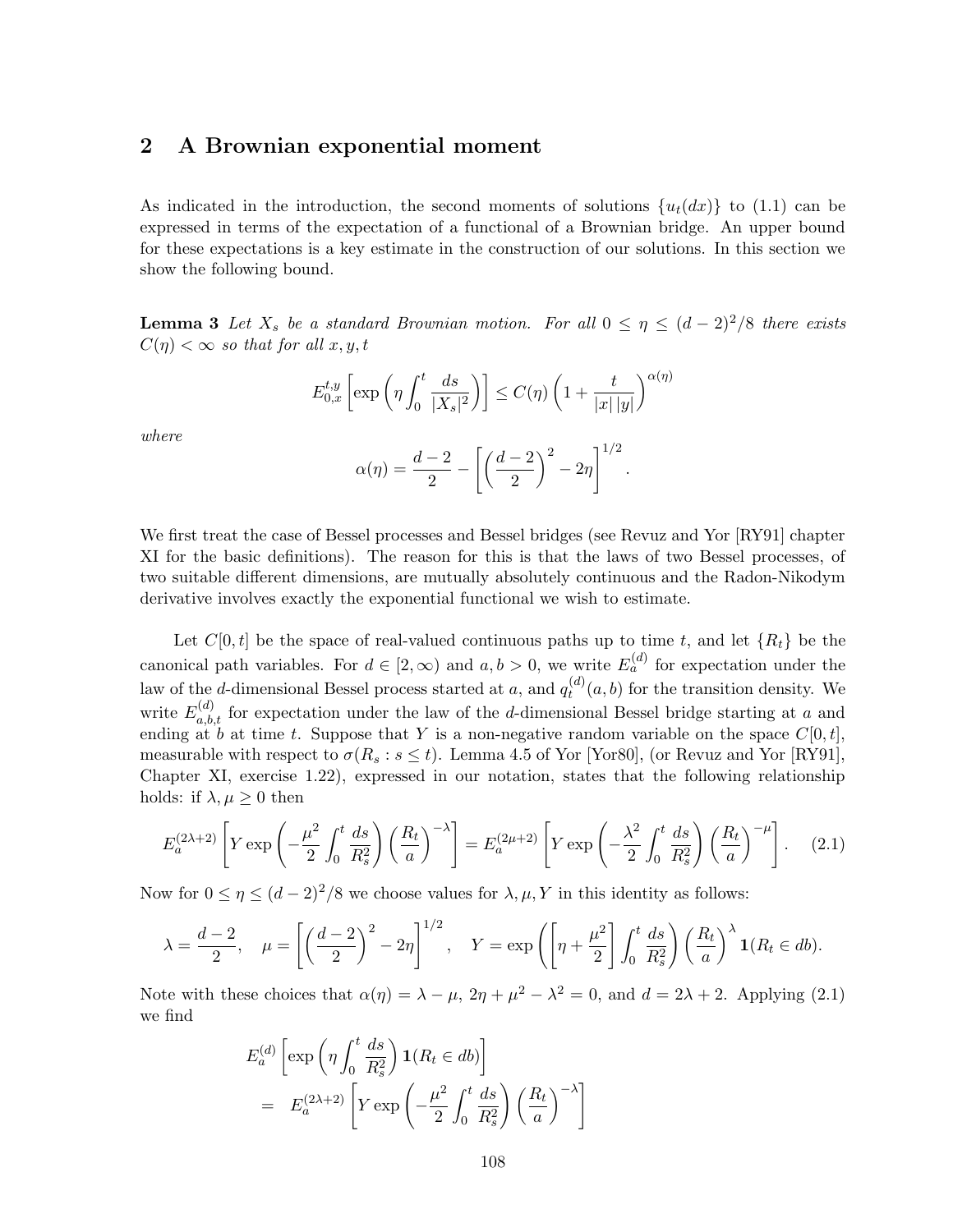$$
= E_a^{(2\mu+2)} \left[ Y \exp\left( -\frac{\lambda^2}{2} \int_0^t \frac{ds}{R_s^2} \right) \left( \frac{R_t}{a} \right)^{-\mu} \right]
$$
  
\n
$$
= E_a^{(2\mu+2)} \left[ \exp\left( \left[ \eta + \frac{\mu^2}{2} - \frac{\lambda^2}{2} \right] \int_0^t \frac{ds}{R_s^2} \right) \left( \frac{R_t}{a} \right)^{\lambda - \mu} \mathbf{1}(R_t \in db) \right]
$$
  
\n
$$
= E_a^{(2\mu+2)} \left[ \left( \frac{R_t}{a} \right)^{\alpha(\eta)} \mathbf{1}(R_t \in db) \right]
$$
  
\n
$$
= a^{-\alpha(\eta)} b^{\alpha(\eta)} q_t^{(2\mu+2)}(a, b) db.
$$

Hence

$$
E_{a,b,t}^{(d)}\left[\exp\left(\eta \int_0^t \frac{ds}{R_s^2}\right)\right] = a^{-\alpha(\eta)}b^{\alpha(\eta)}\frac{q_t^{(2\mu+2)}(a,b)}{q_t^{(d)}(a,b)}.
$$
\n(2.2)

There is an exact formula for the Bessel transition density

$$
q_t^{(d)}(a,b) = t^{-1}a^{-(d-2)/2}b^{d/2}\exp(-(a^2+b^2)/2t)I_{(d/2)-1}(ab/t)
$$

in terms of the (modified) Bessel functions  $I_{\nu}$  of index  $\nu = (d/2) - 1$ . The Bessel functions  $I_{\nu}(z)$ are continuous and strictly positive for  $z \in (0, \infty)$  and satisfy the asymptotics, for  $c_1, c_2 > 0$ ,

$$
I_{\nu}(z) \sim c_1 z^{\nu}
$$
 as  $z \downarrow 0$ ,  $I_{\nu}(z) \sim c_2 z^{-1/2} e^z$  as  $z \uparrow \infty$ .

By  $f(x) \sim g(x)$ , we mean that the ratio tends to 1. Using these asymptotics, we find that

$$
E_{a,b,t}^{(d)}\left[\exp\left(\eta \int_0^t \frac{ds}{R_s^2}\right)\right] \le C(\eta) \left(1 + \frac{t}{ab}\right)^{\alpha(\eta)} \quad \text{for all } a, b, t > 0. \tag{2.3}
$$

We now wish to obtain a similar estimate for a Brownian bridge. Recall the skew product representation for a d-dimensional Brownian motion  $X_t$ , started from  $x \neq 0$ . There is a Brownian motion  $W(t)$  on the sphere  $\mathbf{S}^{d-1}$ , started at  $x/|x|$  and independent of X, so that

$$
X_t/|X_t| = W\left(\int_0^t |X_s|^{-2}ds\right).
$$

We may find a constant C so that  $P_x(W(t) \in d\theta) \leq C d\theta$  for all  $x \in S^{d-1}$  and  $t \geq 1$ . We now consider the exponential moment for a d-dimensional Brownian bridge running from  $x \neq 0$  to  $y \neq 0$  in time t.

$$
E_{x,0}^{y,t}\left[\exp\left(\eta \int_0^t \frac{ds}{|X_s|^2}\right)\right] \le e^{\eta} + E_{x,0}^{y,t}\left[\exp\left(\eta \int_0^t \frac{ds}{|X_s|^2}\right) \mathbf{1}\left(\int_0^t \frac{ds}{|X_s|^2} \ge 1\right)\right].\tag{2.4}
$$

Now we estimate the second term on the right hand side of (2.4).

$$
E_{x,0}^{y,t} \left[ \exp \left( \eta \int_0^t \frac{ds}{|X_s|^2} \right) \mathbf{1} \left( \int_0^t \frac{ds}{|X_s|^2} \ge 1 \right) \right]
$$
  
= 
$$
\frac{1}{G_t(x-y)} E_x \left[ \exp \left( \eta \int_0^t \frac{ds}{|X_s|^2} \right) \mathbf{1} \left( \int_0^t \frac{ds}{|X_s|^2} \ge 1, X_t \in dy \right) \right]
$$
  
= 
$$
\frac{C|y|^{1-d}}{G_t(x-y)} E_x \left[ \exp \left( \eta \int_0^t \frac{ds}{|X_s|^2} \right) \mathbf{1} \left( \int_0^t \frac{ds}{|X_s|^2} \ge 1, |X_t| \in d|y|, W \left( \int_0^t \frac{ds}{|X_s|^2} \right) \in d(y/|y|) \right) \right]
$$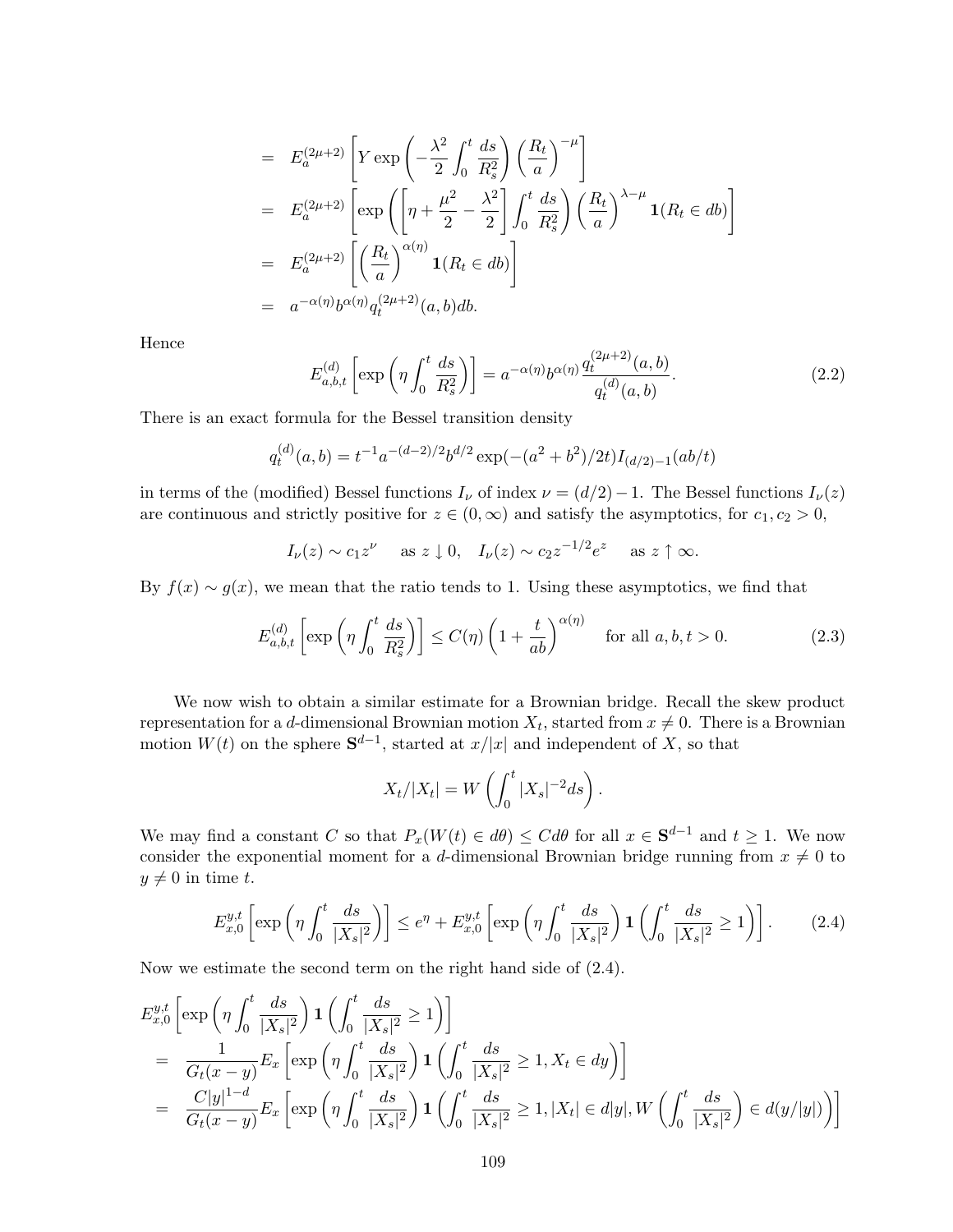$$
\leq \frac{C|y|^{1-d}}{G_t(x-y)} E_x \left[ \exp\left(\eta \int_0^t \frac{ds}{|X_s|^2}\right) \mathbf{1} \left( \int_0^t \frac{ds}{|X_s|^2} \geq 1, |X_t| \in d|y| \right) \right]
$$
  

$$
\leq \frac{C|y|^{1-d} q_t^{(d)}(|x|, |y|)}{G_t(x-y)} E_{|x|, |y|, t}^{(d)} \left[ \exp\left(\eta \int_0^t \frac{ds}{|R_s|^2}\right) \right].
$$

Using the explicit representation for the Bessel density given above we find that

$$
\frac{|y|^{1-d}q_t^{(d)}(|x|,|y|)}{G_t(x-y)} \le C(R), \quad \text{whenever } \frac{|x||y|}{t} \le R.
$$

Combining this with (2.4) and our estimate (2.3) for the Bessel bridge, we obtain the desired bound for  $(x, y, t)$  in any region where  $\{|x||y|/t \leq R\}$ .

We felt there should be a short way to treat the remaining case where  $\{|x||y|/t > R\}$ , but we seem to need a more complicated argument. Our only aim is to show that in this region, the exponential moment is bounded by a constant. Define

$$
F_K(x,y,t) := E_{0,x}^{t,y}\left[\exp\left(\eta \int_0^t \frac{ds}{|X_s|^2} \wedge K\right)\right] \le E_{0,x}^{t,y}\left[\exp\left(\eta \int_0^t \frac{ds}{|X_s|^2}\right)\right] =: F(x,y,t).
$$

Brownian scaling implies that  $F(x, y, t) = F(c^{1/2}x, c^{1/2}y, ct)$  for any  $c > 0$ . So we may scale time away, and it is enough to control  $F(x, y, 1)$ . We have proved above, for any R,

$$
F(x, y, 1) \le C(R, \eta) \left( 1 + \frac{1}{|x| |y|} \right)^{\alpha(\eta)} \text{ whenever } |x||y| \le R. \tag{2.5}
$$

We claim that it is enough to consider the case where  $|x| = |y|$ . Suppose that  $|x||y| \geq 1$  and  $|x| > |y|$ . Define stopping times

$$
\sigma_1 = \inf\{t : |X_t| \le |y|\}, \quad \sigma_2 = \inf\{t : |X_t||y| \le 1-t\},\
$$

and let  $\sigma = \sigma_1 \wedge \sigma_2$ . Note that for  $t < \sigma_1$  we have  $1/|X_t| \leq 1/|y|$ , and for  $t < \sigma_2$  we have  $1/|X_t| \le |y|/(1-t)$ . So we can bound the integral in  $F(x, y, 1)$  by

$$
\int_0^1 \frac{dt}{|X_t|^2} \leq \int_0^{\sigma} \frac{dt}{|X_t|^2} + \int_{\sigma}^1 \frac{dt}{|X_t|^2}
$$
\n
$$
\leq \int_0^{\sigma} \left( \frac{|y|^2}{(1-t)^2} \wedge \frac{1}{|y|^2} \right) dt + \int_{\sigma}^1 \frac{dt}{|X_t|^2}
$$
\n
$$
\leq \int_0^{(1-|y|^2)_+} \frac{|y|^2}{(1-t)^2} dt + \int_{(1-|y|^2)_+}^1 \frac{1}{|y|^2} dt + \int_{\sigma}^1 \frac{dt}{|X_t|^2}
$$
\n
$$
\leq 2 + \int_{\sigma}^1 \frac{dt}{|X_t|^2}.
$$

Conditioned on the values of  $\sigma$  and  $X_{\sigma}$ , the path between  $t \in [\sigma, 1]$  is a new Brownian bridge. Hence

$$
F(x, y, 1) \le e^{2\eta} E(F(X_{\sigma}, y, 1 - \sigma)) = E\left[F\left(\frac{X_{\sigma_1}}{(1 - \sigma_1)^{1/2}}, \frac{y}{(1 - \sigma_1)^{1/2}}, 1\right)\right].
$$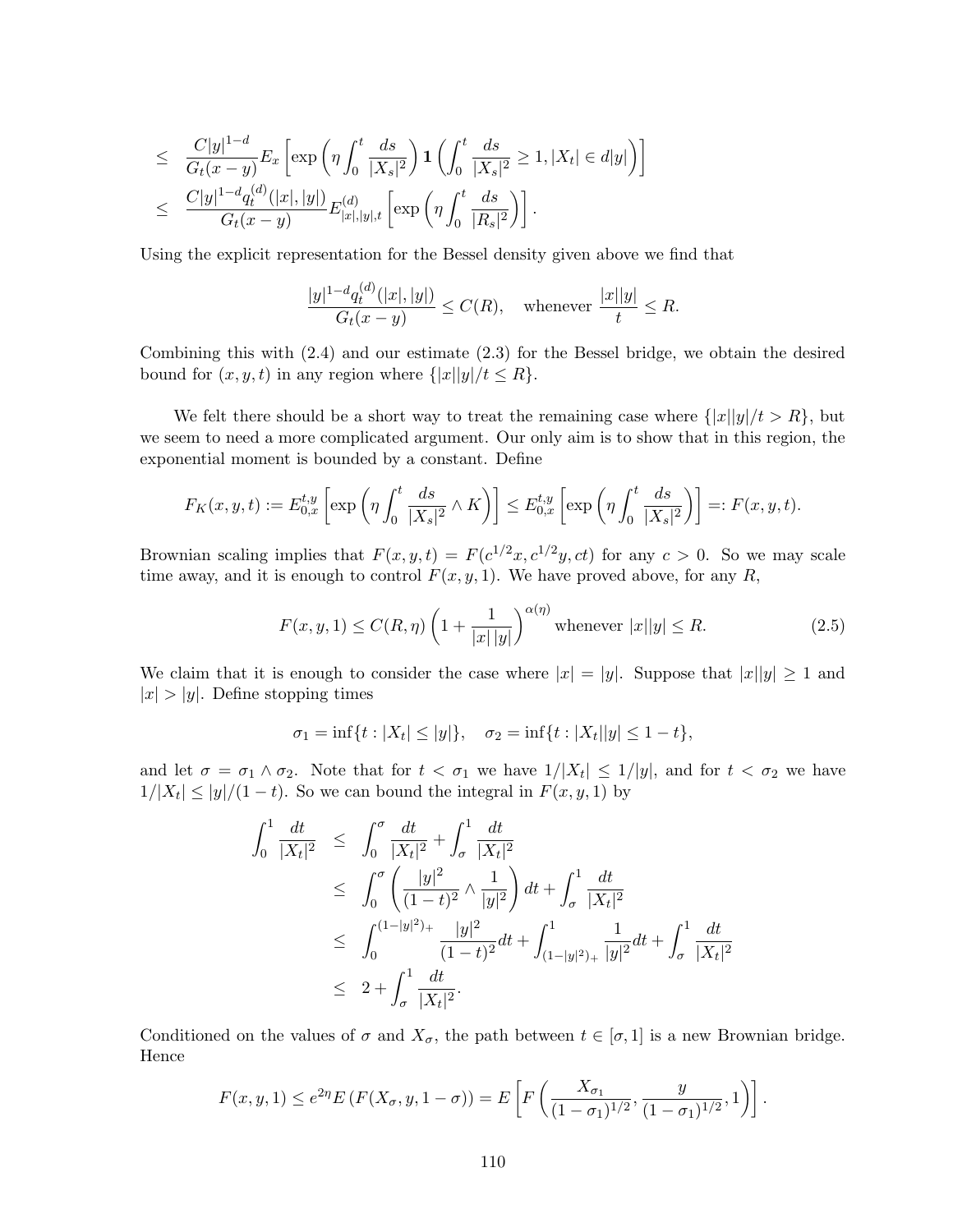By definition,  $|X_{\sigma_2}||y|/(1-\sigma_2) = 1$ , so that  $F(X_{\sigma_2}/(1-\sigma_2)^{1/2}, y/(1-\sigma_1)^{1/2}, 1)$  can be bounded by a constant using (2.5). Also, on the set  $\{\sigma_1 < \sigma_2\}$ , we know that  $|X_{\sigma_1}||y|/(1 - \sigma_1) \ge 1$  and  $|X_{\sigma_1}| = |y|$ . So if we can bound the  $F(x, y, 1)$  on the diagonal where  $\{|x| = |y|, |x||y| \ge 1\}$ , then we can bound  $F(X_{\sigma_1}/(1-\sigma_1)^{1/2}, y/(1-\sigma_1)^{1/2}, 1)$ , and in consequence also bound  $F(x, y, 1)$ .

We now give a brief sketch to motivate the final argument. Consider the "worst case" of a bridge from  $x = Ne_1$  to  $y = -Ne_1$  over time one. Run both ends of the bridge until they first hit the ball of radius  $N/2$ . When N is large, the bridge will enter the ball near  $x/2$  and exit near  $y/2$ . Also, it will spend close to time  $1/2$  inside the ball. We may therefore approximately bound the exponential as

$$
\exp\left(\int_0^1 \frac{1}{|X_s|^2} ds\right) \le \exp(4N^{-2}) \exp\left(\int_{3/4}^{1/4} \frac{1}{|X_s|^2} ds\right).
$$

Using the scaling of  $F(x, y, t)$ , we see that  $F(Ne_1, -Ne_1, 1)$  is approximately bounded by

$$
\exp(4N^{-2})F(Ne_1/2, -Ne_1/2, 1/2) = \exp(4N^{-2})F(Ne_1/2^{1/2}, -Ne_1/2^{1/2}, 1).
$$

By iterating this argument, we can bound  $F(Ne_1, -Ne_1, 1)$  for large values N, by  $F(Ne_1, -Ne_1, 1)$ for small values of N. Then, using  $(2.5)$ , we get a bound for the small values of N as well.

We now give the basic iterative construction. Suppose that  $|x| = |y| = R \ge 1$ , and consider the Brownian bridge  $\{X_t\}$  from x to y in time 1. Define random times

$$
\sigma = \inf\{t : |X_t| \le R/2\}, \quad \tau = \sup\{t : |X_t| \le R/2\}
$$

on the set  $\{\inf_t |X_t| < R/2\} = \{\sigma < \tau\}.$  On the set  $\{|X_t| > R/2, \forall t \in [0,1]\}$ , we have the bound  $\int_0^1 |X_s|^{-2} ds \le 4R^{-2}$ . On  $\{\sigma < \tau\}$ , we have the bound

$$
\int_0^1 \frac{dt}{|X_t|^2} \le 4R^{-2} \int_\sigma^\tau \frac{dt}{|X_t|^2}.
$$

Conditioned on  $\sigma, \tau, X_{\sigma}, X_{\tau}$ , the path  $\{X_t : t \in [\sigma, \tau]\}$  is a new Brownian bridge. So we may estimate

$$
F(x, y, 1) \le \exp(4\eta R^{-2}) \left( P(\{|X_t| > R/2, \forall t \in [0, 1]\}) + E\left( F(X_{\sigma}, X_{\tau}, \tau - \sigma) \mathbf{1}(\sigma < \tau) \right) \right). \tag{2.6}
$$

The same bound holds with F replaced by  $F_K$ .

We will repeat this construction with a new Brownian bridge running from  $X_{\sigma}/(\tau-\sigma)^{1/2}$ to  $X_{\tau}/(\tau - \sigma)^{1/2}$ . The following lemma shows that when R is large we have usually made an improvement, in that this bridge is closer to the origin.

**Lemma 4** There exists  $\gamma < 1$  and  $c_3 < \infty, c_4 > 0$  so that, when  $|x| = |y| = R$ ,

$$
P\left(\sigma < \tau, \ X_{\sigma} \cdot X_{\tau} \le 0, \ \left|X_{\sigma}/(\tau - \sigma)^{1/2}\right| \ge \gamma |x|\right) \le c_3 \exp(-c_4 R),\tag{2.7}
$$

and there exist  $c_5 < \infty, c_6 > 0$  so that, if in addition  $x \cdot y \ge 0$ ,

$$
P\left(\inf_{t}|X_{t}| < R/2\right) \leq c_{5}\exp(-c_{6}R),\tag{2.8}
$$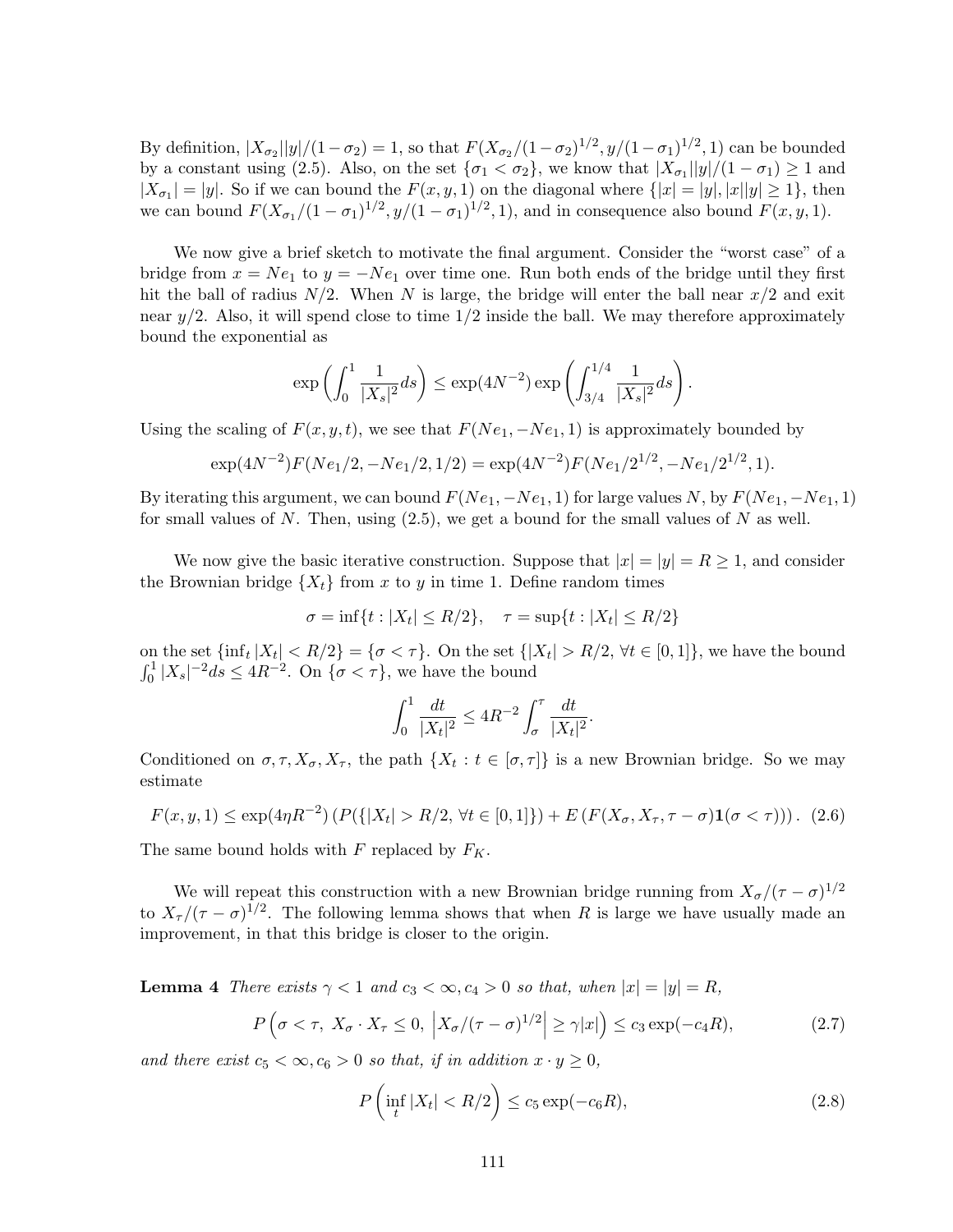**Proof.** We scale the Brownian bridge by defining  $\tilde{X}_t^R = X_t/R$ . The starting and ending positions  $\tilde{x} = \tilde{X}_0^R$ ,  $\tilde{y} = \tilde{X}_1^R$  now satisfy  $|\tilde{x}| = |\tilde{y}| = 1$ , and the process  $\tilde{X}_t^R$  is stopped upon hitting the ball of radius 1/2. However, the process  $\tilde{X}_t^R$  has smaller variance. Indeed, we have the equality in law:

$$
\tilde{X}_t^R \stackrel{\mathcal{L}}{=} (1-t)\tilde{x} + t\tilde{y} + (B_t - tB_1)/R.
$$

As  $R \to \infty$ , the process converges to the straight line  $\tilde{X}_t = (1-t)\tilde{x} + t\tilde{y}$ . For this limiting process, the basic construction is deterministic. If  $\tilde{x} \cdot \tilde{y} \geq 0$ , then the straight line never gets closer to the origin than  $2^{-1/2}$ . For large R, a large deviations estimate shows that deviations away from the straight line are exponentially unlikely, and (2.8) follows. To obtain (2.7), one again considers the straight line  $\tilde{X}_t$  and maximizes  $\tilde{X}_\sigma/(\tau-\sigma)^{1/2}$  over those starting and ending points  $\tilde{x}, \tilde{y}$ for which  $\tilde{X}_{\sigma} \cdot \tilde{X}_{\tau} < 0$ . The maximum occurs, for example, when  $\tilde{X}_{\sigma}/(\tau - \sigma)^{1/2} = (1/2)e_1$ and  $\tilde{X}_{\tau}/(\tau-\sigma)^{1/2} = (1/2)e_2$ . A little trigonometry shows that either  $\tilde{X}_{\sigma} \cdot \tilde{X}_{\tau} < 0$  or else  $\tilde{X}_{\sigma}/(\tau-\sigma)^{1/2} \leq \tilde{\gamma}$  for some  $\tilde{\gamma} \in (0,1)$ . By taking  $\gamma \in (\tilde{\gamma},1)$ , a large deviations argument yields  $(2.7).$ 

Applying (2.8) to the bound (2.6) we find, when  $|x| = |y| = R$  and  $x \cdot y \ge 0$ ,

$$
F_K(x, y, 1) \le \exp(4\eta R^{-2}) \left( 1 + c_5 e^{-c_6 R} \sup_{|x|=|y|\ge R/2} F_K(x, y, 1) \right). \tag{2.9}
$$

Now we wish to iterate the basic construction to define a Markov chain  $(x(n), y(n))_{n=0,1,\dots}$ on  $\left(\mathbf{R}^d\cup\{\Delta\}\right)^2$ . Throughout,  $|x(n)| = |y(n)|$  or  $x(n) = y(n) = \Delta$  will hold.  $\Delta$  is cemetery state from which there is no return. It will be convenient to set  $F(\Delta, \Delta, 1) = F_K(\Delta, \Delta, 1) = 1$ . We set  $x(0) = x$  and  $y(0) = y$ . Suppose  $x(n)$  and  $y(n)$  have been defined and are not equal to  $\Delta$ . Then we repeat the basic construction described above, but started at the radius  $R = |x(n)| = |y(n)|$ . We define

$$
\begin{cases}\n x(n+1) = X_{\sigma}/(\tau - \sigma)^{1/2}, \ y(n+1) = X_{\tau}/(\tau - \sigma)^{1/2} & \text{on } \{\sigma < \tau\}, \\
 x(n+1) = y(n+1) = \Delta & \text{on } \{|X_t| > R/2, \forall t \in [0,1]\}.\n\end{cases}
$$

We will shortly choose a constant  $R_0 \in [1, R]$ . Define stopping times for  $(x(n), y(n))$  as follows.

$$
N_1 = \inf\{n : x(n) = y(n) = \Delta\},
$$
  
\n
$$
N_2 = \inf\{n : |x(n)| \le R_0\},
$$
  
\n
$$
N_3 = \inf\{n : x(n) \cdot y(n) \ge 0\},
$$
  
\n
$$
N_4 = \inf\{n : |x(n)| > \gamma |x(n-1)|\}
$$

Let  $N = N_1 \wedge N_2 \wedge N_3 \wedge N_4$ . Technically, we should define  $|\Delta|$  to make these times well defined. But we adopt the convention that if  $N \geq k$  and  $N_1 = k$  then  $N_2 = N_3 = N_4 = \infty$ . Note that N is a bounded stopping time, since if  $N_4$  has not occurred then  $N_2 \le N_0$ , where  $R\alpha^{N_0} \le R_0$ . We now expand  $F_K(x, y, 1)$  as in (2.6) to find

$$
F_K(x, y, 1) \leq \sum_{n=1}^{N_0} E\left[\mathbf{1}(N=n) \exp\left(4\eta(|x(0)|^{-2} + \ldots + |x(n-1)|^{-2})\right) F_K(x(n), y(n), 1)\right].
$$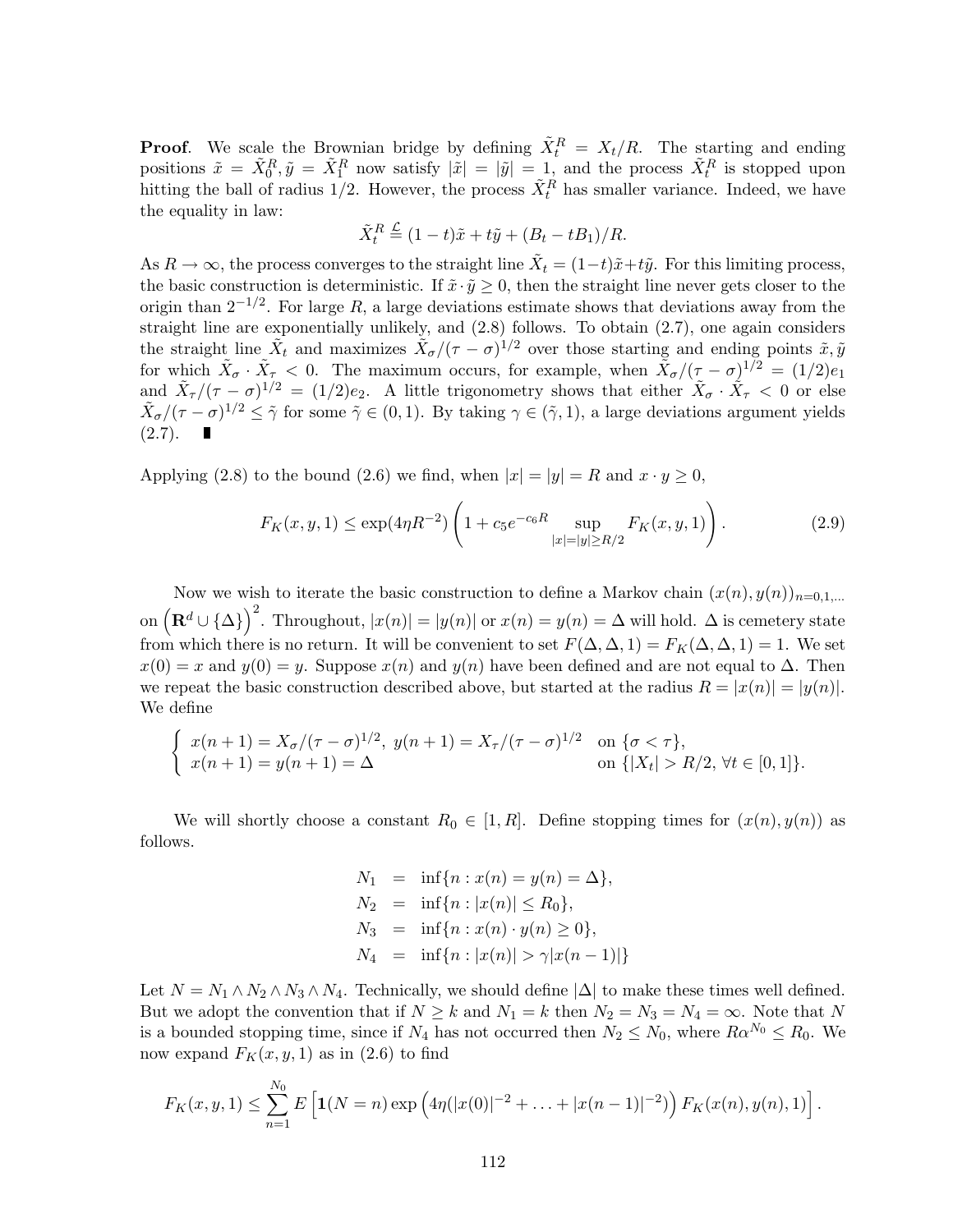On  $\{N = n\}$ , we know that  $R_0 \leq |x(n-1)| \leq \gamma |x(n-2)| \leq \gamma^2 |x(n-3)| \leq \ldots$  Hence, on this set,

$$
\exp\left(4\eta(|x(0)|^{-2}+\ldots+|x(n-1)|^{-2})\right)\leq \exp\left(\frac{4\eta}{R_0^2(1-\gamma^2)}\right).
$$

We choose  $R_0$  large enough that this exponential is bounded by 2. This leads to the simpler bound

$$
F_K(x, y, 1) \le 2E \left[ F_K(x(N), y(N), 1) \right] \tag{2.10}
$$

We now find various estimates for  $E[F_K(x(N), y(N), 1)]$ , depending on the value of N. When  $N = N_1$  we have, by definition,

$$
\mathbf{1}(N = N_1)F_K(x(N), y(N), 1) = 1. \tag{2.11}
$$

When  $N = N_2$  we have  $|x(n)| \in [R_0/2, R_0]$ , and so we can bound

$$
\mathbf{1}(N = N_2) F_K(x(N), y(N), 1) \le \sup_{|x| = |y| \in [R_0/2, R_0]} F(x, y, 1).
$$
\n(2.12)

When  $N = N_3 > N_2$  we have  $|x(N)| = |y(N)| \ge R_0$ , and  $x(N) \cdot y(N) \ge 0$ . Thus, we may use (2.9) to bound  $F_K(x(N), y(N), 1)$ . By choosing  $R_0$  large enough, this gives the bound

$$
\mathbf{1}(N = N_3 > N_2) F_K(x(N), y(N), 1) \le 2 \left( 1 + \frac{1}{16} \sup_{|x| = |y| \ge R_0/2} F_K(x, y, 1) \right). \tag{2.13}
$$

Finally, when  $N = N_4 < N_2 \wedge N_3$  we simply bound

$$
E\left[\mathbf{1}(N=N_4 < N_2 \land N_3)F_K(x(N), y(N), 1)\right] \le P(N = N_4 < N_2 \lor N_3) \sup_{|x|=|y|\ge R_0/2} F_K(x, y, 1).
$$

We now claim that

$$
\lim_{R \to \infty} \sup_{|x| = |y| \ge R} P(N = N_4 < N_2 \land N_3) = 0. \tag{2.14}
$$

Indeed, we may apply Lemma 4 to see that

$$
P(N = N_4 = k + 1 < N_2 \land N_3 | (x(j), y(j)) j = 0, 1, \ldots, k) \leq c_3 \exp(-c_4 |x(k)|) \mathbf{1}(N > k).
$$

Therefore,

$$
\sum_{k=1}^{\infty} P(N = N_4 = k < N_2 \land N_3)
$$
\n
$$
\leq \sum_{k=1}^{\infty} E\left[c_3 \exp(-c_4 |x(k-1)|)\mathbf{1}(N > k-1)\right]
$$
\n
$$
\leq E\left[c_3 \sum_{k=0}^{N-1} \exp(-c_4 |x(k)|)\right]
$$
\n
$$
\leq c_3 \sum_{k=0}^{\infty} \exp(-c_4 R_0 \gamma^{-k})
$$
\n
$$
\to 0 \text{ as } R_0 \to \infty.
$$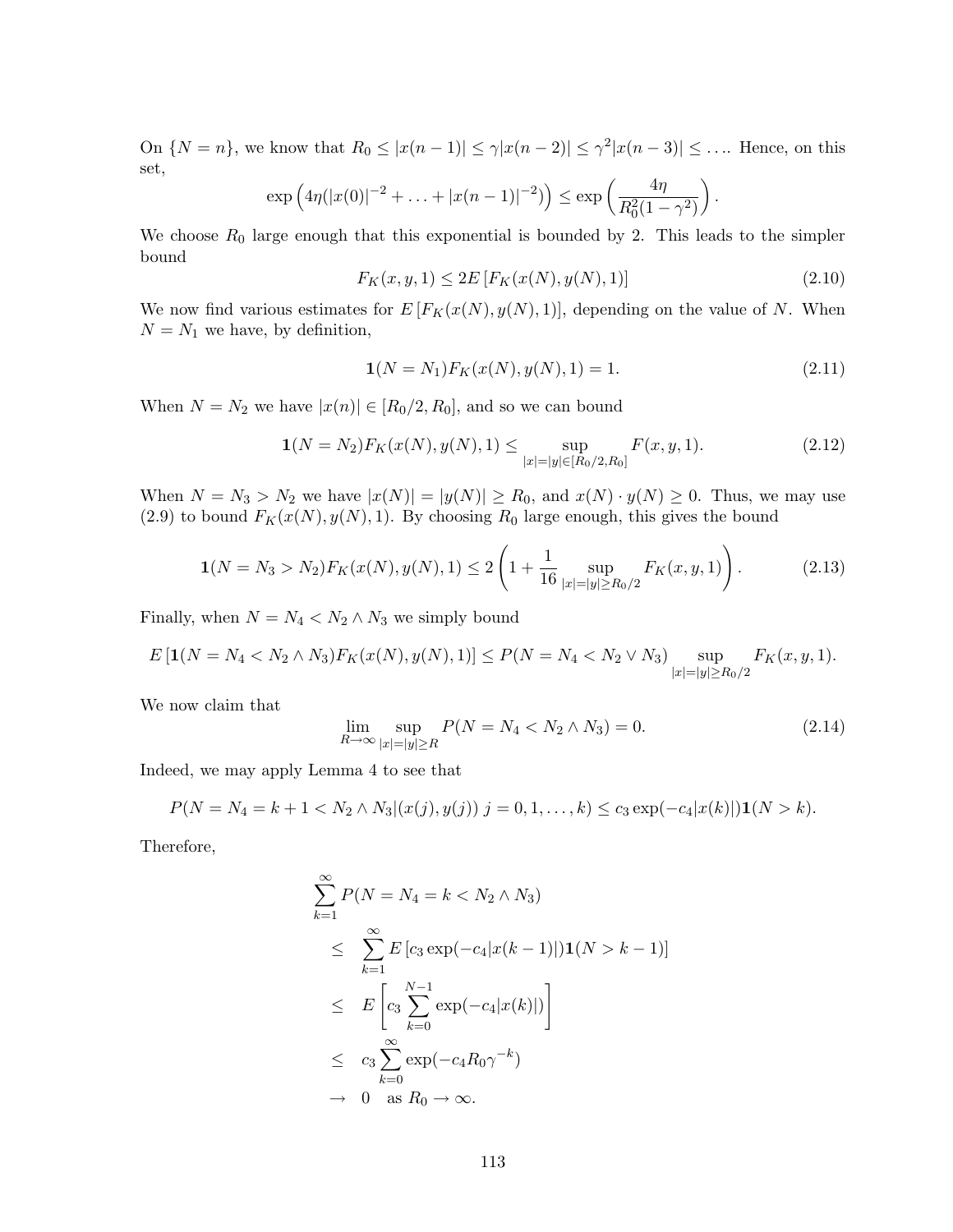Using the claim  $(2.14)$ , we may choose  $R_0$  large enough that

$$
E\left[\mathbf{1}(N=N_4>N_3\vee N_2)F_K(x(N),y(N),1)\right] \le \frac{1}{8}\sup_{|x|=|y|\ge R_0/2}F_K(x,y,1). \tag{2.15}
$$

Choosing  $R_0$  large enough that all four estimates  $(2.11), (2.12), (2.13), (2.15)$  hold, we substitute them into  $(2.10)$  to obtain

$$
F_K(x, y, 1) \leq 6 + 2 \sup_{|x|=|y| \in [R_0/2, R_0]} F(x, y, 1) + \frac{1}{2} \sup_{|x|=|y| \ge R_0/2} F_K(x, y, 1)
$$
  

$$
\leq 6 + 3 \sup_{|x|=|y| \in [R_0/2, R_0]} F(x, y, 1) + \frac{1}{2} \sup_{|x|=|y| \ge R_0} F_K(x, y, 1).
$$

Taking the supremum over  $x, y$  in  $\{|x| = |y| \ge R_0\}$  of the left hand side, we obtain

$$
\sup_{|x|,|y|\ge R_0/2} F_K(x,y,1) \le 12 + 6 \sup_{|x|=|y|\in[R_0/2,R_0]} F(x,y,1).
$$

Letting  $K \to \infty$  gives a bound for  $F(x, y, 1)$  on the set  $\{|x| = |y| \ge R_0/2\}$ . Together with  $(2.5)$ , this completes the proof of the main estimate.

#### Remarks

**1.** The moment  $E_{a,b,t}^{(d)}$   $\left[\exp(\eta \int_0^t R_s^{-2} ds)\right]$  is infinite for  $\eta > (d-2)^2/8$ . This follows since the formula (2.2) cannot be analytically extended, as a function of  $\eta$ , into the region  $\{z : Re(z) < r\}$ for any  $r > (d-2)^2/8$ . This strongly suggests there are no solutions to (1.1) having finite second moments  $E[(u_t(f))^2]$  when  $\kappa > (d-2)/2$ . Similarly, the blow-up of the Brownian exponential moment suggests there should be no solutions to (1.1) with finite second moments for any  $\kappa > 0$ when the noise has covariance  $(1.2)$  with  $p > 2$ .

2. As indicated in Subsection 1.4, higher moments are controlled by the Brownian exponential moments  $(1.13)$ . Using Hölder's inequality we find

$$
E_{0,x_1,...,x_n}^{t,y_1,...,y_n} \left[ \exp \left( \sum_{1 \le j < k \le n} \int_0^t \frac{\kappa^2}{\left| X_s^{(j)} - X_s^{(k)} \right|^2} ds \right) \right]
$$
\n
$$
\le \prod_{1 \le j < k \le n} \left( E_{0,x_j,x_k}^{t,y_j,y_k} \left[ \exp \left( \int_0^t \frac{n(n-1)\kappa^2}{\left| X_s^{(j)} - X_s^{(k)} \right|^2} ds \right) \right] \right)^{1/n(n-1)}
$$

.

The exponential moment calculated in this section shows that this is finite when  $n(n-1)\kappa^2/2 \leq$  $(d-2)^2/8$ . This should lead to the solutions to (1.1) having finite moments  $E[(u_t(f))^n]$  when  $\kappa \leq (d-2)(4n(n-1))^{-1/2}$ . We do not think this simple Hölder argument leads to the correct critical values for the existence of higher moments.

## 3 Existence of Solutions

In this section we give a construction of solutions to (1.1) using the chaos expansion (1.15). However, it is hard to show from the series expansion that the resulting solution is a non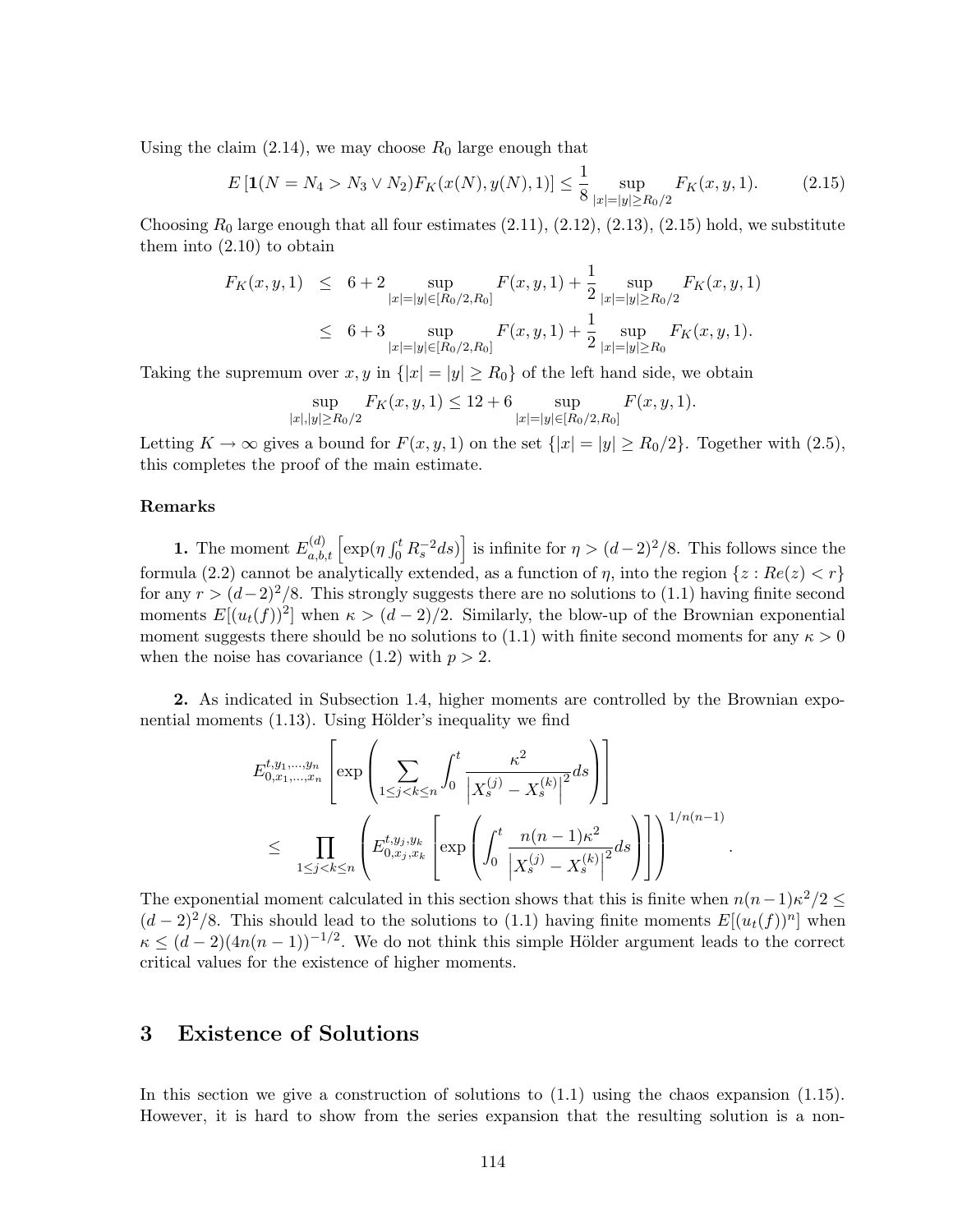negative measure. For that purpose, we give a second construction as a limit of less singular SPDEs. A comparison theorem will show that the approximating equations have solutions which are non-negative functions implying that the limit must also be non-negative. Finally, we show that the two constructions yield the same process and that it is a solution of (1.1).

We first construct a noise F with the desired covariance. Let  $g(x) = c_7|x|^{-(d+2)/2}$ . A simple calculation shows, for a suitable value of the constant  $c_7$ , that the convolution  $g * g(z) = |z|^{-2}$ . Now let W be an adapted space-time white noise on  $\mathbb{R}^d \times [0,\infty)$  on some filtered probability space  $(\Omega, \mathcal{F}, \{\mathcal{F}_t\}, P)$ . Define, for  $f : \mathbf{R}^d \to \mathbf{R}$  that is bounded, measurable and of compact support,

$$
F(t,f) = \int_0^t \int (f * g)(z)W(dz, ds). \tag{3.1}
$$

It is straightforward to show that  $F(t, f)$  is well defined, is a Gaussian martingale, and that

$$
\langle F(\cdot, f) \rangle_t = t \int \int \frac{f(y)f(z)}{|y - z|^2} dy dz.
$$

If we write  $F(t, A)$  when  $f = I_A$ , then  $\{F(t, A) : t \geq 0, A \subseteq \mathbb{R}^d\}$  is a martingale measure. Hence (see [Wal86] Chapter 2) we can define a stochastic integral  $\int_0^t \int h(s, y) F(dy, ds)$  for suitable predictable integrands  $h$  so that

$$
\left[\int_0^{\cdot} \int h(s,y) F(dy, ds)\right]_t = \int_0^t \int \int \frac{h(s,y)h(s,z)}{|y-z|^2} dy dz ds.
$$

Next, we show that the expansion (1.15) converges.

**Lemma 5** Suppose  $\mu \in \mathcal{H}_{\alpha}$ . Then, for  $f \in \mathcal{C}_c$ , the series  $\sum_{n=0}^{\infty} I_t^{(n)}$  $t_t^{(n)}(f,\mu)$ , defined by  $(1.16)$  and  $(1.17)$ , converges in  $L^2$ . Moreover

$$
E\left[\left(\sum_{n=0}^{\infty} I_t^{(n)}(f,\mu)\right)^2\right] = \sum_{n=0}^{\infty} E\left[\left(I_t^{(n)}(f,\mu)\right)^2\right]
$$
  

$$
= \int_{\mathbf{R}^{4d}} f(y')f(x')G_t(x-x')G_t(y-y')
$$
(3.2)  

$$
E_{0,x,y}^{t,x',y'}\left[\exp\left(\int_0^t \frac{\kappa^2}{|X_s^1 - X_s^2|^2}ds\right)\right] dx'dy'\mu(dx)\mu(dy).
$$

**Proof.** We first check that the right hand side of (3.2) is finite. Using the fact that  $(X_t^1 - X_t^2)/\sqrt{2}$ is a Brownian bridge from  $x - y$  to  $x' - y'$ , we may use Lemma 3 to obtain

$$
\int_{\mathbf{R}^{4d}} f(y') f(x') G_t(x - x') G_t(y - y') E_{0,x,y}^{t,x',y'} \left[ \exp \left( \int_0^t \frac{\kappa^2}{|X_s^1 - X_s^2|^2} ds \right) \right] \mu(dx) \mu(dy) dx'dy'
$$
\n
$$
\leq C(t) \int_{\mathbf{R}^{4d}} f(y') f(x') G_t(x - x') G_t(y - y') (1 + |x - y|^{-\alpha} |x' - y'|^{-\alpha}) \mu(dx) \mu(dy) dx'dy'.
$$

Now, estimates similar to those in Lemma 1 show this expression is finite.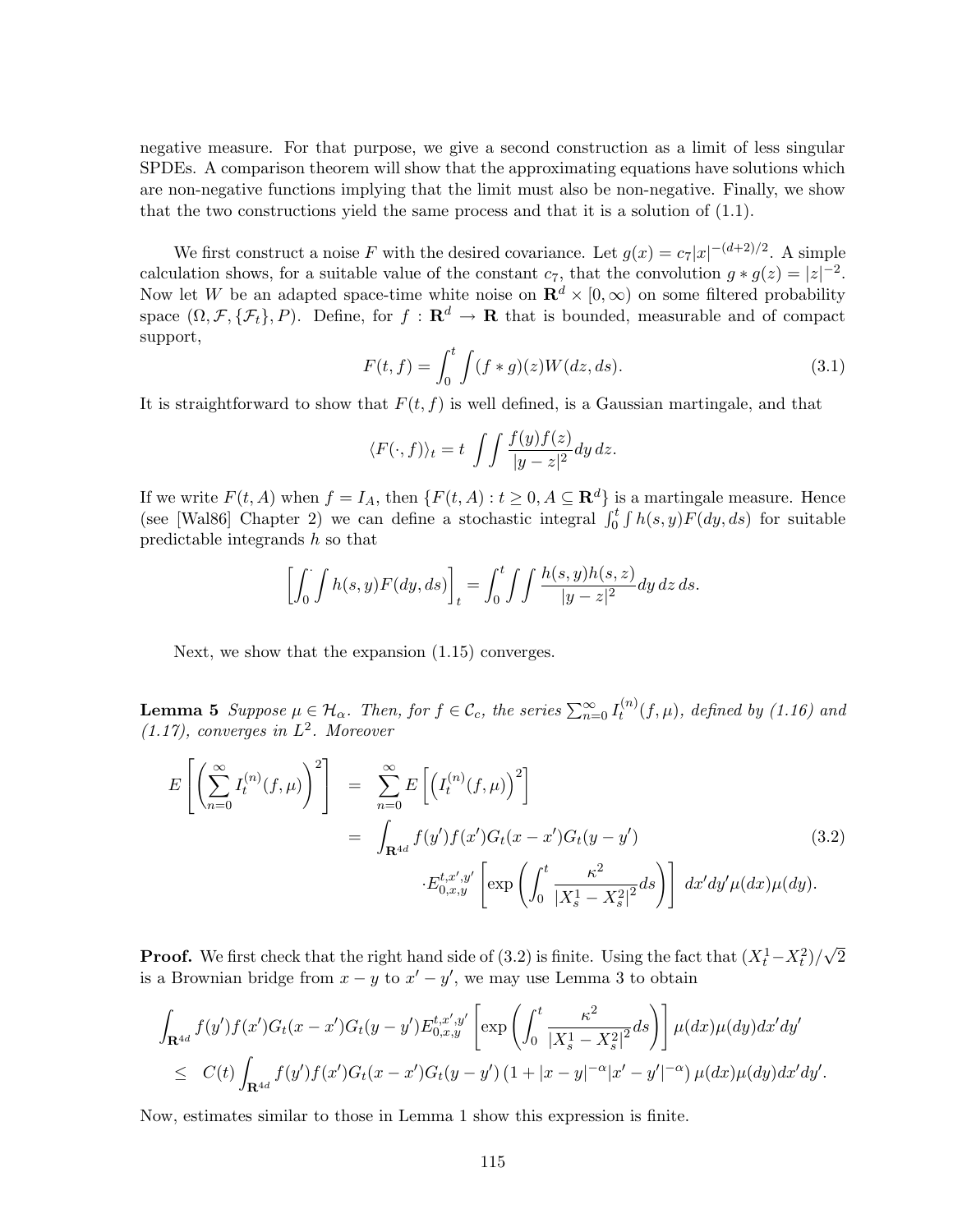The multiple Wiener integrals of different orders are orthogonal, if they have finite second moments; that is if  $m \neq n$ , and if

$$
E\left[\left(I_t^{(k)}(f,\mu)\right)^2\right] < \infty \tag{3.3}
$$

for  $k = m, n$ , then

$$
E\left[I_t^{(m)}(f,\mu)I_t^{(n)}(f,\mu)\right] = 0.
$$

It is therefore enough to establish the second equality in (3.2), since this implies (3.3), and then orthogonality of the terms in the series implies the first equality in (3.2). First note that, with  $s_{n+1} = t,$ 

$$
E\left[\left(I_t^{(n)}(f)\right)^2\right] = \kappa^{2n} \int_0^t \int_0^{s_n} \dots \int_0^{s_2} \int_{\mathbf{R}^{2(n+1)d}} f(y_{n+1}) f(z_{n+1}) dy_{n+1} dz_{n+1} G_{s_1} \mu(y_1) G_{s_1} \mu(z_1)
$$

$$
\cdot \prod_{i=1}^n \left[G_{s_{i+1}-s_i}(y_{i+1}-y_i) G_{s_{i+1}-s_i}(z_{i+1}-z_i) | y_i-z_i|^{-2} dy_i dz_i ds_i\right]. \tag{3.4}
$$

Expanding the exponential in the final term of (3.2), we have

$$
E_{0,x,y}^{t,x',y'}\left[\exp\left(\int_0^t \frac{\kappa^2}{|X_s^1 - X_s^2|^2} ds\right)\right] = 1 + E_{0,x,y}^{t,x',y'}\left[\sum_{n=1}^{\infty} \frac{1}{n!} \int_0^t \ldots \int_0^t \prod_{i=1}^n \frac{\kappa^2 ds_i}{|X_{s_i}^1 - X_{s_i}^2|^2}\right]
$$
  

$$
= 1 + \sum_{n=1}^{\infty} \int_0^t \int_0^{s_n} \ldots \int_0^{s_2} E_{0,x,y}^{t,x',y'}\left[\prod_{i=1}^n \frac{\kappa^2 ds_i}{|X_{s_i}^1 - X_{s_i}^2|^2}\right].
$$

In the final sum, if  $n = 1$ , then only the integral  $\int_0^t$  is present. Substituting this sum into the right hand side of (3.2), one may match, by using the finite dimensional distributions of the Brownian bridge, the nth term with the expression  $E[I_t^{(n)}]$  $t^{(n)}(f)]^2$  in (3.4).

The chaos expansion defines a linear random functional on test functions (in that there is a possible null set for each linear relation). Also this linear random functional satisfies the moment bounds  $(1.6)$  and  $(1.7)$ . The second moment bound  $(1.7)$  implies that there is a regularization (see [Ito84] Theorem 2.3.3), ensuring there is a random distribution  $u_t$  so that

$$
u_t(f) = \sum_{i=0}^{\infty} I_t^{(n)}(f, \mu) \quad \text{for all } f \in \mathcal{C}_c \text{, almost surely.}
$$
 (3.5)

To show that  $u_t$  is actually a random measure, we now construct a sequence of SPDE approximations to (1.1). We will index our approximations by numbers  $\varepsilon > 0$ . Recall that  $h(x) := |x|^{-2} = (g * g)(x)$ , where  $g(x) = c_7 |x|^{-(d+2)/2}$ . Let

$$
g^{(\varepsilon)}(x) = (c_7|x|^{-(d+2)/2}) \wedge \varepsilon^{-1}
$$
, and  $h^{(\varepsilon)}(x) = (g^{(\varepsilon)} * g^{(\varepsilon)}) (x)$ .

As  $\varepsilon \downarrow 0$  we have  $g^{(\varepsilon)}(x) \uparrow g(x)$  and  $h^{(\varepsilon)}(x) \uparrow h(x)$ . We can construct, as in (3.1), a mean zero Gaussian field  $F^{(\varepsilon)}(t,x)$  with covariance

$$
E\left[\dot{F}^{(\varepsilon)}(t,x)\dot{F}^{(\varepsilon)}(s,y)\right]=\delta(t-s)h^{(\varepsilon)}(x-y).
$$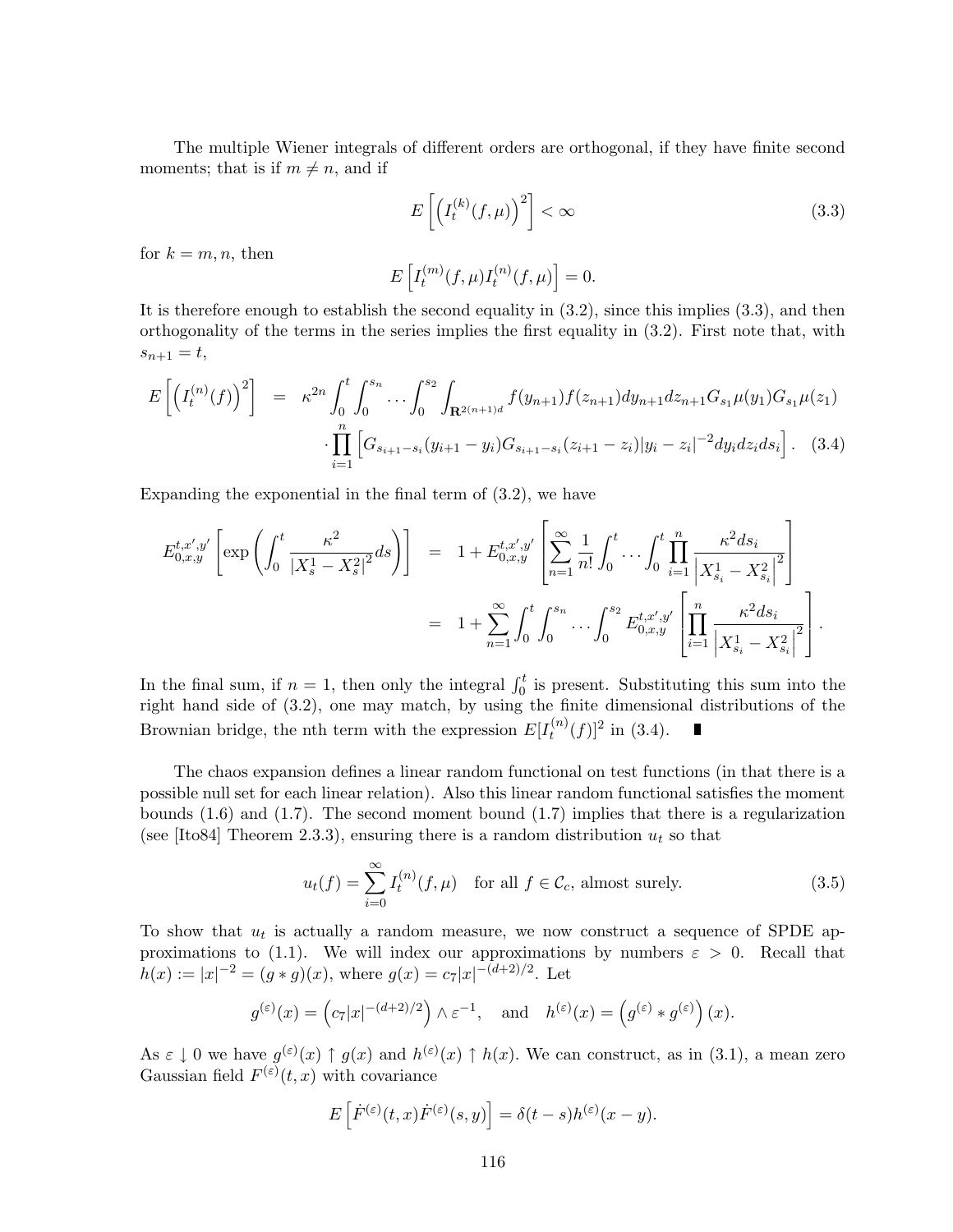We consider the approximating SPDE

$$
\frac{\partial u^{(\varepsilon)}}{\partial t} = \frac{1}{2} \Delta u^{(\varepsilon)} + \kappa u^{(\varepsilon)} \dot{F}^{(\varepsilon)}, \quad u_0^{(\varepsilon)} = \mu^{(\delta)},\tag{3.6}
$$

with the initial condition  $\mu^{(\delta)} = G_{\delta}\mu$ , for some  $\delta = \delta(\varepsilon) > 0$  to be chosen later. Since the correlation is continuous in  $x$  and  $y$ , standard results give existence and uniqueness of a non-negative, continuous, function-valued solution  $u_t^{(\varepsilon)}$  $t_t^{(e)}(t, x)$ . Moreover we may represent the solutions in terms of a chaos expansion

$$
u_t^{(\varepsilon)}(f) = \sum_{n=0}^{\infty} I_t^{(n,\varepsilon)}(f, \mu^{(\delta)})
$$

where the terms  $I_t^{(n,\varepsilon)}$  $(t^{(n,\varepsilon)}(f,\mu^{(\delta)})$  are defined as in (1.16) and (1.17) except that  $\mu$ , F are replaced by  $\mu^{(\delta)}, F^{(\varepsilon)}$ . We now connect the approximations with the original series construction.

**Lemma 6** Suppose that  $\mu \in \mathcal{H}_{\alpha+}$ . Then we may define  $I_t^{(n)}$  $t_t^{(n)}(f,\mu)$  and  $I_t^{(n,\varepsilon)}$  $t_t^{(n,\varepsilon)}(f,\mu^{(\delta)})$  on the same probability space so that, for suitably chosen  $\delta(\varepsilon) > 0$ , fixed  $t \geq 0$  and  $f \in \mathcal{C}_c$ ,

$$
u_t^{(\varepsilon)}(f) \to u_t(f) \quad \text{in } L^2 \text{ as } \varepsilon \to 0.
$$

Hence the chaos expansion (3.5) defines a random measure  $u_t(dx)$ , for each  $\mu \in \mathcal{H}_{\alpha+}$  and  $t \geq 0$ .

**Proof.** Let  $\dot{W}(t, x)$  be a space-time white noise on  $[0, \infty) \times \mathbb{R}^d$ , and construct both the noises F and  $F^{(\varepsilon)}$  using W as in (3.1). Using the convergence of both the F and  $F^{(\varepsilon)}$  chaos expansions and the orthogonality of multiple Wiener integrals of different orders, we find

$$
E\left[\left(u_t^{(\varepsilon)}(f) - u_t(f)\right)^2\right]
$$
  
\n
$$
= \sum_{n=0}^{\infty} E\left[\left(I_t^{(n)}(f,\mu) - I_t^{(n,\varepsilon)}(f,\mu^{(\delta)})\right)^2\right]
$$
  
\n
$$
\leq 2\sum_{n=0}^{\infty} E\left[\left(I_t^{(n)}(f,\mu) - I_t^{(n,\varepsilon)}(f,\mu)\right)^2\right] + 2\sum_{n=0}^{\infty} E\left[\left(I_t^{(n,\varepsilon)}(f,\mu) - I_t^{(n,\varepsilon)}(f,\mu^{(\delta)})\right)^2\right].
$$
\n(3.7)

We show separately that both sums on the right hand side of (3.7) converge to zero as  $\varepsilon \downarrow 0$ . We use the telescoping expansion, for  $n \geq 1$ ,

$$
I_t^{(n)}(f,\mu) - I_t^{(n,\varepsilon)}(f,\mu)
$$
  
\n
$$
= \kappa^n \int_0^t \cdots \int_0^{s_2} \int_{\mathbf{R}^{(n+1)d}} G_{s_1} \mu(y_1) f(y_{n+1}) dy_{n+1} \prod_{i=1}^n \left[ G_{s_{i+1}-s_i}(y_{i+1} - y_i) F(dy_i, ds_i) \right]
$$
  
\n
$$
- \kappa^n \int_0^t \cdots \int_0^{s_2} \int_{\mathbf{R}^{(n+1)d}} G_{s_1} \mu(y_1) f(y_{n+1}) dy_{n+1} \prod_{i=1}^n \left[ G_{s_{i+1}-s_i}(y_{i+1} - y_i) F^{(\varepsilon)}(dy_i, ds_i) \right]
$$
  
\n
$$
= \sum_{m=1}^n J_t^{(n,m,\varepsilon)}(f,\mu)
$$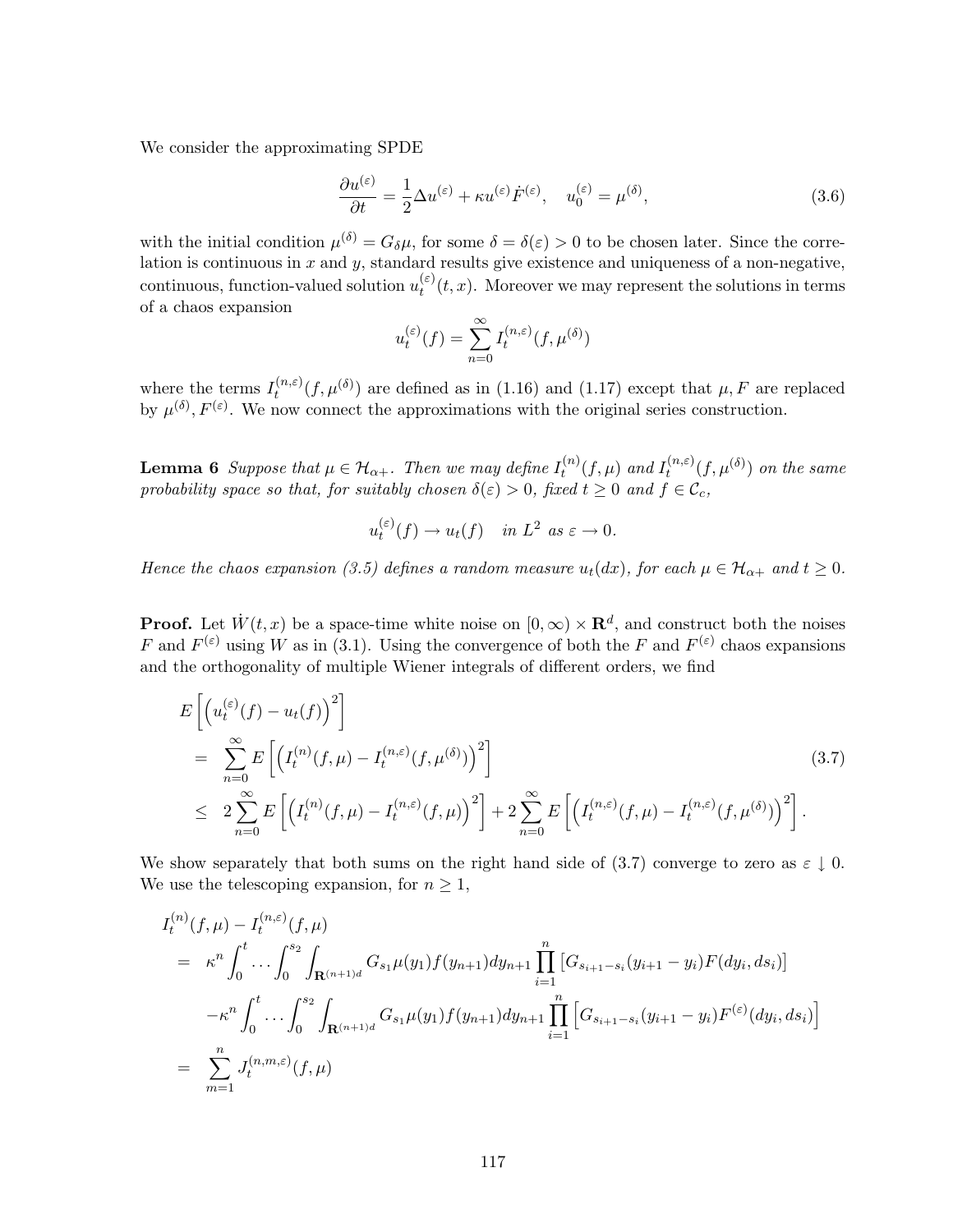where  $J_t^{(n,m,\varepsilon)}$  $(t^{(n,m,\varepsilon)}(f)$  is defined to equal

$$
\kappa^{n} \int_{0}^{t} \dots \int_{0}^{s_{2}} \int_{\mathbf{R}^{(n+1)d}} G_{s_{1}} \mu(y_{1}) f(y_{n+1}) dy_{n+1} \prod_{i=1}^{n} G_{s_{i+1}-s_{i}}(y_{i+1}-y_{i})
$$

$$
\cdot \prod_{i=1}^{m-1} F(dy_{i}, ds_{i}) \cdot \left[ F(dy_{m}, ds_{m}) - F^{(\varepsilon)}(dy_{m}, ds_{m}) \right] \cdot \prod_{i=m+1}^{n} F^{(\varepsilon)}(dy_{i}, ds_{i})
$$

and where a product over the empty set is defined to be 1. The isometry for the stochastic integral gives

$$
E\left[\left(J_t^{(n,m,\varepsilon)}(f,\mu)\right)^2\right]
$$
  
=  $\kappa^{2n} \int_0^t \cdots \int_0^{s_2} \int_{\mathbf{R}^{2(n+1)d}} G_{s_1} \mu(y_1) G_{s_1} \mu(z_0) f(y_{n+1}) f(z_{n+1}) dy_{n+1} dz_{n+1}$   

$$
\cdot \prod_{i=1}^n \left[G_{s_{i+1}-s_i}(y_{i+1}-y_i) G_{s_{i+1}-s_i}(z_{i+1}-z_i) dy_i dz_i ds_i\right]
$$
  

$$
\cdot \prod_{i=1}^{m-1} h(y_i-z_i) \left[\left(g-g^{(\varepsilon)}\right) * \left(g-g^{(\varepsilon)}\right)\right] (y_m-z_m) \prod_{i=m+1}^n h^{(\varepsilon)}(y_i-z_i).
$$

Note that  $0 \leq [(g - g^{(\varepsilon)}) * (g - g^{(\varepsilon)})](x) \leq h(x)$ , and that  $[(g - g^{(\varepsilon)}) * (g - g^{(\varepsilon)})](x) \downarrow 0$  as  $\varepsilon \to 0$ . Using the finiteness of  $E\left[ (I_t^{(n)} \right]$  $\left\{t^{(n)}(f,\mu)\right\}^2$ , the dominated convergence theorem implies that  $E\left[\left(J_t^{(n,m,\varepsilon)}\right) \right]$  $\left[t^{(n,m,\varepsilon)}(f,\mu)\right)^2$   $\downarrow$  0, and therefore

$$
\lim_{\varepsilon \downarrow 0} E\left[ \left( I_t^{(n,\varepsilon)}(f,\mu) - I_t^{(n)}(f,\mu) \right)^2 \right] = 0. \tag{3.8}
$$

The  $L^2$  isometry, and the fact that  $h^{(\varepsilon)}(x) \leq h(x)$ , imply that

$$
E\left[\left(I_t^{(n)}(f,\mu) - I_t^{(n,\varepsilon)}(f,\mu)\right)^2\right] \le 2E\left[\left(I_t^{(n)}(f,\mu)\right)^2\right] + 2E\left[\left(I_t^{(n,\varepsilon)}(f,\mu)\right)^2\right]
$$
  

$$
\le 4E\left[\left(I_t^{(n)}(f,\mu)\right)^2\right].
$$
 (3.9)

Using (3.8), (3.9), the convergence of the series  $\sum_{n=0}^{\infty} E\left[\left(I_t^{(n)}\right)\right]$  $\left[t^{(n)}(f,\mu)\right)^2$ , and the dominated convergence theorem, we deduce that the first term on the right hand side of  $(3.7)$  goes to zero as  $\varepsilon \downarrow 0$ .

We now show that for fixed  $\varepsilon > 0$ , the second term on the right hand side of (3.7) converges to zero as  $\delta \downarrow 0$ . Recall that the initial condition was  $\mu^{(\delta)} = G_{\delta}\mu$  for some  $\delta = \delta(\varepsilon) > 0$ . But for fixed  $\varepsilon$ , the  $L^2$  isometry shows, as in Lemma 5, that

$$
\sum_{n=0}^{\infty} E\left[ \left( I_t^{(n,\varepsilon)}(f,\mu) - I_t^{(n,\varepsilon)}(f,\mu^{(\delta)}) \right)^2 \right]
$$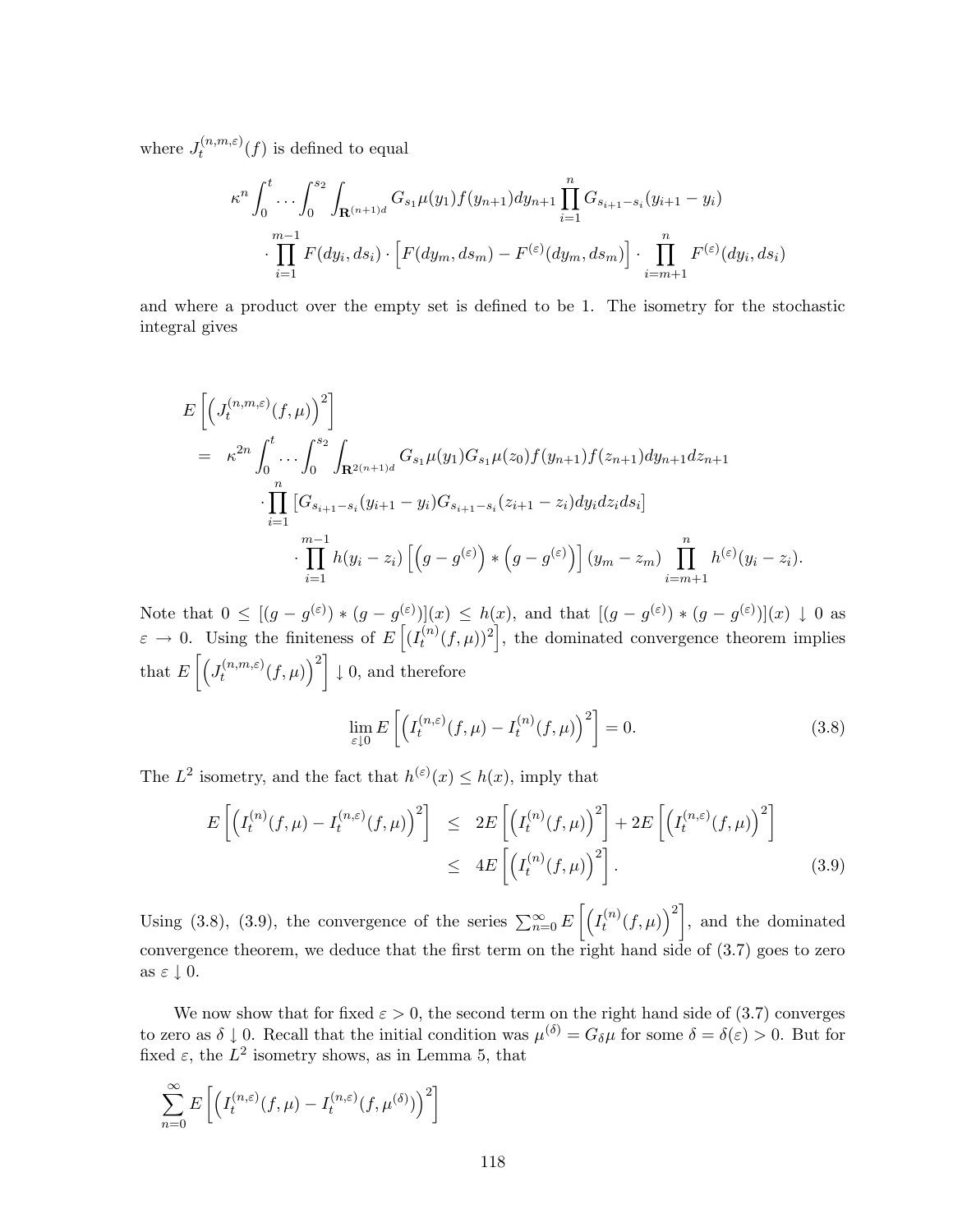$$
= \int_{\mathbf{R}^{4d}} f(y') f(x') G_t(x-x') G_t(y-y') \cdot E_{0,x,y}^{t,x',y'} \left[ \exp \left( \int_0^t \kappa^2 h^{(\varepsilon)} (X_s^1 - X_s^2) ds \right) \right] dx'dy' \left( \mu - \mu^{(\delta)} \right) (dx) \left( \mu - \mu^{(\delta)} \right) (dy).
$$

When  $\varepsilon > 0$ , the Brownian bridge expectation is a bounded continuous function of  $x, y, x', y'$ and the convergence to zero as  $\delta \downarrow 0$  is clear. This completes the proof of the  $L^2$  convergence stated in the lemma.

The  $L^2$  boundedness of  $u_t^{(\varepsilon)}$  $(t^{(\varepsilon)}(f))$ , for each  $f \in \mathcal{C}_c$ , implies that  $\{u_t^{(\varepsilon)}\}$  $t^{(0)}(x)dx$  is a tight family of random Radon measures. The  $L^2$  convergence of  $u_t^{(\varepsilon)}$  $t_t^{(e)}(f)$  implies that there is a random measure  $u_t$  satisfying (3.5) and that  $u_t^{(\varepsilon)} \to u_t$  in distribution as  $\varepsilon \to 0$ .  $\blacksquare$ 

It remains to show that  $\{u_t(dx)\}\$ is a solution of (1.1), and for this we must show that there is a continuous version of the process  $t \to u_t$  and that it satisfies the martingale problem (1.4) and (1.5). Fix  $f \in \mathcal{C}_c^2$ . From the definition (1.17) we have, for  $n \ge 1$ ,

$$
I_s^{(n)}(y,z) = \kappa \int_0^s \int G_{s-r}(y-y')I_r^{(n-1)}(y',z)F(dy',dr).
$$

Then using a stochastic Fubini theorem (see [Wal86] Theorem 2.6), and the fact that  $G_t * f(y)$ solves the heat equation, we have, for  $n \geq 1$ ,

$$
\int_{0}^{t} I_{s}^{(n)}(\frac{1}{2}\Delta f, \mu)ds = \frac{1}{2} \int_{0}^{t} \int \int I_{s}^{(n)}(y, z) \Delta f(y) \mu(dz)dyds
$$
  
\n
$$
= \frac{\kappa}{2} \int_{0}^{t} \int \int \left( \int_{0}^{s} \int G_{s-r}(y-y') I_{r}^{(n-1)}(y', z) F(dy', dr) \right) \Delta f(y) \mu(dz)dyds
$$
  
\n
$$
= \frac{\kappa}{2} \int_{0}^{t} \int \left( \int_{r}^{t} G_{s-r} * \Delta f(y')ds \right) \int I_{r}^{(n-1)}(y', z) \mu(dz) F(dy', dr)
$$
  
\n
$$
= \kappa \int_{0}^{t} \int \left( G_{t-r} * f(y') - f(y') \right) \int I_{r}^{(n-1)}(y', z) \mu(dz) F(dy', dr)
$$
  
\n
$$
= I_{t}^{(n)}(f, \mu) - \kappa \int_{0}^{t} \int \int f(y') I_{r}^{(n-1)}(y', z) \mu(dz) F(dy', dr).
$$

Rearranging the terms, we see that for each  $n \geq 1$ , the process

$$
z_t^{(n)}(f) := I_t^{(n)}(f, \mu) - \int_0^t I_s^{(n)}(\frac{1}{2}\Delta f, \mu)ds = \kappa \int_0^t \int \int f(y)I_s^{(n-1)}(y, z)\mu(dz)F(dy, ds) \tag{3.10}
$$

is a continuous martingale. We now define

$$
u_{N,t}(x) = \sum_{k=0}^{N} I_t^{(k)}(x, x')\mu(dx'), \quad z_{N,t}(f) = \sum_{k=1}^{N} z_t^{(k)}(f).
$$

Then, for  $f \in \mathcal{C}_c^2$  and  $N \ge 1$ ,

$$
u_{N,t}(f) = \mu(f) + \int_0^t u_{N,s}(\frac{1}{2}\Delta f)ds + z_{N,t}(f). \tag{3.11}
$$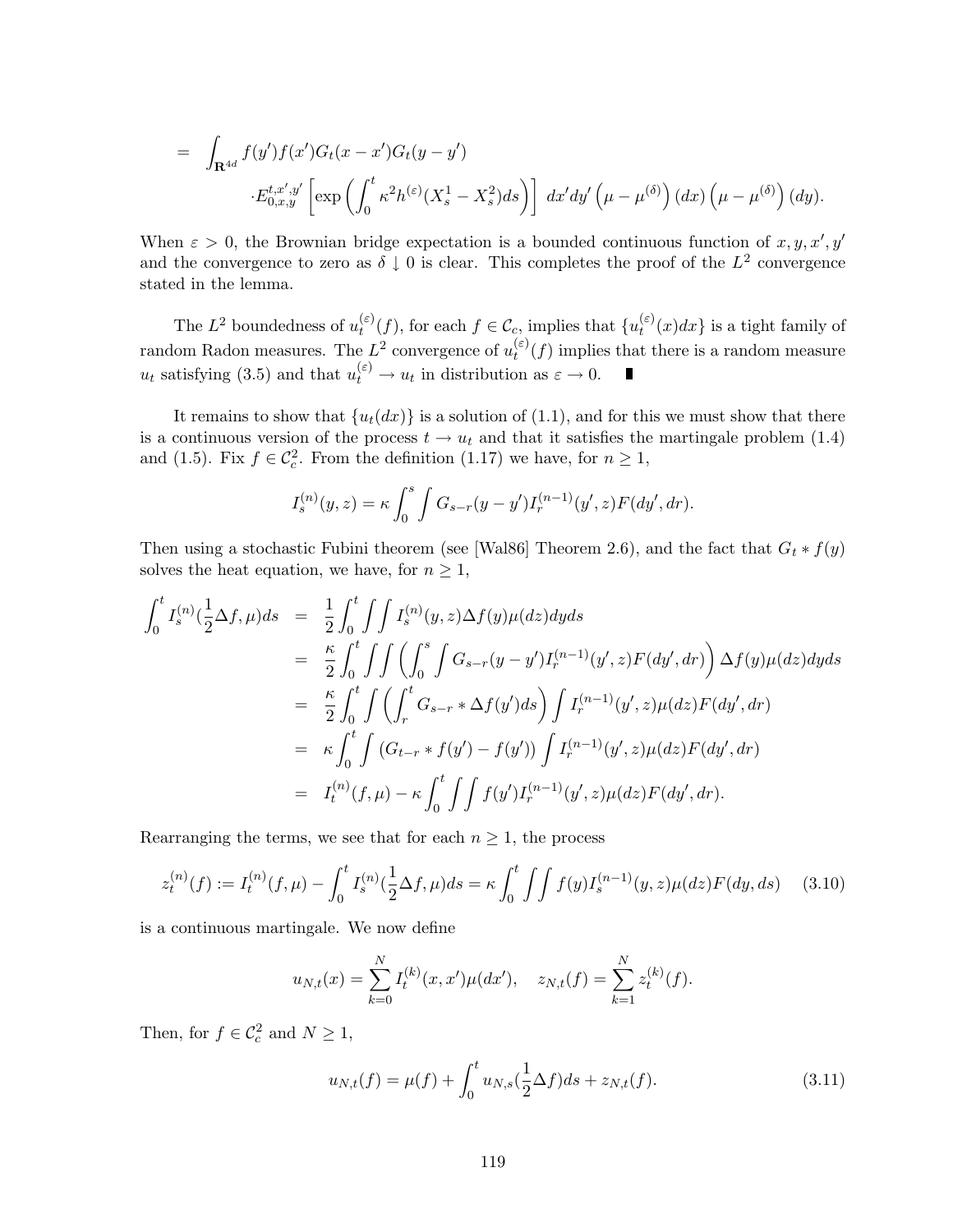Lemma 5 implies that  $E[(u_{N,t}(\Delta f) - u_t(\Delta f))^2]$  converges monotonically to zero. Using the domination from Lemma 1, part i), we have

$$
E\left[\sup_{t\leq T}\left|\int_0^t u_{N,s}(\frac{1}{2}\Delta f)ds-\int_0^t u_s(\frac{1}{2}\Delta f)ds\right|^2\right]\to 0.
$$

Lemma 5 also implies that  $z_{N,t}(f)$  converges in  $L^2$  to  $z_t(f)$ . By Doob's inequality,

$$
E\left[\sup_{t\leq T}|z_{N,t}(f)-z_t(f)|^2\right]\to 0.
$$

This uniform convergence, and (3.11), show that there is a continuous version of both  $t \to z_t(f)$ and  $t \to u_t(f)$ . Using this fact for a suitable countable class of  $\mathcal{C}_c^2$  test functions f, shows that there is a continuous version (in the vague topology) of  $t \to u_t$ .

Now we calculate the quadratic variation  $z_t(f)$ , which is the  $L^1$  limit of  $\langle z_{N,\cdot}(f) \rangle_t$ . It is enough to consider the case  $f \geq 0$ . Using (3.10) we have

$$
\langle z_{N+1,\cdot}(f) \rangle_t = \sum_{k=1}^{N+1} \sum_{l=1}^{N+1} \kappa^2 \int_0^t \int_{\mathbf{R}^{4d}} \frac{f(x)f(y)}{|x-y|^2} I_s^{(k-1)}(x,x') I_s^{(l-1)}(y,y') \mu(dx') \mu(dy') dx dy ds
$$
  
\n
$$
= \kappa^2 \int_0^t \int_{\mathbf{R}^{2d}} \frac{f(x)f(y)}{|x-y|^2} u_{N,s}(x) u_{N,s}(y) dx dy ds
$$
  
\n
$$
\rightarrow \kappa^2 \int_0^t \int_{\mathbf{R}^{2d}} \frac{f(x)f(y)}{|x-y|^2} u_s(dx) u_s(dy) ds. \tag{3.12}
$$

We need to justify this final convergence. To do so, we split the difference between the second and third lines of (3.12) into two terms

$$
\int_0^t \int_{\mathbf{R}^{2d}} \frac{f(x)f(y)}{|x - y|^2} u_{N,s}(x) dx (u_{N,s}(y)dy - u_s(dy)) ds + \int_0^t \int_{\mathbf{R}^{2d}} \frac{f(x)f(y)}{|x - y|^2} (u_{N,s}(x)dx - u_s(dx)) u_s(dy) ds.
$$

We show that the first term converges to zero in  $L^1$ ; the argument for the second term is the same. We use the fact that  $|x-y|^{-2}$  is a convolution of  $c_7|z|^{-(d+2)/2}$  with itself to see that

$$
\int_{\mathbf{R}^{2d}} \frac{f(x)f(y)}{|x - y|^2} u_{N,s}(x) dx (u_{N,s}(y)dy - u_s(dy))
$$
\n
$$
= c_7 \int_{\mathbf{R}^{3d}} \frac{f(x)f(y)}{|x - z|^{(d+2)/2}|y - z|^{(d+2)/2}} u_{N,s}(x) dx (u_{N,s}(y)dy - u_s(dy)) dz
$$
\n
$$
= c_7 \int_{\mathbf{R}^d} u_{N,s}(f_z) (u_{N,s}(f_z) - u_s(f_z)) dz
$$

where  $f_z(x) = f(x)|x - z|^{-(d+2)/2}$ . Hence, by the Cauchy-Schwarz inequality,

$$
E\left[\left|\int_{0}^{t}\int_{\mathbf{R}^{2d}}\frac{f(x)f(y)}{|x-y|^{2}}u_{N,s}(x)dx(u_{N,s}(y)dy - u_{s}(dy))ds\right|\right]
$$
\n
$$
\leq c_{7}\left(\int_{0}^{t}\int E\left[(u_{N,s}(f_{z}))^{2}\right]dzds\right)^{1/2}\left(\int_{0}^{t}\int E\left[(u_{N,s}(f_{z}) - u_{s}(f_{z}))^{2}\right]dzds\right)^{1/2}
$$
\n(3.13)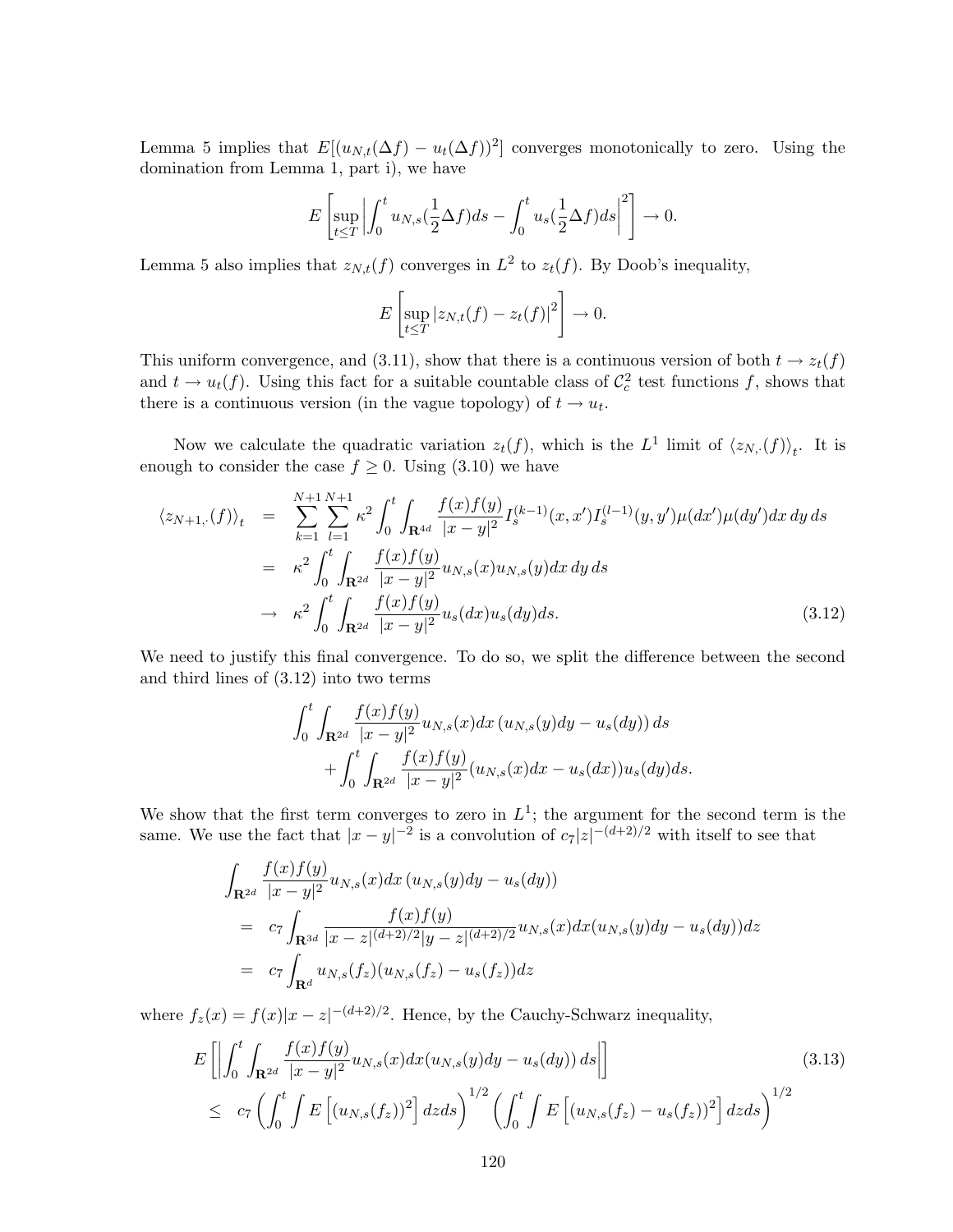The argument from Lemma 5 shows that  $E[(u_{N,s}(f_z))^2]$  can be bounded, uniformly in N, by

$$
E\left[(u_{N,s}(f_z))^2\right] \leq \int_{\mathbf{R}^{4d}} f_z(x') f_z(y') G_s(x-x') G_s(y-y') \bigg(1+\frac{s^{\alpha}}{|x-y|^{\alpha}|x'-y'|^{\alpha}}\bigg) \mu(dx) \mu(dy) dx'dy'.
$$

The same bound holds for  $E[(u_s(f_z))^2]$ . It is straightforward but lengthy to estimate this term. We show how to deal with the most singular term only. The method is to estimate the  $dx'dy'$ integral first, using the inequalities  $(1.9)$  and  $(1.10)$ . Applying Hölder's inequality in the same way as in Lemma 1, these inequalities imply that

$$
\int_{\mathbf{R}^{2d}} G_s(x - x') G_s(y - y') \frac{f(x')f(y')}{|x' - z|^{(d+2)/2}|y' - z|^{(d+2)/2}|x' - y'|^{\alpha}} dx'dy'
$$
\n
$$
\leq C(a) e^{-a|x| - a|y|} s^{-\alpha/2} \left( |x - z|^{-(d+2)/2} \wedge s^{-(d+2)/4} \right) \left( |y - z|^{-(d+2)/2} \wedge s^{-(d+2)/4} \right)
$$
\n
$$
\leq C(\beta, a) e^{-a|x| - a|y|} s^{-1 - \alpha + (\beta/2)} |x - z|^{-(d+\beta-\alpha)/2} |y - z|^{-(d+\beta-\alpha)/2}.
$$

where we have chosen  $\beta \in (\alpha, \alpha + 2)$  and a so that  $\mu \in \mathcal{H}_{\beta}^{a}$ . To apply Holder's inequality here, splitting the three factors  $f(x')f(y')$ ,  $|x'-z|^{-(d+2)/2}|y'-z|^{-(d+2)/2}$  and  $|x'-y'|^{\alpha}$ , we need the bound  $\alpha + ((d+2)/2) < d$ , which is implied by our assumption that  $\alpha < (d-2)/2$ . Substituting this estimate into (3.13), we find

$$
\int_{0}^{t} \int E\left[ (u_{N,s}(f_z))^2 \right] dz ds
$$
\n
$$
\leq C(\beta, a) \int_{0}^{t} \int_{\mathbf{R}^{3d}} e^{-a|x| - a|y|} s^{-1 + (\beta/2)} |x - y|^{-\alpha}
$$
\n
$$
\cdot |x - z|^{-(d + \beta - \alpha)/2} |y - z|^{-(d + \beta - \alpha)/2} \mu(dx) \mu(dy) dz ds
$$
\n
$$
= C(\beta, a) \int_{0}^{t} \int_{\mathbf{R}^{2d}} e^{-a|x| - a|y|} s^{-1 + (\beta/2)} |x - y|^{-\beta} \mu(dx) \mu(dy) dz ds
$$

which is finite since  $\mu \in \mathcal{H}_{\beta}^{a}$ . This bound also gives the domination required to see that  $\int_0^t \int E\left[(u_{N,s}(f_z)-u_s(f_z))^2\right]dzds \to 0$  as  $N \to \infty$ . This finishes the justification of the convergence in (3.12), identifying the quadratic variation  $\langle z(f) \rangle_t$ , and completes the construction of a solution  $\{u_t(dx)\}\$ to (1.1) started at  $\mu$ .

# 4 Self Duality and Uniqueness

In this section we establish the self duality of solutions in the following form:

**Proposition 1** Suppose  $\{u_t(dx)\}$  and  $\{v_t(dx)\}$  are solutions of (1.1), with deterministic initial conditions  $u_0(dx) = f(x)dx$  and  $v_0(dx) = g(x)dx$ . Suppose also that  $sup_x e^{-a|x|} f(x) < \infty$  for some a and that  $g(x)$  is bounded and has compact support. Then  $u_t(g)$  has the same distribution as  $v_t(f)$ .

### Remarks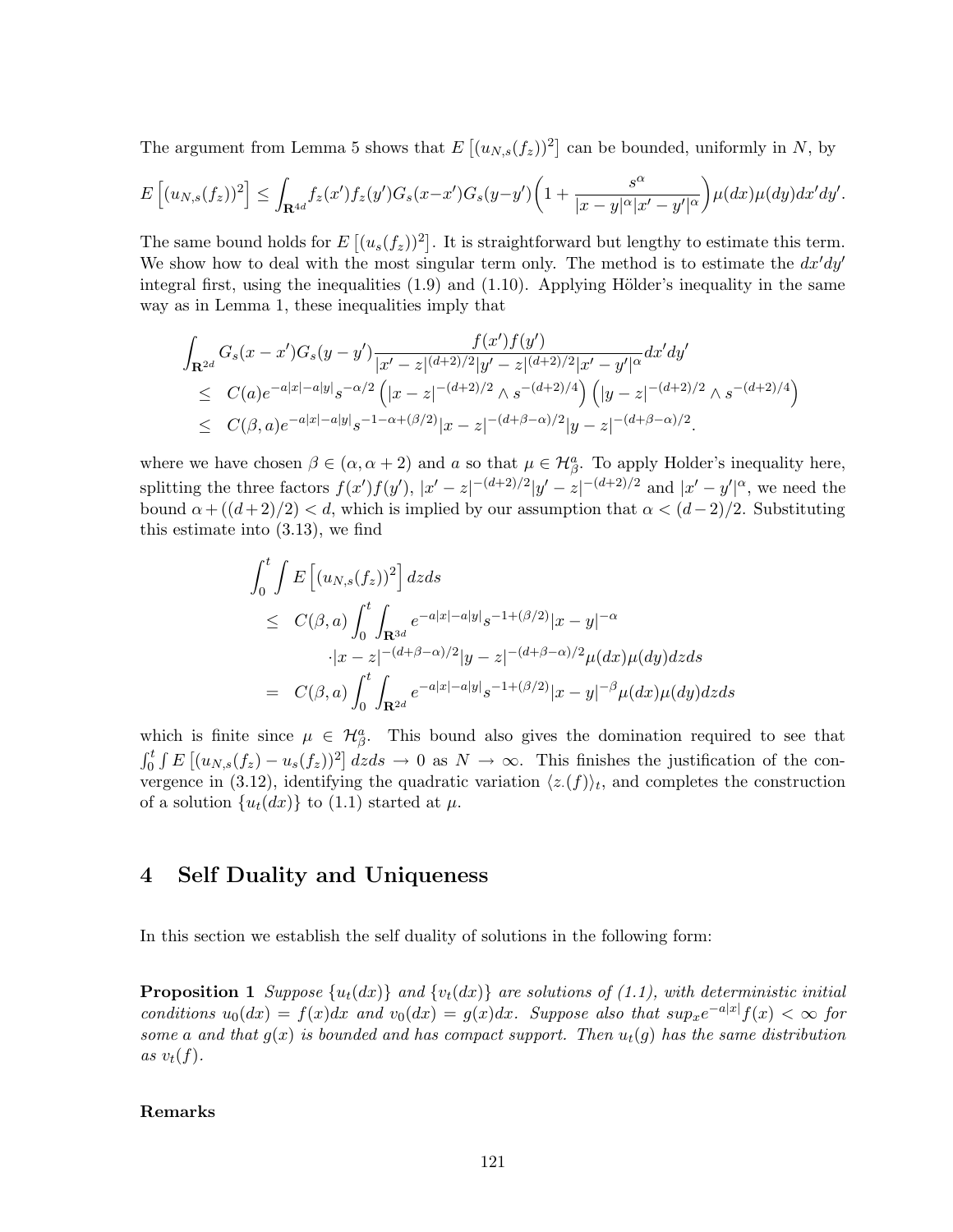1. The duality formula is immediately clear for the solutions constructed using the chaos expansion in Section, 3 since the expression (1.17) for the nth order of the expansion is symmetric under the interchange of y and  $z$ . We will show in this section that the self duality relation holds for any solution to (1.1). We then use the self duality relation to show uniqueness in law for solutions.

2. Even when working with the martingale problem, the self duality relation is heuristically clear, as can be seen by applying the technique of Markov process duality (see Ethier and Kurtz [EK86] chapter 4). Take  $\{u_t(dx)\}\$ and  $\{v_t(dx)\}\$ to be independent solutions to (1.1). Suppose (falsely) that the solutions are function valued and have suitable behavior at infinity such that the integrals  $u_s(v_{t-s})$  and  $v_{t-s}(u_s)$  are finite and equal by integration by parts. Take a twice differentiable  $h : [0, \infty) \to \mathbf{R}$ . Applying Ito's formula formally, using the martingale problem  $(1.4)$ , leads to

$$
\frac{d}{ds}h(u_s(v_{t-s})) = (1/2)h'(u_s(v_{t-s})) (u_s(\Delta v_{t-s}) - v_{t-s}(\Delta u_s)) + \text{martingale terms.}
$$

Here we have used the cancellation of the two second derivative terms involving  $h''$  after applying Ito's formula for  $u_s$  and for  $v_{t-s}$ . Applying integration by parts, the term  $(u_s(\Delta v_{t-s}) - v_{t-s}(\Delta u_s))$ vanishes, and this leaves only martingale terms. Taking expectations and integrating over  $s \in [0, t]$  leads to

$$
E[h(u_t(g))] = E[h(v_t(f))]
$$
\n
$$
(4.1)
$$

which implies the self duality. To make this argument rigorous, we shall use a smoother approximate duality relation.

3. The self duality relation can be extended to hold for more general initial conditions, and to be symmetric in the requirements on the initial conditions  $\mu$  and  $\nu$ . This would be expected by the symmetry of the chaos expansion. One needs to define certain collision integrals  $(\mu, \nu)$ between measures in  $\mathcal{H}_{\alpha+}$ . For example, suppose  $\mu, \nu \in \mathcal{H}_{\alpha+}$ , and for simplicity suppose that  $\mu, \nu$  are supported in the ball  $B(0, R)$ . Define  $f_{\varepsilon}(x) = \int \phi_{\varepsilon}(x - y) \nu(dy)$ , so that  $f_{\varepsilon}$  is the density of the measure  $\phi_{\varepsilon} * \nu$ . Then, if  $\{u_t(dx)\}\$ is a solution started at  $\mu$ , we claim that the random variables

$$
u_t(f_{\varepsilon}) = \iint \phi_{\varepsilon}(x - y)u_t(dx)\nu(dy), \qquad \varepsilon > 0
$$

form a Cauchy sequence in  $L^2$  as  $\varepsilon \to 0$ . Indeed, using the second moment formula (1.7), a short calculation leads to

$$
E\left[\left(u_t(f_{\varepsilon}) - u_t(f_{\varepsilon'})\right)^2\right]
$$
  
= 
$$
E\left[\left(u_t(f_{\varepsilon} - f_{\varepsilon'})\right)^2\right]
$$
  

$$
\leq C(t, R, \mu) \int \int (f_{\varepsilon}(x) - f_{\varepsilon'}(x))(f_{\varepsilon}(y) - f_{\varepsilon'}(y))(1 + |x - y|^{-\alpha})dxdy
$$
  
= 
$$
C(t, R, \mu) \|\phi_{\varepsilon} * \nu - \phi_{\varepsilon'} * \nu\|_{\alpha}^2.
$$

Here we are extending the use of the norm  $\|\mu\|_{\alpha}$  to signed measures. Now it is not difficult to show that  $\|\phi_{\varepsilon} * \nu - \nu\|_{\alpha} \to 0$  as  $\varepsilon \to 0$ , which completes the proof of the Cauchy property. Denote the  $L^2$  limit as  $u_t(\nu)$ , and construct  $v_t(\mu)$  analogously. Then the duality relation holds in this extended setting when  $\mu, \nu \in \mathcal{H}^0_{\alpha+}$ , although we make no use of it in this paper.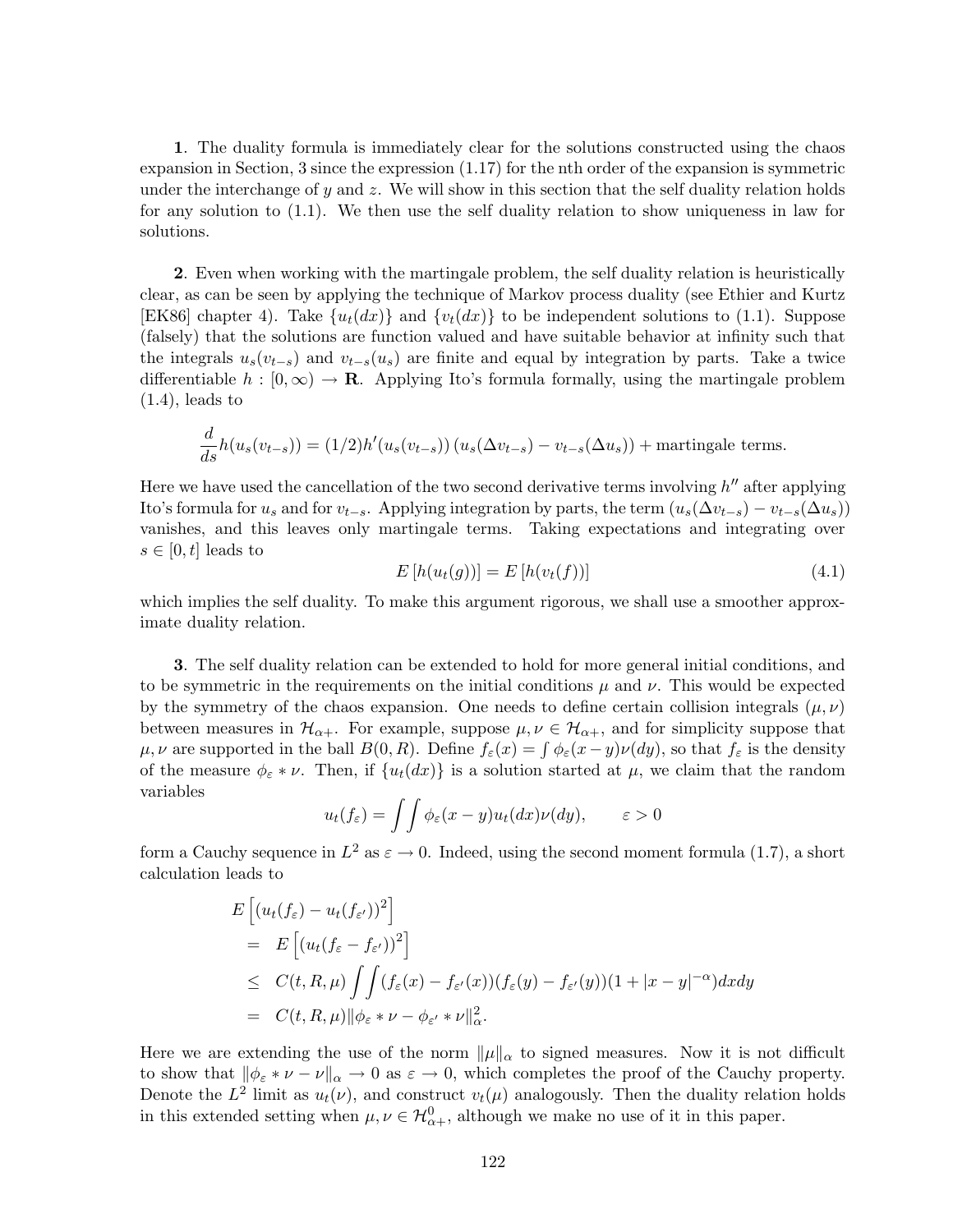In the rest of this section we give the proof of Proposition 1, and deduce uniqueness in law and the Markov property. The proof follows from two lemmas. The first of these is an approximate duality relation, where we smooth the measure valued solutions.

**Lemma 7** Suppose  $\{u_t(dx)\}\$ is a solution of (1.1) with initial condition  $\mu$  and  $\{v_t(dx)\}\$ is an independent solution with a compactly supported initial condition  $\nu$ . Suppose h :  $[0, \infty) \to \mathbf{R}$  has two bounded continuous derivatives and  $\phi: \mathcal{R}^d \to [0,\infty)$  is continuous with compact support. Fix  $0 < t_0 < t_1$  and a bounded  $\sigma(u_s(dx) : 0 \le s \le t_0)$  variable  $Z_{t_0}$ . Then

$$
E\left[Z_{t_0}h\left(\int\int\phi(x-y)u_{t_1}(dx)\nu(dy)\right)\right] - E\left[Z_{t_0}h\left(\int\int\phi(x-y)u_{t_0}(dx)v_{t_1-t_0}(dy)\right)\right]
$$
  
\n
$$
= \frac{\kappa^2}{2}E\left[Z_{t_0}\int_{t_0}^{t_1}\int_{\mathbf{R}^{4d}}h''\left(\int\int\phi(x-y)u_s(dx)v_{t_1-s}(dy)\right)\phi(x_1-y_1)\phi(x_2-y_2)\right.\left.\left.\left(\frac{1}{|x_1-x_2|^2}-\frac{1}{|y_1-y_2|^2}\right)u_s(dx_1)v_{t_1-s}(dy_1)u_s(dx_2)v_{t_1-s}(dy_2)ds\right].\right.\tag{4.2}
$$

**Proof.** We first establish that the expectation on the right hand side of  $(4.2)$  is finite. Using the independence of  $\{u_t(dx)\}\$ and  $\{v_t(dx)\}\$ , the compact support of  $\phi$  and the bound on second moments in  $(1.7)$ , a lengthy but straightforward calculation, similar to that in Lemma 1, yields

$$
E\left[\int_{\mathbf{R}^{4d}} \phi(x_1 - y_1)\phi(x_2 - y_2)\left(\frac{1}{|x_1 - x_2|^2} + \frac{1}{|y_1 - y_2|^2}\right)u_s(dx_1)v_t(dy_1)u_s(dx_2)v_t(dy_2)\right] \leq C(\phi, \mu, \nu, T)\left(s^{-(2-\alpha) + /2} + t^{-(2-\alpha) + /2}\right) \quad \text{for all } s, t \leq T. \tag{4.3}
$$

Furthermore, using the formula for first moments (1.6), an easy calculation shows that

$$
E\left[\iint \phi(x-y)u_s(dx)v_t(dy)\right] \le C(\phi,\mu,\nu,T) \quad \text{for all } 0 \le s,t \le T. \tag{4.4}
$$

We now follow the standard method of duality, as explained in Ethier and Kurtz [EK86] Section 4.4. Taking  $f \in \mathcal{C}_c^2$ , applying Ito's formula using the martingale problem for  $u_t(f)$ , and then taking expectations, we obtain, for  $s \geq t_0$ ,

$$
E[Z_{t_0}h(u_s(f))] - E[Z_{t_0}h(u_{t_0}(f))]
$$
  
= 
$$
\int_{t_0}^s E\left[Z_{t_0}\left(h'(u_r(f))u_r(\frac{1}{2}\Delta f) + \frac{\kappa^2}{2}h''(u_r(f))\int\int \frac{f(x_1)f(x_2)}{|x_1 - x_2|^2}u_r(dx_1)u_r(dx_2)\right)\right] dr.
$$

Here Lemma 1 implies that the local martingale arising from Ito's formula is a true martingale. Now take  $\psi : \mathbf{R}^{2d} \to \mathbf{R}$  to be twice continuously differentiable with compact support. Replace the deterministic function  $f(x)$  by the random  $\mathcal{C}_c^2$  function, independent of  $\{u_t(dx)\}\$ , given by  $f(x) = \int \psi(x, y)v_t(dy)$ . Fubini's theorem and the integrability in (4.3) and (4.4) imply that, for  $s \geq t_0$ ,

$$
E\left[Z_{t_0}h\left(\int\int\psi(x,y)u_s(dx)v_t(dy)\right)\right] - E\left[Z_{t_0}h\left(\int\int\psi(x,y)u_{t_0}(dx)v_t(dy)\right)\right]
$$
  
= 
$$
\int_{t_0}^s E\left[Z_{t_0}h'\left(\int\int\psi(x,y)u_r(dx)v_t(dy)\right)\int\int\frac{1}{2}\Delta^{(x)}\psi(x,y)u_r(dx)v_t(dy)\right]dr
$$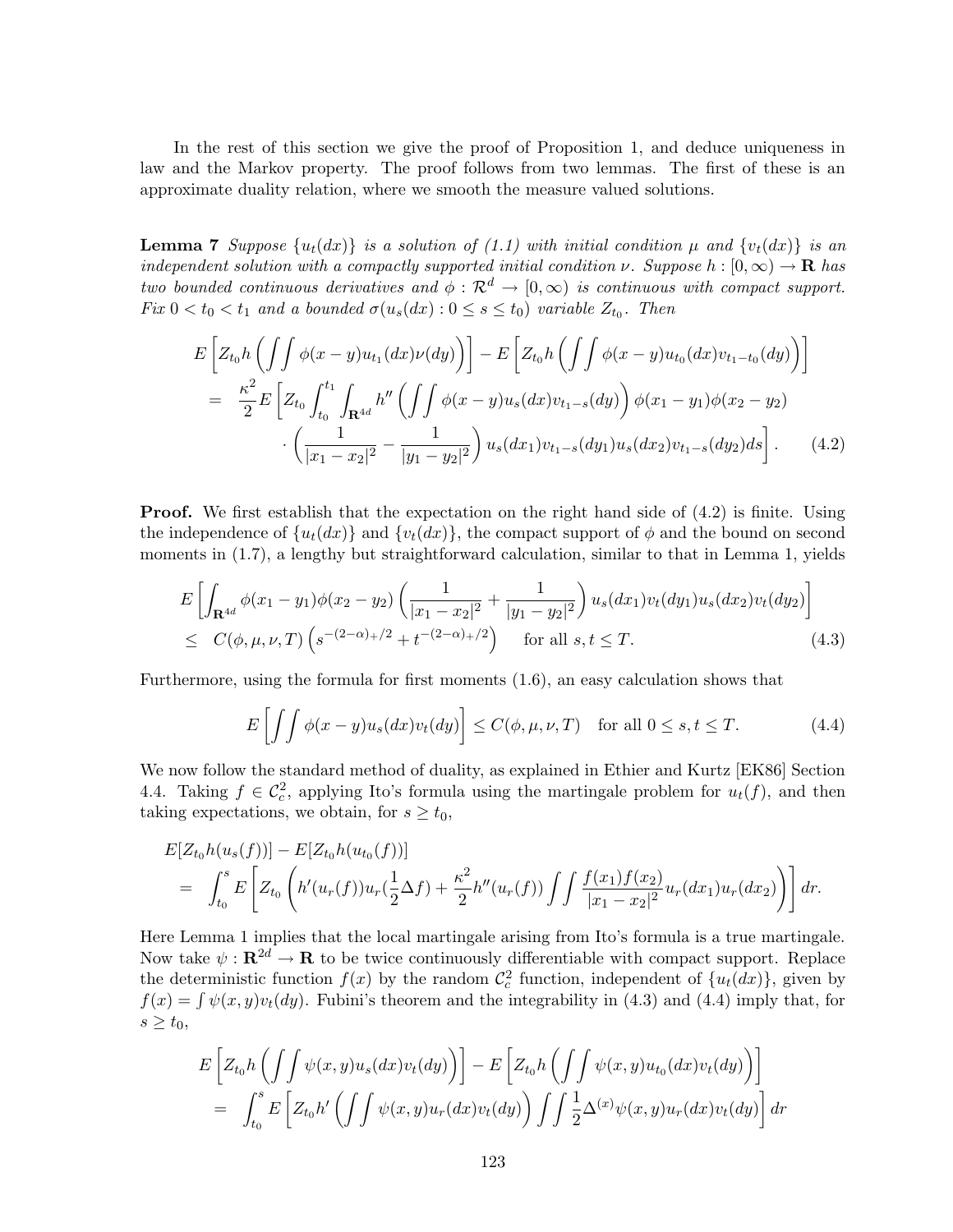$$
+\frac{\kappa^2}{2} \int_{t_0}^s E\left[Z_{t_0}h''\left(\int \int \psi(x,y)u_r(dx)v_t(dy)\right)\right] \cdot \int_{\mathbf{R}^{4d}} \frac{\psi(x_1,y_1)\psi(x_2,y_2)}{|x_1-x_2|^2} u_r(dx_1)u_r(dx_2)v_t(dy_1)v_t(dy_2)\right] dr.
$$

In a similar way, applying Ito's formula to  $v_t(f)$ , we obtain the decomposition

$$
E\left[Z_{t_0}h\left(\int\int\psi(x,y)u_s(dx)v_t(dy)\right)\right] - E\left[Z_{t_0}h\left(\int\int\psi(x,y)u_s(dx)\nu(dy)\right)\right]
$$
  
\n
$$
= \int_0^t E\left[Z_{t_0}h'\left(\int\int\psi(x,y)u_s(dx)v_r(dy)\right)\int\int\frac{1}{2}\Delta^{(y)}\psi(x,y)u_s(dx)v_r(dy)\right]dr
$$
  
\n
$$
+ \frac{\kappa^2}{2}\int_0^t E\left[Z_{t_0}h''\left(\int\int\psi(x,y)u_s(dx)v_r(dy)\right)\right]
$$
  
\n
$$
\int_{\mathbf{R}^{4d}} \frac{\psi(x_1,y_1)\psi(x_2,y_2)}{|y_1-y_2|^2}u_s(dx_1)u_s(dx_2)v_r(dy_1)v_r(dy_2)\right]dr.
$$

If we let

$$
F(s,t) = E\left[Z_{t_0}h\left(\int\int\psi(x,y)u_s(dx)v_t(dy)\right)\right]
$$

then the last two decompositions show that  $s \to F(s,t)$  and  $t \to F(s,t)$  are both absolutely continuous, and gives expressions for their derivatives  $\partial_1 F(s,t)$  and  $\partial_2 F(s,t)$ . Then applying Lemma 4.4.10 from [EK86] we obtain

$$
E\left[Z_{t_0}h\left(\int\int\psi(x,y)u_{t_1}(dx)\nu(dy)\right)\right] - E\left[Z_{t_0}h\left(\int\int f(x,y)u_{t_0}(dx)v_{t_1-t_0}(dy)\right)\right]
$$
  
\n
$$
= F(t_1,0) - F(t_0,t_1-t_0)
$$
  
\n
$$
= \int_{t_1-t_0}^{t_1} \partial_1 F(s,t_1-s) - \partial_2 F(s,t_1-s)ds
$$
  
\n
$$
= \int_{t_0}^{t_1} E\left[Z_{t_0}h'\left(\int\int \psi(x,y)u_s(dx)v_{t_1-s}(dy)\right)\int\int \frac{1}{2}(\Delta^{(x)} - \Delta^{(y)})\psi(x,y)u_s(dx)v_{t_1-s}(dy)\right]ds
$$
  
\n
$$
+ \frac{\kappa^2}{2} \int_{t_0}^{t_1} \int_{\mathbf{R}^{4d}} E\left[Z_{t_0}h''\left(\int\int \psi(x,y)u_s(dx)v_{t_1-s}(dy)\right)\psi(x_1,y_1)\psi(x_2,y_2)\right] ds.
$$
  
\n
$$
\cdot \left(\frac{1}{|x_1-x_2|^2} - \frac{1}{|y_1-y_2|^2}\right)u_s(dx_1)v_{t_1-s}(dy_1)u_s(dx_2)v_{t_1-s}(dy_2)\right] ds.
$$
 (4.5)

Now suppose that  $\phi : \mathbf{R}^d \to [0, \infty)$  is smooth and has compact support. Choose a series of smooth, compactly support functions  $\psi_n(x, y)$  satisfying  $0 \leq \psi_n \uparrow 1$  as  $n \to \infty$  and with  $\partial_x \psi_n$ ,  $\partial_y \psi_n$ ,  $\partial_{xx} \psi_n$ ,  $\partial_{yy} \psi_n$  converging uniformly to zero. Apply (4.5) to the function  $\psi(x, y) =$  $\psi_n(x, y)\phi(x - y)$ . Using  $(\Delta^{(x)} - \Delta^{(y)})\phi(x - y) = 0$  we may, using the integrability in (4.3) and (4.4), pass to the limit in (4.5) to get (4.2). Finally, we obtain the result for general continuous  $\phi$  by taking smooth approximations. П

Now we take  $\phi(x)$  a smooth, non-negative function on  $\mathbb{R}^d$ , supported on the unit ball  ${x \in \mathbf{R}^d : |x| \le 1},$  and satisfying  $\int_{\mathbf{R}^d} \phi(x) dx = 1$ . Define an approximate identity by  $\phi_{\varepsilon}(x) =$  $\varepsilon^{-d}\phi(x/\varepsilon)$ . We may, and shall, suppose that  $0 \leq \phi(x) \leq 2G_{\varepsilon}(x)$ , and hence that  $\phi_{\varepsilon} \leq G_{\varepsilon^2}$ . We shall use this test function along with Lemma 7. In order to do so, we need the following lemma, which controls the right hand side of (4.2).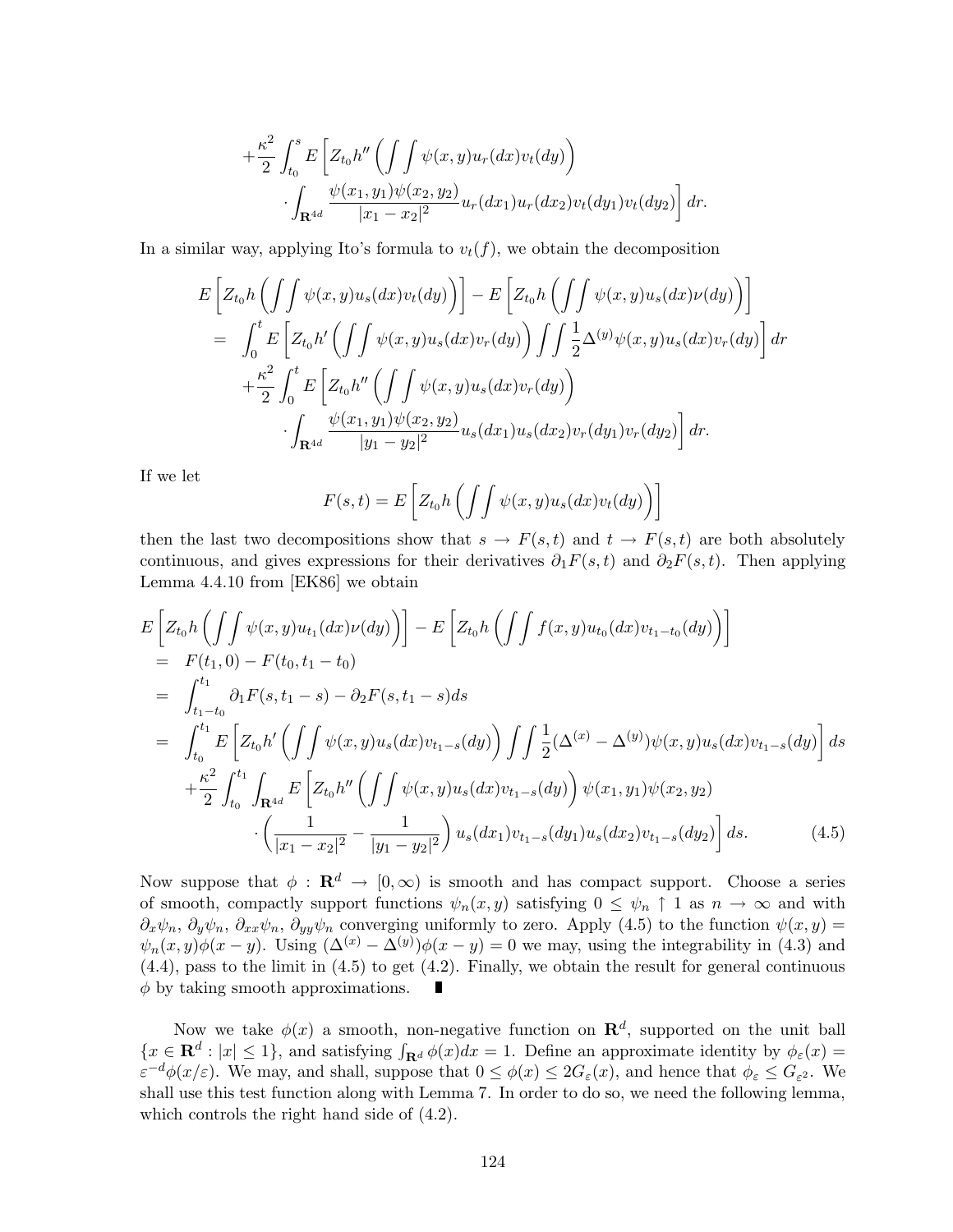**Lemma 8** Suppose  $\{u_t(dx)\}$  and  $\{v_t(dx)\}$  are independent solutions of (1.1), with initial conditions  $\mu, \nu$ , where  $\nu$  compactly supported. Then

$$
E\left[\int_0^t \int_{\mathbf{R}^{4d}} \phi_{\varepsilon}(x_1 - y_1) \phi_{\varepsilon}(x_2 - y_2) \left| \frac{1}{|x_1 - x_2|^2} - \frac{1}{|y_1 - y_2|^2} \right| u_s(dx_1) v_{t-s}(dy_1) u_s(dx_2) v_{t-s}(dy_2) ds \right]
$$

converges to zero as  $\varepsilon \to 0$ .

**Proof** This lemma is a straightforward but lengthy consequence of the second moment bounds (1.7). Since it is this proof that requires the strict inequality  $\kappa < (d-2)/2$  and also the requirement that  $\mu, \nu \in \mathcal{H}_{\beta}$  for some  $\beta > \alpha$ , we give some of the details.

The second moment bounds (1.7) show that show that the expectation in the statement of the lemma is bounded by

$$
C \int_{0}^{t} \int_{\mathbf{R}^{8d}} \phi_{\varepsilon}(x_{1}' - y_{1}') \phi_{\varepsilon}(x_{2}' - y_{2}') G_{s}(x_{1} - x_{1}') G_{s}(x_{2} - x_{2}') G_{t-s}(y_{1} - y_{1}') G_{t-s}(y_{2} - y_{2}') \n\cdot \left(1 + \frac{s^{\alpha}}{|x_{1} - x_{2}|^{\alpha}|x_{1}' - x_{2}'|^{\alpha}}\right) \left(1 + \frac{(t - s)^{\alpha}}{|y_{1} - y_{2}|^{\alpha}|y_{1}' - y_{2}'|^{\alpha}}\right) \n\cdot \left|\frac{1}{|x_{1}' - x_{2}'|^{2}} - \frac{1}{|y_{1}' - y_{2}'|^{2}}\right| \mu(dx_{1}) \mu(dx_{2}) \nu(dy_{1}) \nu(dy_{2}) dx_{1}' dx_{2}' dy_{1}' dy_{2}' ds.
$$
\n(4.6)

The idea is to first bound the  $dx'_1dx'_2dy'_1dy'_2$  integral. We can split the  $dx'_1dx'_2dy'_1dy'_2$  integral into four terms by expanding the brackets

$$
\left(1+\frac{s^{\alpha}}{|x_1-x_2|^{\alpha}|x'_1-x'_2|^{\alpha}}\right)\left(1+\frac{(t-s)^{\alpha}}{|y_1-y_2|^{\alpha}|y'_1-y'_2|^{\alpha}}\right).
$$

We shall only show how to treat the worst of these terms, namely

$$
\int_{\mathbf{R}^{4d}} \phi_{\varepsilon}(x_1' - y_1') \phi_{\varepsilon}(x_2' - y_2') G_s(x_1 - x_1') G_s(x_2 - x_2') G_{t-s}(y_1 - y_1') G_{t-s}(y_2 - y_2') \tag{4.7}
$$
\n
$$
\cdot \left( \frac{s^{\alpha}(t - s)^{\alpha}}{|x_1 - x_2|^{\alpha}|x_1' - x_2'|^{\alpha}|y_1 - y_2|^{\alpha}|y_1' - y_2'|^{\alpha}} \right) \left| \frac{1}{|x_1' - x_2'|^2} - \frac{1}{|y_1' - y_2'|^2} \right| dx_1' dx_2' dy_1' dy_2' ds.
$$

This is the term that requires the restriction on  $\kappa$ . The other three terms are similar but easier.

We split the domain of integration in (4.7) into two regions. First we consider  $x'_1, y'_1, x'_2, y'_2$ lying in the set  $A_{\varepsilon} = \{ |x'_1 - x'_2| \ge \varepsilon^\gamma, |y'_1 - y'_2| \ge \varepsilon^\gamma \},\$  where  $\gamma \in (0, 1)$  will be chosen later in the proof. On this set, we may restrict ourselves to the support of  $\phi_{\varepsilon}$ . That is, we may also suppose that  $|x'_1 - y'_1| \leq \varepsilon$  and  $|x'_2 - y'_2| \leq \varepsilon$ . We have, arguing using the mean value theorem,

$$
\left| \frac{1}{|x_1' - x_2'|^2} - \frac{1}{|y_1' - y_2'|^2} \right| \le C(\gamma) \varepsilon^{1 - 3\gamma} \quad \text{for all } \varepsilon < 1/3.
$$

Therefore, the integral (4.7), over the set  $A_{\varepsilon}$ , can be bounded by

$$
C(\gamma) \varepsilon^{1-3\gamma-2\alpha\gamma} \frac{s^{\alpha}(t-s)^{\alpha}}{|x_1-x_2|^{\alpha}|y_1-y_2|^{\alpha}} G_{t+\varepsilon^2}(x_1-y_1) G_{t+\varepsilon^2}(x_2-y_2).
$$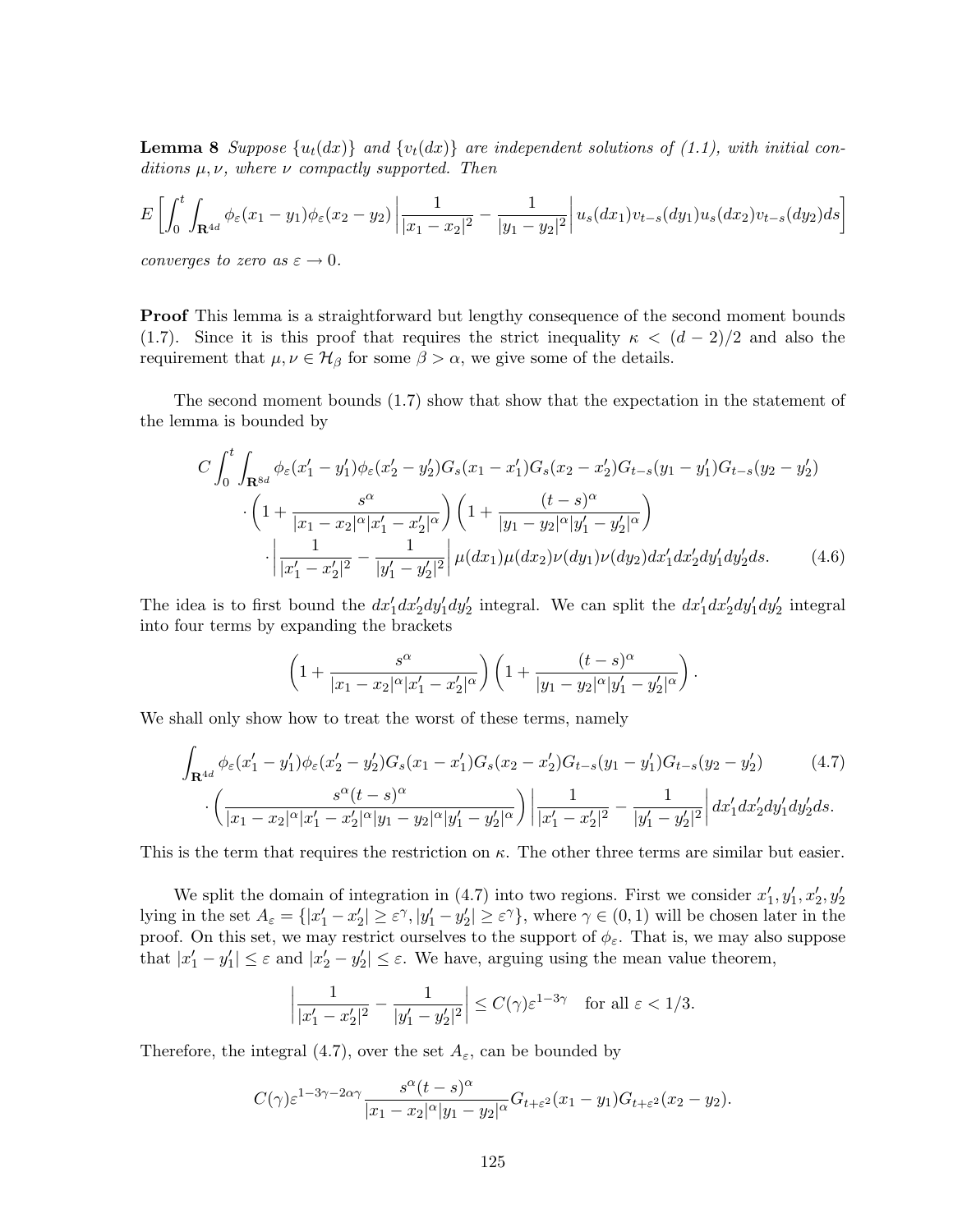We shall choose  $\gamma > 0$  so that  $1 - 3\gamma - 2\alpha\gamma > 0$ . It is easy to show that this bound, substituted into (4.6) will vanish as  $\varepsilon \downarrow 0$ . To estimate the integral (4.7) over the complimentary set  $A_{\varepsilon}^c$ , we simply bound

$$
\left| \frac{1}{|x_1' - x_2'|^2} - \frac{1}{|y_1' - y_2'|^2} \right| \le \frac{1}{|x_1' - x_2'|^2} + \frac{1}{|y_1' - y_2'|^2}
$$

and it becomes

$$
\frac{s^{\alpha}(t-s)^{\alpha}}{|x_1 - x_2|^{\alpha}|y_1 - y_2|^{\alpha}} \int_{A_{\varepsilon}^c} G_s(x_1 - x_1')G_s(x_2 - x_2')G_{t-s}(y_1 - y_1')G_{t-s}(y_2 - y_2')
$$
  
\n
$$
\cdot \phi_{\varepsilon}(x_1' - y_1')\phi_{\varepsilon}(x_2' - y_2')|x_1' - x_2'|^{-\alpha}|y_1' - y_2'|^{-\alpha}\left(|x_1' - x_2'|^{-2} + |y_1' - y_2'|^{-2}\right)dx_1'dx_2'dy_1'dy_2'
$$
  
\n
$$
\leq C \frac{s^{\alpha}(t-s)^{\alpha}}{|x_1 - x_2|^{\alpha}|y_1 - y_2|^{\alpha}} \int_{A_{\varepsilon}^c} G_s(x_1 - x_1')G_s(x_2 - x_2')G_{t-s}(y_1 - y_1')G_{t-s}(y_2 - y_2')
$$
  
\n
$$
\cdot \phi_{\varepsilon}(x_1' - y_1')\phi_{\varepsilon}(x_2' - y_2')\left(|x_1' - x_2'|^{-\left(2+2\alpha\right)} + |y_1' - y_2'|^{-\left(2+2\alpha\right)}\right)dx_1'dx_2'dy_1'dy_2'.
$$

We only show how to treat the integral with the term  $|x_1'-x_2'|^{-(2+2\alpha)}$ , since the term  $|y_1'-y_2'|^{-(2+2\alpha)}$  $|y_2'|^{-(2+2\alpha)}$  is entirely similar. Note that the restriction  $\kappa < (d-2)/2$  is present simply to ensure that  $2 + 2\alpha < d$ , so the pole  $|z|^{-(2+2\alpha)}$  is integrable on  $\mathbb{R}^d$ . We may choose  $\delta \in (2 + 2\alpha, (2 +$  $(\alpha + \beta) \wedge d)$ . Then, using the bound  $\phi_{\varepsilon} \leq 2G_{\varepsilon^2}$ , we can do the  $dy'_1 dy'_2$  integrals to see that

$$
\int_{A_{\varepsilon}^{c}} G_{s}(x_{1} - x_{1}^{\prime})G_{s}(x_{2} - x_{2}^{\prime})G_{t-s}(y_{1} - y_{1}^{\prime})G_{t-s}(y_{2} - y_{2}^{\prime})
$$
\n
$$
\cdot \phi_{\varepsilon}(x_{1}^{\prime} - y_{1}^{\prime})\phi_{\varepsilon}(x_{2}^{\prime} - y_{2}^{\prime})|x_{1}^{\prime} - x_{2}^{\prime}|^{-(2+2\alpha)}dx_{1}^{\prime}dx_{2}^{\prime}dy_{1}^{\prime}dy_{2}^{\prime}
$$
\n
$$
\leq \int_{\{|x_{1}^{\prime} - x_{2}^{\prime}| \leq \varepsilon\}} G_{s}(x_{1} - x_{1}^{\prime})G_{s}(x_{2} - x_{2}^{\prime})
$$
\n
$$
\cdot G_{t-s+\varepsilon^{2}}(y_{1} - x_{1}^{\prime})G_{t-s+\varepsilon^{2}}(y_{2} - x_{2}^{\prime})|x_{1}^{\prime} - x_{2}^{\prime}|^{-(2+2\alpha)}dx_{1}^{\prime}dx_{2}^{\prime}
$$
\n
$$
\leq C\varepsilon^{(\delta-2-2\alpha)\gamma}\int_{\mathbf{R}^{2d}} G_{s}(x_{1} - x_{1}^{\prime})G_{s}(x_{2} - x_{2}^{\prime})
$$
\n
$$
\cdot G_{t-s+\varepsilon^{2}}(y_{1} - x_{1}^{\prime})G_{t-s+\varepsilon^{2}}(y_{2} - x_{2}^{\prime})|x_{1}^{\prime} - x_{2}^{\prime}|^{-\delta}dx_{1}^{\prime}dx_{2}^{\prime}.
$$

We now split into two cases:  $s \leq t/2$  and  $s \geq t/2$ . When  $s \leq t/2$  we have the bound

 $G_{t-s+\varepsilon^2}(y_1-x_1')G_{t-s+\varepsilon^2}(y_2-x_2') \leq C(a,\nu,t)\exp(-a|x_1'|-a|x_2'|), \text{ for } y_1, y_2 \in \text{supp}(\nu).$ So, when  $s \leq t/2$ ,

$$
\int_{\mathbf{R}^{2d}} G_s(x_1 - x_1') G_s(x_2 - x_2') G_{t-s+\varepsilon}(y_1 - x_1') G_{t-s+\varepsilon}(y_2 - x_2') |x_1' - x_2'|^{-\delta} dx_1' dx_2'
$$
\n
$$
\leq C(a, \nu, t) \int_{\mathbf{R}^{2d}} G_s(x_1 - x_1') G_s(x_2 - x_2') \exp(-a|x_1'| - a|x_2'|) |x_1' - x_2'|^{-\delta} dx_1' dx_2'
$$
\n
$$
\leq C(a, \nu, t) \exp(-a|x_1| - a|x_2|) (|x_1 - x_2|^{-\delta} \wedge s^{-\delta/2})
$$
\n
$$
\leq C(a, \nu, t) \exp(-a|x_1| - a|x_2|) |x_1 - x_2|^{-\beta + \alpha} s^{-(\delta - \beta + \alpha)/2},
$$

using the tricks from Lemma 1 for this last inequality. Combining all these bounds one has, when substituting the integral (4.7) over the region  $A_{\varepsilon}^{c}$  into (4.6), and considering only the time interval  $[0, t/2]$ , the estimate

$$
C(a,\nu,t)\varepsilon^{(\delta-2-2\alpha)\gamma}\int_0^{t/2}\int_{\mathbf{R}^{4d}}\left(\frac{s^{-(\delta-\beta-\alpha)/2}}{|x_1-x_2|^\beta|y_1-y_2|^\alpha}\right)e^{-a|x_1|-a|x_2|}\mu(dx_1)\mu(dx_2)\nu(dy_1)\nu(dy_2)ds.
$$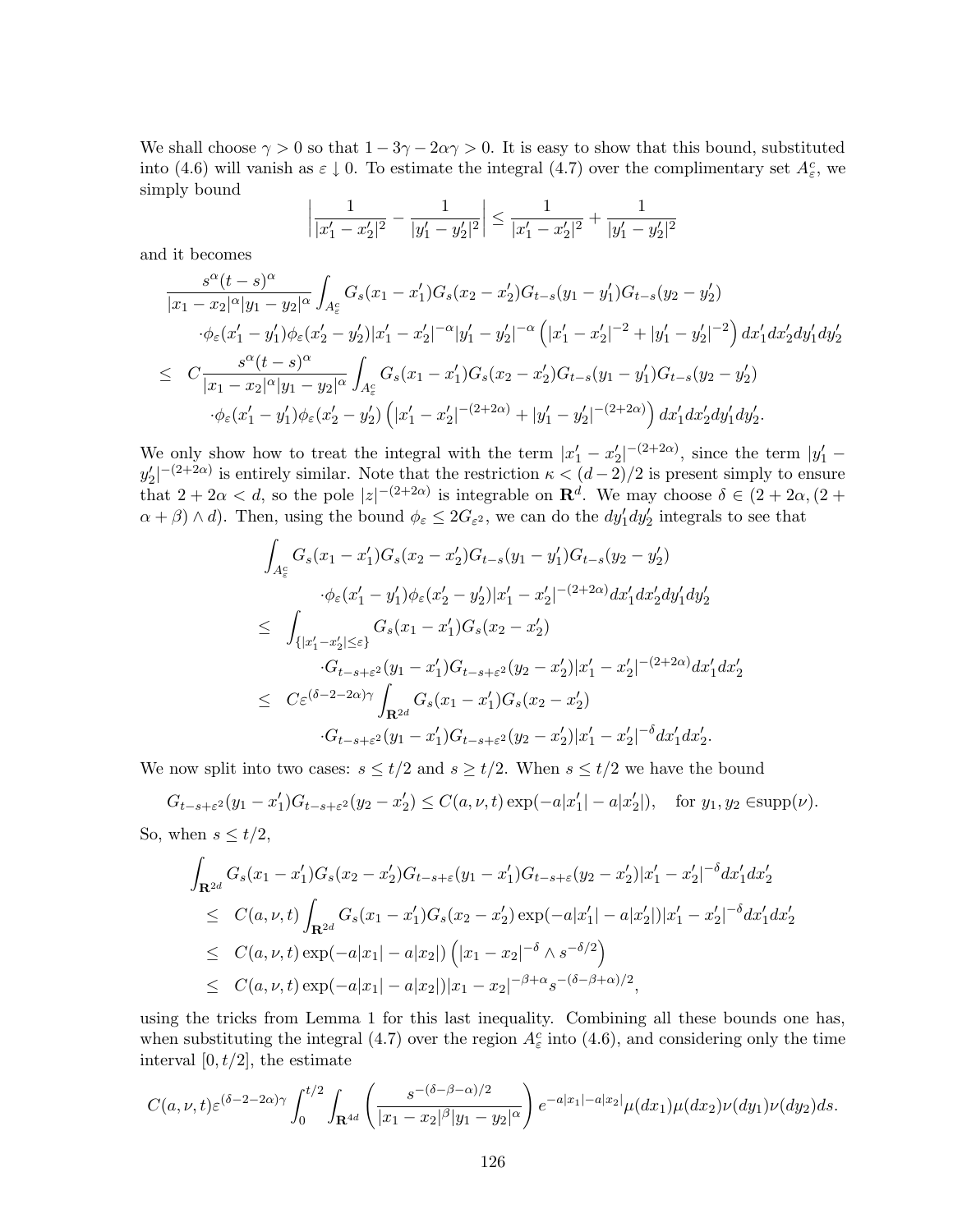Choosing a so that  $e^{-a|x|}\mu(dx) \in H^0_\beta$ , the integral is finite. and so this expression vanishes as  $\varepsilon \downarrow 0$ . The integral over  $[t/2, t]$  is treated in a similar way, using the assumption that  $\nu \in \mathcal{H}_{\beta}$ .

To deduce Proposition 1 from Lemmas 7 and 8 is easy. By a simple approximation argument it is enough to prove  $(4.1)$  for h with two bounded continuous derivatives. We apply the approximate duality relation (4.2), using  $0 = t_0 < t_1 = t$  and  $Z_{t_0} = 1$ , to the function  $\phi_{\varepsilon}$ . Then take  $\varepsilon \to 0$  and use the control on the error term in Lemma 8 to obtain the result.

We show two consequences of the duality relation and its proof.

**Corollary 1** Solutions to (1.1) are unique in law and we let  $Q_{\mu}$  denote the law of solutions started at  $\mu \in \mathcal{H}_{\alpha+}$ .

**Proof** First suppose that  $\{u_t(dx)\}\$ and  $\{v_t(dx)\}\$ are two solutions with the same deterministic initial condition  $\mu$ . Construct a third solution  $\{w_t(dx)\}\$ , independent of  $\{u_t(dx)\}\$  and  $\{v_t(dx)\}\$ and with initial condition  $w_0(dx) = f(x)dx$  for some non-negative, continuous, compactly supported function f. Then apply the approximate duality relation (4.2), with  $0 = t_0 < t_1 = t$  and  $Z_{t_0} = 1$ , to the pair  $\{u_t(dx)\}\$ and  $\{w_t(dx)\}\$ and to the pair  $\{v_t(dx)\}\$ and  $\{w_t(dx)\}\$ , using the function  $\phi_{\varepsilon}$ . Subtracting the two approximate duality relations we see that

$$
E\left[h\left(\int\int\phi_{\varepsilon}(x-y)u_t(dx)f(y)dy\right)\right]-E\left[h\left(\int\int\phi_{\varepsilon}(x-y)v_t(dx)f(y)dy\right)\right]
$$

equals the sum of two error terms, both of which converge to zero as  $\varepsilon \to 0$  by Lemma 8. Hence  $E[h(u_t(f))] = E[h(v_t(f))]$  for all such f and for all suitable h. Choosing  $h(z) = \exp(-\lambda z)$  we obtain equality of the Laplace functionals of  $u_t(dx)$  and  $v_t(dx)$  and hence equality of the one dimensional distributions.

Now we use an induction argument to show that the finite dimensional distributions agree. Suppose the *n*-dimensional distributions have been shown to agree. Choose  $0 \leq s_1 < s_2 \ldots$  $s_{n+1}$  and set  $t_1 = s_{n+1}, t_0 = s_n$ . Then apply the approximate duality relation (4.2) to the pair  $\{u_t(dx)\}\$ and  $\{w_t(dx)\}\$  with  $Z_{t_0} = \prod_{i=1}^n \exp(-u_{s_i}(f_i))$  for compactly supported  $f_i \geq 0$ . Also apply the approximate duality relation (4.2) to the pair  $\{v_t(dx)\}$  and  $\{w_t(dx)\}$  with  $Z_{t_0} = \prod_{i=1}^n \exp(-v_{s_i}(f_i))$ . We subtract the two approximate duality relations, use the equality of the *n*dimensional distributions, and let  $\varepsilon \downarrow 0$ , to obtain equality of the  $n+1$ -dimensional distributions. This completes the induction. Since the processes have continuous paths, the finite dimensional distributions determine the law.

For general initial conditions  $u_0$ , we let  $P_\mu$  be a regular conditional probability given that  $u_0 = \mu$ . It is not difficult to check that for almost all  $\mu$  (with respect to the law of  $u_0$ ) the process  $\{u_t(dx)\}\$ is a solution to (1.1) started at  $\mu$  under  $P_\mu$ . (The moment conditions carry over under the regular conditional probability and these allow one to reduce to a countable family of test functions in the martingale problem). By the argument above the law of  $\{u_t(dx)\}\$  under the conditional probability  $P_\mu$  is uniquely determined (for almost all  $\mu$ ). This in turn determines the law of  $\{u_t(dx)\}\.$ п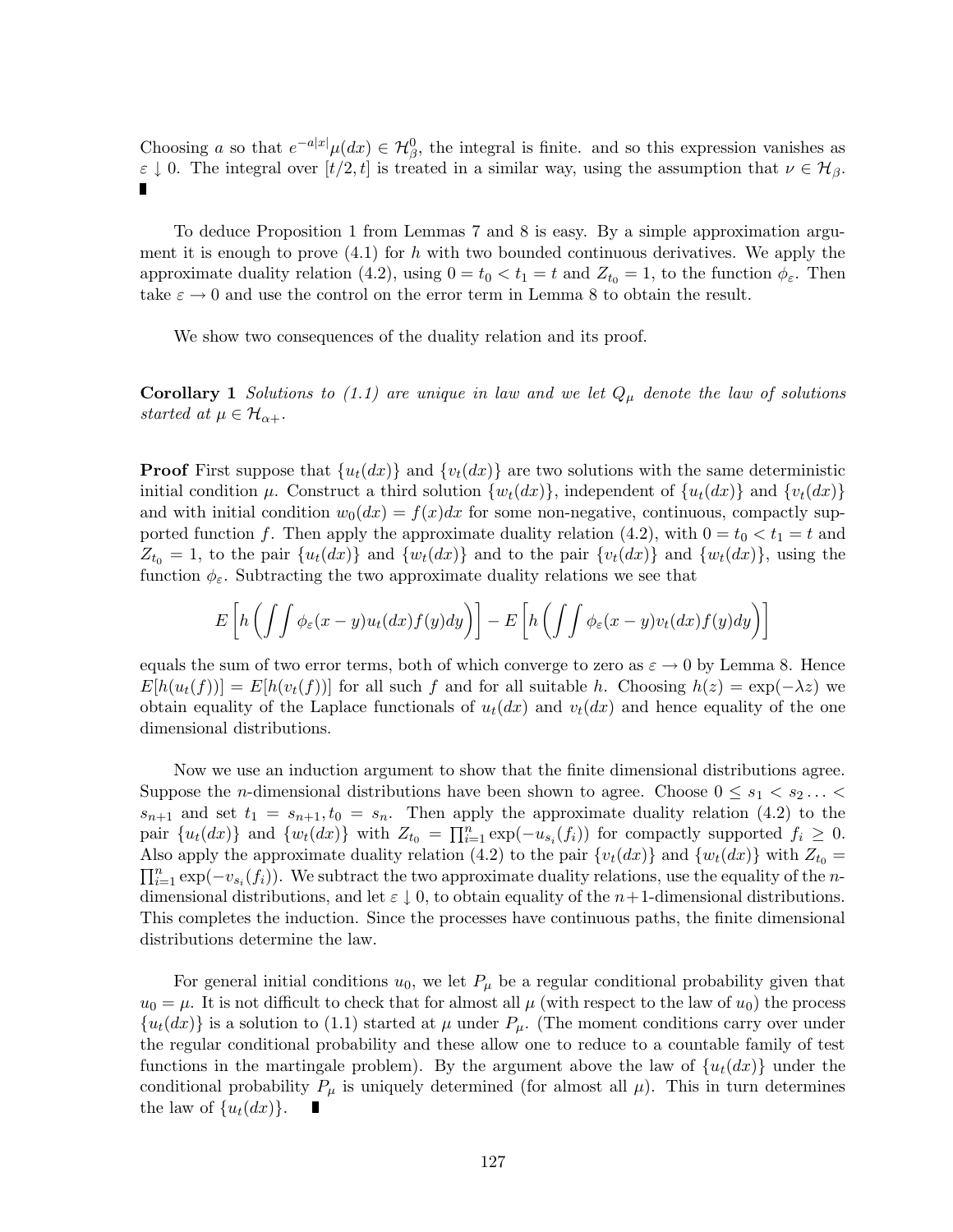**Corollary 2** For any bounded Borel measurable  $H : C([0,\infty), \mathcal{M}) \to \mathbf{R}$  the map  $\mu \to Q_{\mu}[H],$ the integral of H with respect to  $Q_{\mu}$ , is measurable from  $\mathcal{H}_{\alpha+}$  to **R**.

The set of laws  ${Q_{\mu} : \mu \in \mathcal{H}_{\alpha+}}$  forms a Markov family, in that for any solution  ${u_t(dx)}$ to (1.1), for any bounded measurable  $H: C([0,\infty), \mathcal{M}) \to \mathbf{R}$ , and for any  $t \geq 0$ 

$$
E[H(u_{t+})|\mathcal{F}_t] = Q_{u_t}[H], \text{ almost surely.}
$$

Proof. We use the methods of Theorem 4.4.2 of Ethier and Kurtz [EK86]. We were unable to directly apply these results, but with a little adjustment the methods apply to our case. We point out the key changes needed.

We only allow initial conditions in the strict subset  $\mathcal{H}_{\alpha+}$  of all Radon measures, and do not yet know that the process takes values in this subset. But by restricting to the ordinary Markov property it is enough to know that  $P(u_t(dx) \in \mathcal{H}_{\alpha+}) = 1$  for each fixed t, and this follows from Lemma 1 part ii).

The measurability of  $\mu \to Q_{\mu}[H]$  can often be established for martingale problems by constructing it as the inverse of a suitable Borel bijection (see [EK86] Theorem 4.4.6). We do not use this method, as  $\mathcal{H}_{\alpha+}$  is not complete under the vague topology. However the measurability can be established directly as follows. By a monotone class argument, it is enough to consider H of the form  $H(\omega) = \prod_{i=1}^n h_i(\omega_{t_i}(f_i))$  for bounded continuous functions  $h_i$ , for  $f_i \in \mathcal{C}_c$ , for  $0 \leq t_1 < t_2 \ldots t_n$ , and for  $n \geq 1$ . But for such H we can write, using the construction of solutions from Section 3,

$$
Q_{\mu}[H] = E\left[\prod_{i=1}^{n} h_i\left(\sum_{n=0}^{\infty} I_{t_i}^{(n)}(f_i, \mu)\right)\right] = \lim_{N \to \infty} E\left[\prod_{i=1}^{n} h_i\left(\sum_{n=0}^{N} I_{t_i}^{(n)}(f_i, \mu)\right)\right].
$$

For each  $N < \infty$ , the integrands  $\sum_{n=0}^{N} I_{t_i}^{(n)}$  $t_i^{(n)}(f_i, \mu)$  are, by the definition of the maps  $I^{(n)}(f, \mu)$ , continuous in  $\mu$ . So  $Q_{\mu}[H]$  is the limit of continuous maps on  $\mathcal{H}_{\alpha+}$ .

We can now follow the method of in Theorem 4.4.2 part c) in Ethier and Kurtz [EK86] in the proof of the Markov property. The only important change in the argument from Ethier and Kurtz is that we have uniqueness in law for solutions to (1.1), and this requires the moment bounds  $(1.6)$  and  $(1.7)$  to hold as well the martingale problem  $(1.4)$  and  $(1.5)$ . The key point is to show that, for any  $t > 0$ , the process  $\{u_{t+1}(dx)\}$  satisfies these moment bounds. For this it is enough to show for all  $f: \mathbf{R}^d \to [0, \infty)$  and  $0 < s < t$ 

$$
E[u_t(f)|\sigma(u_r(dx):r\leq s)]=\int\int G_{t-s}(x-x')f(x')u_s(dx),
$$

and there exists C, depending only on the dimension d and  $\kappa$ , so that

$$
E\left[\left(\int f(x)u_t(dx)\right)^2 \middle| \sigma(u_r(dx): r \le s)\right]
$$
  
\n
$$
\le C\int_{\mathbf{R}^{4d}} G_{t-s}(x-x')G_{t-s}(y-y')f(x')f(y')\left(1+\frac{(t-s)^{\alpha}}{|x-y|^{\alpha}|x'-y'|^{\alpha}}\right)u_s(dx)u_s(dy)dx'dy'.
$$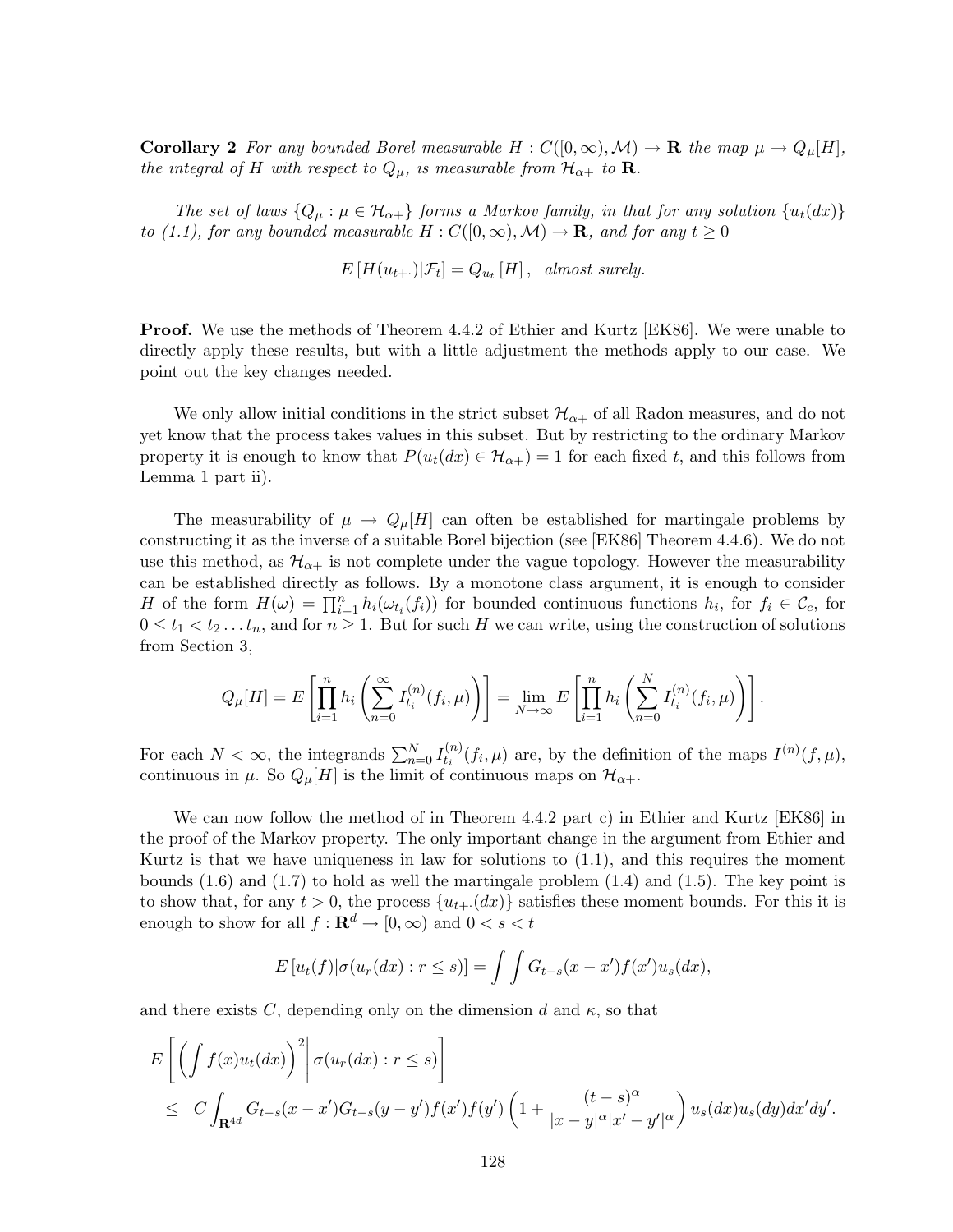By uniqueness in law it is enough to prove these bounds for the solutions constructed via chaos expansions in Section 3. It is also enough to prove these bounds for  $f \in \mathcal{C}_c$ . The first moment follows from the fact that  $E[I_t^{(n)}]$  $t_t^{(n)}(f,\mu)|\mathcal{F}_s] = I_s^{(n)}(G_{t-s}f,\mu)$ , and the convergence of the series (3.2). For the second moment bound we use the approximations  $u_t^{(\varepsilon)}$  $t_t^{(e)}$  introduced in Section 3, for which we know  $u^{(\varepsilon)}(f) \to u_t(f)$  in  $L^2$ . Fix  $0 < s_1 < \ldots < s_n \leq s$ ,  $f_1, \ldots, f_n \in \mathcal{C}_c$  and a bounded continuous function  $h: \mathbf{R}^n \to \mathbf{R}$ . Then, using the Markov property of the approximations  $u_t^{(\varepsilon)}$  $\mathcal{L}^{(z)}_t,$ 

$$
E\left[(u_t(f))^2 h(u_{s_1}(f_1),...,u_{s_n}(f_n))\right]
$$
\n
$$
= \lim_{\varepsilon \downarrow 0} E\left[(u_t^{(\varepsilon)}(f))^2 h(u_{s_1}(f_1),...,u_{s_n}(f_n))\right]
$$
\n
$$
\leq C \lim_{\varepsilon \downarrow 0} E\left[\int_{\mathbf{R}^{4d}} G_{t-s}(x-x') G_{t-s}(y-y') f(x') f(y')\right]
$$
\n
$$
\cdot \left(1 + \frac{(t-s)^{\alpha}}{|x-y|^{\alpha}|x'-y'|^{\alpha}}\right) u_s^{(\varepsilon)}(dx) u_s^{(\varepsilon)}(dy) dx'dy' h(u_{s_1}(f_1),...,u_{s_n}(f_n))\right]
$$
\n
$$
= CE\left[\int_{\mathbf{R}^{4d}} G_{t-s}(x-x') G_{t-s}(y-y') f(x') f(y')\right]
$$
\n
$$
\cdot \left(1 + \frac{(t-s)^{\alpha}}{|x-y|^{\alpha}|x'-y'|^{\alpha}}\right) u_s(dx) u_s(dy) dx'dy' h(u_{s_1}(f_1),...,u_{s_n}(f_n))\right].
$$
\n(4.8)

The last equality follows by the convergence  $u_t^{(\varepsilon)}$  $t_t^{(e)}(f) \to u_t(f)$  for compactly supported f and an approximation argument using the uniform second moment bounds on  $u_s^{(\varepsilon)}$  and  $u_s$ . The inequality (4.8) implies the desired second moment bound, and this completes the proof.  $\blacksquare$ 

## 5 Death of solutions

To study questions of extinction, we adapt a method from the particle systems literature. Liggett and Spitzer used this technique, described in Chapter IX, Section 4 of [Lig85], to study analogous questions for linear particle systems. The corresponding result for linear particle systems, indexed on  $\mathbf{Z}^d$  and with noise that is white in space, is that death of solutions occurs in dimensions  $d = 1, 2$  for all  $\kappa$ , and in dimensions  $d \geq 3$  for sufficiently large  $\kappa$ . The long range correlations of our noise leads to different behavior, to an increased chance of death. Death occurs for all the values of  $d \geq 3$  and for all values of  $\kappa$  that we are considering. However, our basic estimate in the proof of Proposition 2 below leaves open the possibility that the death is extremely slow.

We start by considering initial conditions with finite total mass. To study the evolution of the total mass we want to use the test function  $f = 1$  in the martingale problem. The next lemma shows this is possible by approximating f by suitable compactly supported test functions.

**Lemma 9** Suppose that  $\{u_t(dx)\}\$ is a solution to (1.1) started at  $\mu \in \mathcal{H}^0_\alpha$ . Then the total mass  ${u_t(1): t \geq 0}$  is a continuous martingale with

$$
\langle u(1) \rangle_t = \int_0^t \int \int \frac{u_s(dx) \, u_s(dy)}{|x - y|^2} ds.
$$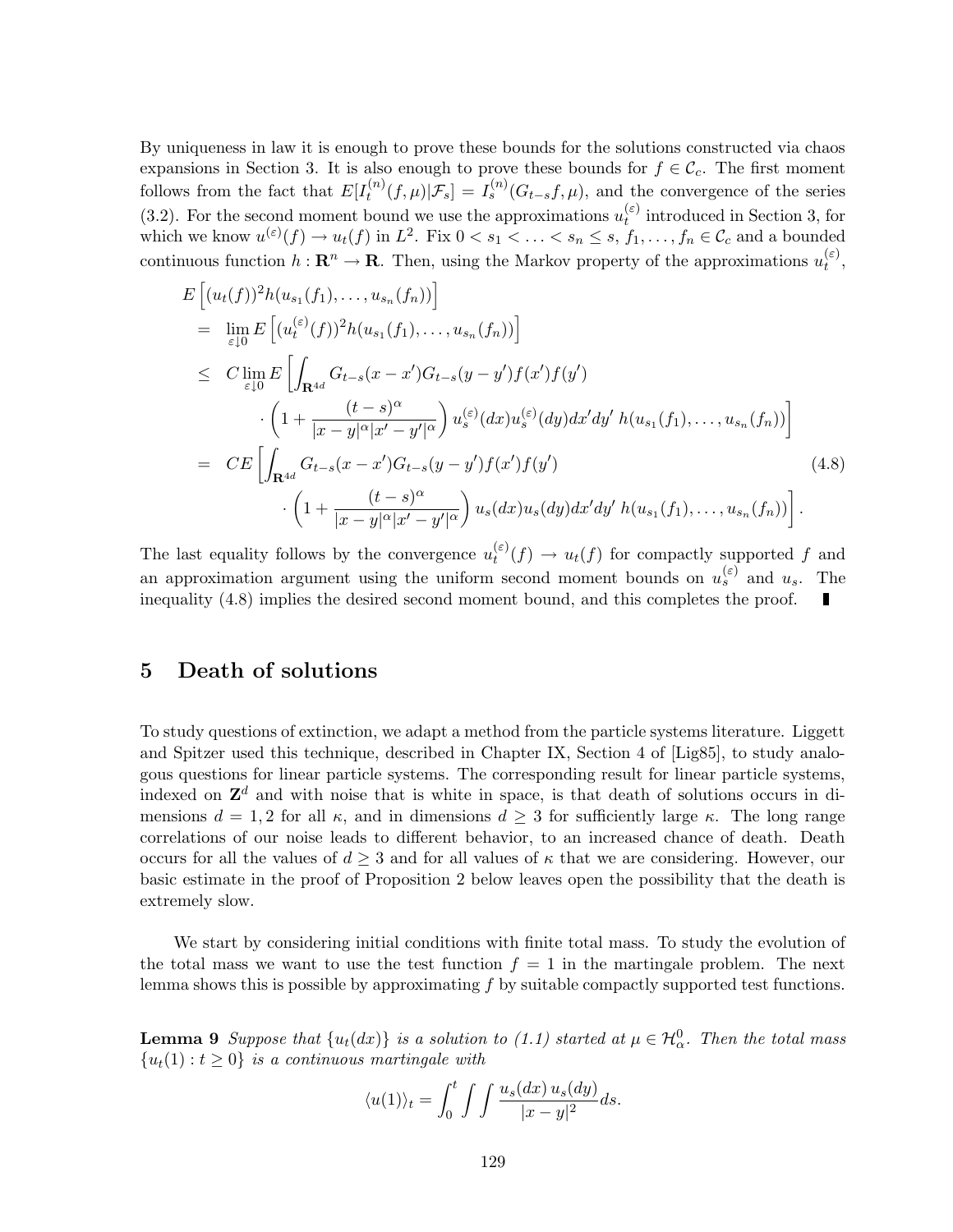**Proof.** We first check that the assumptions on the initial condition imply that  $E[u_t(1)^2] < \infty$ . The bound on second moments (1.7) implies that

$$
E\left[u_t(1)^2\right] \leq C \int_{\mathbf{R}^{4d}} G_t(x-x')G_t(y-y')\left(1+\frac{t^{\alpha}}{|x-y|^{\alpha}|x'-y'|^{\alpha}}\right)dx'dy'\mu(dx)\mu(dy)
$$
  
\n
$$
\leq C \int_{\mathbf{R}^{2d}} \left(1+\frac{t^{\alpha/2}}{|x-y|^{\alpha}}\right) \mu(dx)\mu(dy) \quad \text{using (1.9)}
$$
  
\n
$$
\leq C(1+t^{\alpha/2})\|\mu\|_{\alpha}^2. \tag{5.1}
$$

We may find  $f_n \in C_c^2(\mathbf{R}^d)$  so that  $0 \le f_n \uparrow 1$  and  $\|\Delta f_n\|_{\infty} \downarrow 0$  as  $n \to \infty$ . Applying Doob's inequality we have, for any  $T \geq 0$ ,

$$
E\left[\sup_{t\leq T}|z_t(f_n)-z_t(f_m)|^2\right]
$$
  
\n
$$
\leq CE\left[|z_T(f_n)-z_T(f_m)|^2\right]
$$
  
\n
$$
= CE\left[\left|u_T(f_n-f_m)-\mu(f_n-f_m)-\frac{1}{2}\int_0^T u_s(\Delta f_n-\Delta f_m)ds\right|^2\right]
$$
  
\n
$$
\leq C\left(E\left[u_T(f_n-f_m)^2\right]+\mu(f_n-f_m)^2+\frac{1}{2}(\|\Delta f_n\|_{\infty}+\|\Delta f_m\|_{\infty})^2E\left[\left(\int_0^T u_s(1)ds\right)^2\right]\right).
$$

This expression is seen to converge to zero as  $n, m \to \infty$  by using dominated convergence and the bound in (5.1). From this we can deduce that, along a subsequence,  $z_t(f_n)$  converges uniformly on compacts to a continuous martingale. Also,

$$
E\left[\sup_{t\leq T}\left|\int_0^t u_s(\Delta f_n)ds\right|^2\right] \leq \|\Delta f_n\|_{\infty}^2 T \int_0^T E[u_s^2(1)]ds \to 0.
$$

Since

$$
z_t(f_n) + \int_0^t u_s(\frac{1}{2}\Delta f_n)ds = u_t(f_n) - \mu(f_n) \to u_t(1) - \mu(1)
$$

we can conclude that  $u_t(1)$  is a continuous martingale. Moreover, we claim that

$$
E\left[\sup_{t\leq T} \left| \int_0^t \int \int \frac{u_s(dx) u_s(dy)}{|x-y|^2} ds - \langle z(f_n) \rangle_t \right| \right]
$$
  
= 
$$
E\left[\int_0^T \int \int \frac{1 - f_n(x)f_m(y)}{|x-y|^2} u_s(dx) u_s(dy) ds \right] \to 0 \quad \text{as } n \to \infty.
$$
 (5.2)

This follows by dominated convergence and the bound

$$
E\left[\int_0^T \int \int \frac{u_s(dx) u_s(dy)}{|x - y|^2} ds\right] = \lim_{n \to \infty} E\langle z(f_n) \rangle_T
$$
  
= 
$$
\lim_{n \to \infty} E\left[\left(u_T(f_n) - \mu(f_n) - \int_0^t u_s(\Delta f_n) ds\right)^2\right]
$$
  
= 
$$
E[u_T(1)^2] - \mu(1)^2 < \infty.
$$

Using (5.2), it is now straightforward to identify the quadratic variation of  $u_t(1)$ , as in the statement of the lemma. П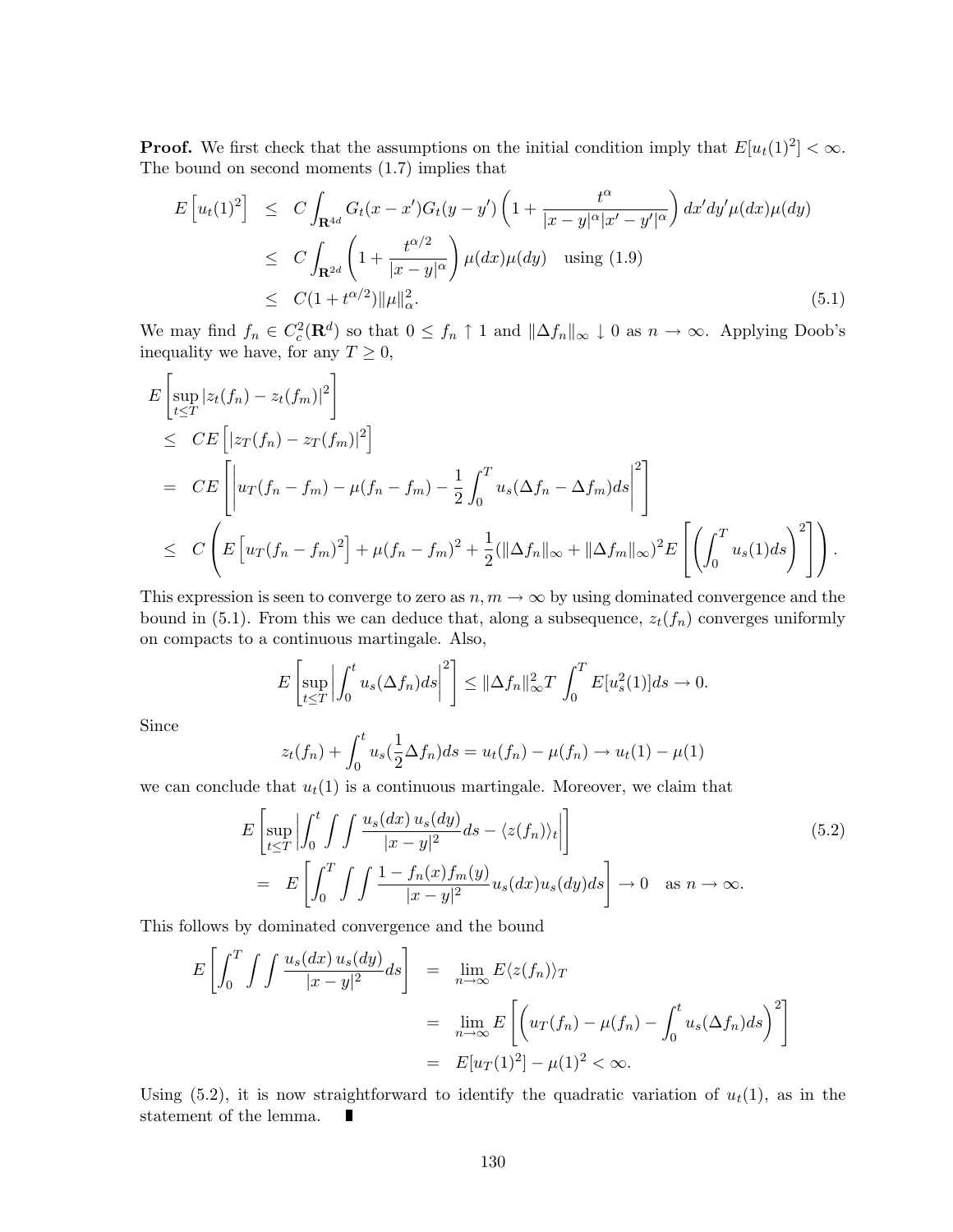**Proposition 2** Suppose that  $\{u_t(dx)\}\$ is a solution to (1.1) started at  $\mu \in \mathcal{H}_{\alpha+} \cap \mathcal{H}_{\alpha}^0$ . Then

$$
\lim_{t \to \infty} u_t(1) = 0 \quad almost \ surely.
$$

**Proof.** The previous lemma shows that the process  $u_t(1)$  is a non-negative martingale and hence converges almost surely. We will show that

$$
\lim_{t \to \infty} E\left[u_t(1)^{1/2}\right] = 0\tag{5.3}
$$

which then implies that the limit of  $u_t(1)$  must be zero. First we consider the case that  $\mu$  is compactly supported inside the ball  $B(0, K)$ . Let  $C_t = B(0, R_t)$  be the closed ball with radius

$$
R_t = K + [c_8(t \vee 1) \log \log(t \vee 4)]^{1/2}
$$

where  $c_8$  is a fixed constant satisfying  $c_8 > 4$ . We write  $C_t^c$  for the complement of this ball. Let  $\tau_0$  be the first time  $t \geq 0$  that  $u_t(1) = 0$ . (In a later section we shall show that  $P(\tau_0 = \infty) = 1$ whenever  $\mu(1) > 0$  but we do not need to assume this here.) Using Ito's formula, and labeling any local martingale terms by  $dM$ , we find that for  $t < \tau_0$ ,

$$
du_t(1)^{1/2} = dM_t - \frac{\kappa^2}{8} u_t(1)^{1/2} \int \int \frac{u_t(dx)u_t(dy)}{u_t(1)^2 |x - y|^2} dt
$$
\n
$$
\leq dM_t - \frac{\kappa^2}{32R_t^2} u_t(1)^{1/2} \int_{C_t} \int_{C_t} \frac{u_t(dx)u_t(dy)}{u_t(1)^2} dt
$$
\n
$$
= dM_t - \frac{\kappa^2}{32R_t^2} u_t(1)^{1/2} \left(1 - \int_{C_t^c} \frac{u_t(dx)}{u_t(1)}\right)^2 dt
$$
\n
$$
\leq dM_t - \frac{\kappa^2}{32R_t^2} u_t(1)^{1/2} \left(1 - 2 \int_{C_t^c} \frac{u_t(dx)}{u_t(1)}\right) dt
$$
\n
$$
\leq dM_t - \frac{\kappa^2}{32R_t^2} u_t(1)^{1/2} \left(1 - 2 \left[\int_{C_t^c} \frac{u_t(dx)}{u_t(1)}\right]^{1/2}\right) dt
$$
\n
$$
= dM_t - \frac{\kappa^2}{32R_t^2} u_t(1)^{1/2} dt + \frac{\kappa^2}{16R_t^2} u_t(C_t^c)^{1/2} dt.
$$
\n(5.4)

The local martingale term in (5.4) is given by  $dM_t = (1/2)u_t(1)^{-1/2}du_t(1)$  and is reduced by the stopping times  $\tau_{1/n} = \inf\{t : u_t(1) \leq 1/n\}$ . So applying (5.4) at the time  $t \wedge \tau_{1/n}$  and taking expectations we obtain

$$
E[u_{t\wedge\tau_{1/n}}(1)^{1/2}] \leq \mu(1)^{1/2} - E\left[\int_0^{t\wedge\tau_{1/n}} \frac{\kappa^2}{32R_s^2} u_s(1)^{1/2} ds\right] + E\left[\int_0^{t\wedge\tau_{1/n}} \frac{\kappa^2}{16R_s^2} u_s(C_s^c)^{1/2} ds\right].
$$

Letting  $n \to \infty$ , using monotone convergence and the moments established in (5.1), we obtain the same inequality with  $\tau_{1/n}$  replaced by  $\tau_0$ . Since the paths of a non-negative local martingale must remain at zero after hitting zero we may further replace  $t \wedge \tau_0$  by t in the inequality. Defining  $\eta_t = E\left[u_t(1)^{1/2}\right]$  we therefore have

$$
\eta_t \le \eta_0 - \int_0^t \frac{\kappa^2}{32R_s^2} \eta_s ds + \int_0^t \frac{\kappa^2}{16R_s^2} E\left[u_s(C_s^c)^{1/2}\right] ds \tag{5.5}
$$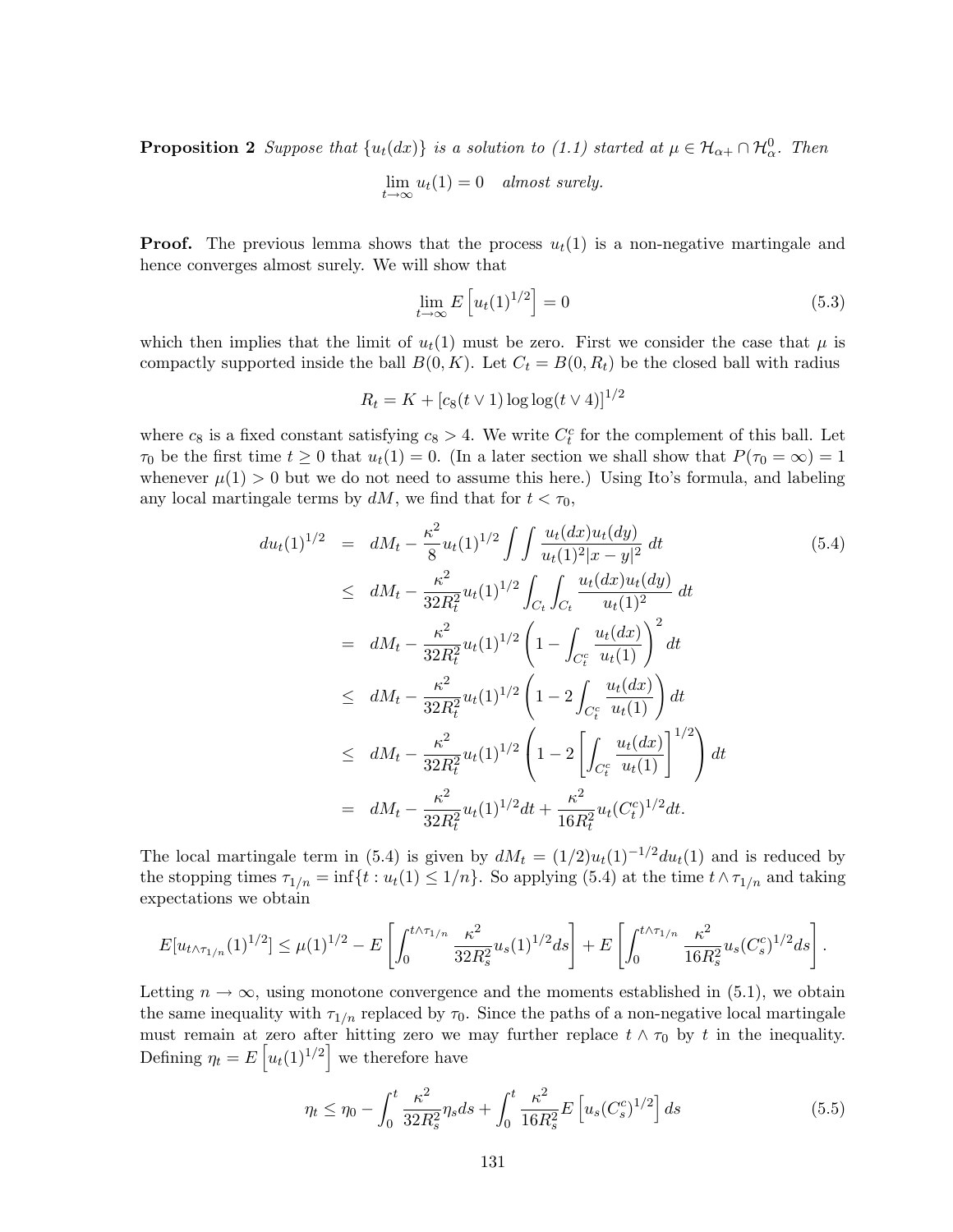The aim is to estimate the expectation in this inequality and to show that it implies that  $\eta_t \to 0$ . Let

$$
\Xi(s,t) = \exp\left(-\int_s^t \frac{\kappa^2}{32R_r^2} dr\right).
$$

It follows from the definition of  $R_t$  that  $\int_s^{\infty} \frac{\kappa^2}{32R}$  $\frac{\kappa^2}{32R_r^2}dr = \infty$  for any  $s \ge 0$  and so, for any  $s \ge 0$ ,

$$
\lim_{t \to \infty} \Xi(s, t) = 0. \tag{5.6}
$$

Applying Gronwall's inequality to (5.5), we obtain

$$
\eta_t \le \Xi(0, t)\eta_0 + \int_0^t \Xi(s, t) \frac{\kappa^2}{16R_s^2} E\left[u_s(C_s^c)^{1/2}\right] ds.
$$
\n(5.7)

If we show that  $\int_0^\infty \frac{\kappa^2}{16R}$  $\frac{\kappa^2}{16R_s^2}E\left[u_s(C_s^c)^{1/2}\right]ds < \infty$ , it then follows that  $\eta_t \downarrow 0$  as  $t \to \infty$  (use  $0 \leq \Xi(s,t) \leq 1$ , (5.6) and dominated convergence). Using the Cauchy-Schwarz inequality and the formula for first moments, we obtain

$$
\begin{split}\n\left(E\left[u_t(C_t^c)^{1/2}\right]\right)^2 &\leq E\left[u_t(C_t^c)\right] \\
&\leq \int_{C_t^c} \int_{\mathbf{R}^d} G_t(x-y) \mu(dx) dy \\
&\leq C\mu(1) \int_{R_t-K}^{\infty} (2\pi t)^{-d/2} \exp(-r^2/2t) r^{d-1} dr \\
&= C\mu(1) \int_{(R_t-K)/\sqrt{t}}^{\infty} \exp(-s^2/2) s^{d-1} ds \\
&\leq C\mu(1) \exp(-(R_t-K)^2/2t) \left(1 + (R_t - K/\sqrt{t})^{d-1}\right) \\
&\leq C\mu(1) \left[\log(t \vee 4)\right]^{-c_8/2} \left[\log\log(t \vee 4)\right]^{(d-1)/2}.\n\end{split} \tag{5.8}
$$

Here we have used the following standard inequality: by the change of variables  $y = x + z$  we find

$$
\int_x^{\infty} \exp(-y^2/2) y^{d-1} dy \le C \exp(-x^2/2) \int_0^{\infty} \exp(-z^2/2) (x^{d-1} + z^{d-1}) dz
$$
  

$$
\le C(1 + x^{d-1}) \exp(-x^2/2), \text{ when } x \ge 0.
$$

Finally we use (5.8) to derive the following:

$$
\int_0^\infty \frac{\kappa^2}{16R_s^2} E\left[u_s(C_s^c)\right]^{1/2} ds \le C(\kappa,\mu) \left(1 + \int_4^\infty \frac{(\log\log s)^{(d-5)/4}}{s(\log s)^{c_8/4}} ds\right) < \infty.
$$

This completes the proof in the case that  $\mu$  is compactly supported. In the general case, we fix  $\varepsilon > 0$ , and split the initial condition so that  $\mu = \mu^{(1)} + \mu^{(2)}$  where  $\mu^{(1)}(1) \leq \varepsilon$  and  $\mu^{(2)}$  is compactly supported. By uniqueness in law, we may consider any solution with initial condition  $\mu$  and we choose to construct one as follows: let  $u^{(1)}, u^{(2)}$  be solutions, as constructed in Section 3, with respect to the same noise and with initial conditions  $\mu^{(1)}, \mu^{(2)}$  and set  $u = u^{(1)} + u^{(2)}$ . It is easy to check that  $u$  is a solution starting at  $\mu$ , which is a statement of the linearity of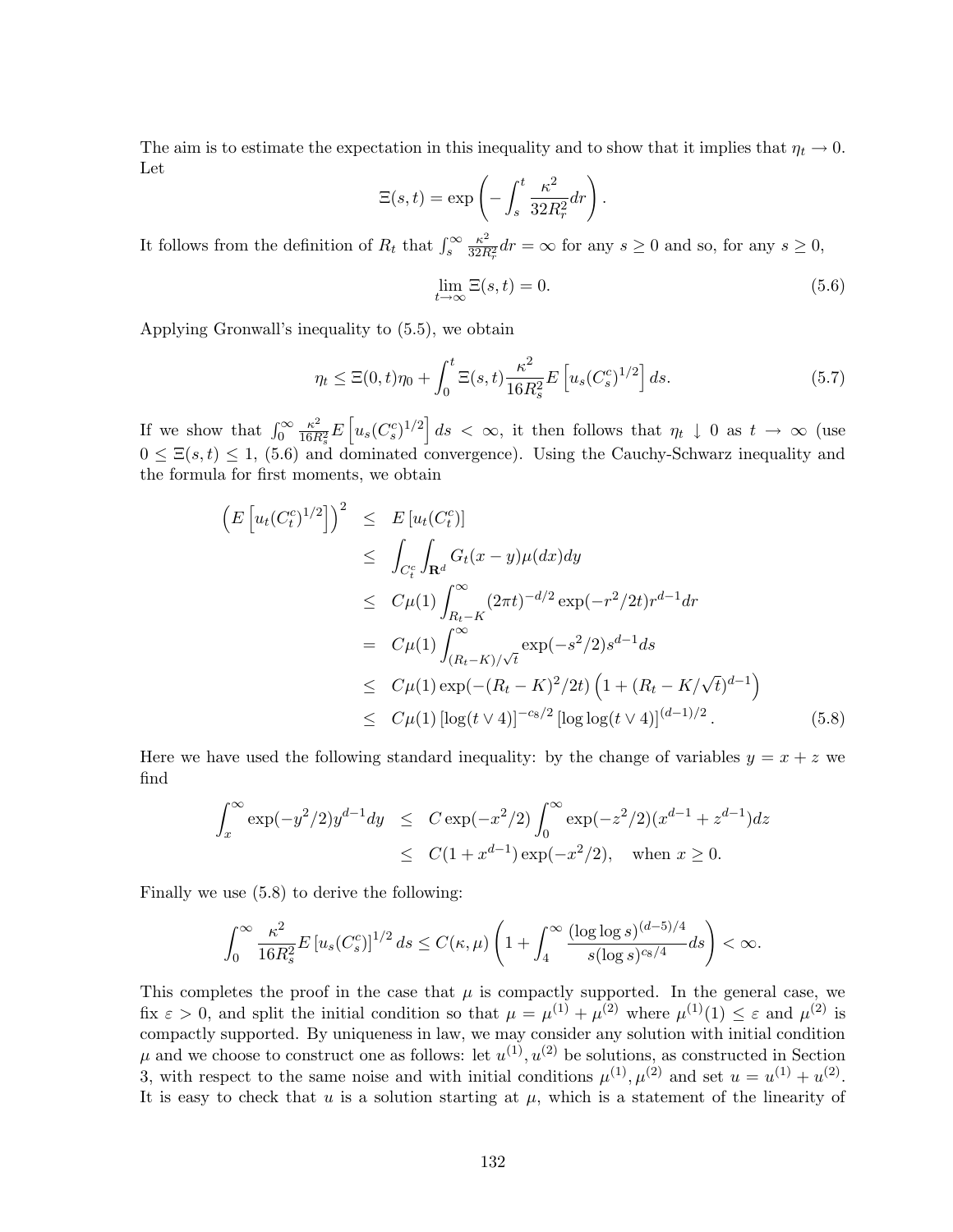the equation. Using the Cauchy-Schwarz inequality and the formula for first moments (1.6), we have

$$
E\left[u_t(1)^{1/2}\right] = E\left[\left(u_t^{(1)}(1) + u_t^{(2)}(1)\right)^{1/2}\right]
$$
  
\n
$$
\leq E\left[u_t^{(1)}(1)^{1/2}\right] + E\left[u_t^{(2)}(1)^{1/2}\right]
$$
  
\n
$$
\leq E\left[u_t^{(1)}(1)\right]^{1/2} + E\left[u_t^{(2)}(1)^{1/2}\right]
$$
  
\n
$$
= \varepsilon^{1/2} + E\left[u_t^{(2)}(1)^{1/2}\right].
$$

Thus, (5.3) follows from the compactly supported case, and the proposition is proved.  $\blacksquare$ 

**Proof of Theorem 2.** Firstly, we deal with the case of an initial condition with finite total mass. If  $P(u_0 \in \mathcal{H}_{\alpha+}^0) = 1$ , then

$$
P(u_t(1) \to 0) = \int_{\mathcal{H}_{\alpha_+}^0} Q_\mu(U_t(1) \to 0) P(u_0 \in d\mu) = 1.
$$

Secondly, we treat the case of an initial condition that has locally bounded intensity. For such  $u_0$  we have, using the first moment formula,

$$
E[u_1(\phi)] = E\left(\int \int G_1(x-z)\phi(x)u_0(dz)dx\right) \le C \int \phi(x)dx \tag{5.9}
$$

for some constant  $C < \infty$ . That is,  $E[u_1(dx)] \leq C dx$ , where we write dx for Lebesgue measure. Fix a bounded set A. By the linearity of the equation, the map  $\mu \to Q_{\mu}(U_t(A) \wedge 1)$  is increasing in  $\mu$ . Moreover, it is concave in  $\mu$ . Indeed, if  $u_t^{\mu}$  $t(t)$  and  $u_t^{\nu}(dx)$  are solutions started from  $\mu$ and  $\nu$ , with respect to the same noise, then by linearity and the concavity of  $f(z) = z \wedge 1$ ,

$$
Q_{\theta\mu+(1-\theta)\nu}(U_t(A) \wedge 1) = E[(\theta u_t^{\mu}(A) + (1-\theta)u_t^{\nu}(A)) \wedge 1] \geq E[\theta(u_t^{\mu}(A) \wedge 1) + (1-\theta)(u_t^{\nu}(A) \wedge 1)] = \theta Q_{\mu}(U_t(A) \wedge 1) + (1-\theta)Q_{\nu}(U_t(A) \wedge 1).
$$

Thus

$$
E[u_{t+1}(A) \wedge 1] = \int_{\mathcal{H}_{\alpha+}} Q_{\mu}(U_t(A) \wedge 1) P(u_1 \in d\mu) \quad \text{(by the Markov property)}
$$
  
\n
$$
\leq Q_{E[u_1(dx)]}(U_t(A) \wedge 1) \quad \text{(by Jensen's inequality)}
$$
  
\n
$$
\leq Q_{CL(dx)}(U_t(A) \wedge 1) \quad \text{(using (5.9))}
$$
  
\n
$$
= Q_{I_A}(CU_t(1) \wedge 1) \quad \text{(by self duality)}
$$

which converges to zero by Proposition 2. This completes the proof of Theorem 2. П

# 6 Support Properties

In this section we establish the various properties listed in Theorem 3.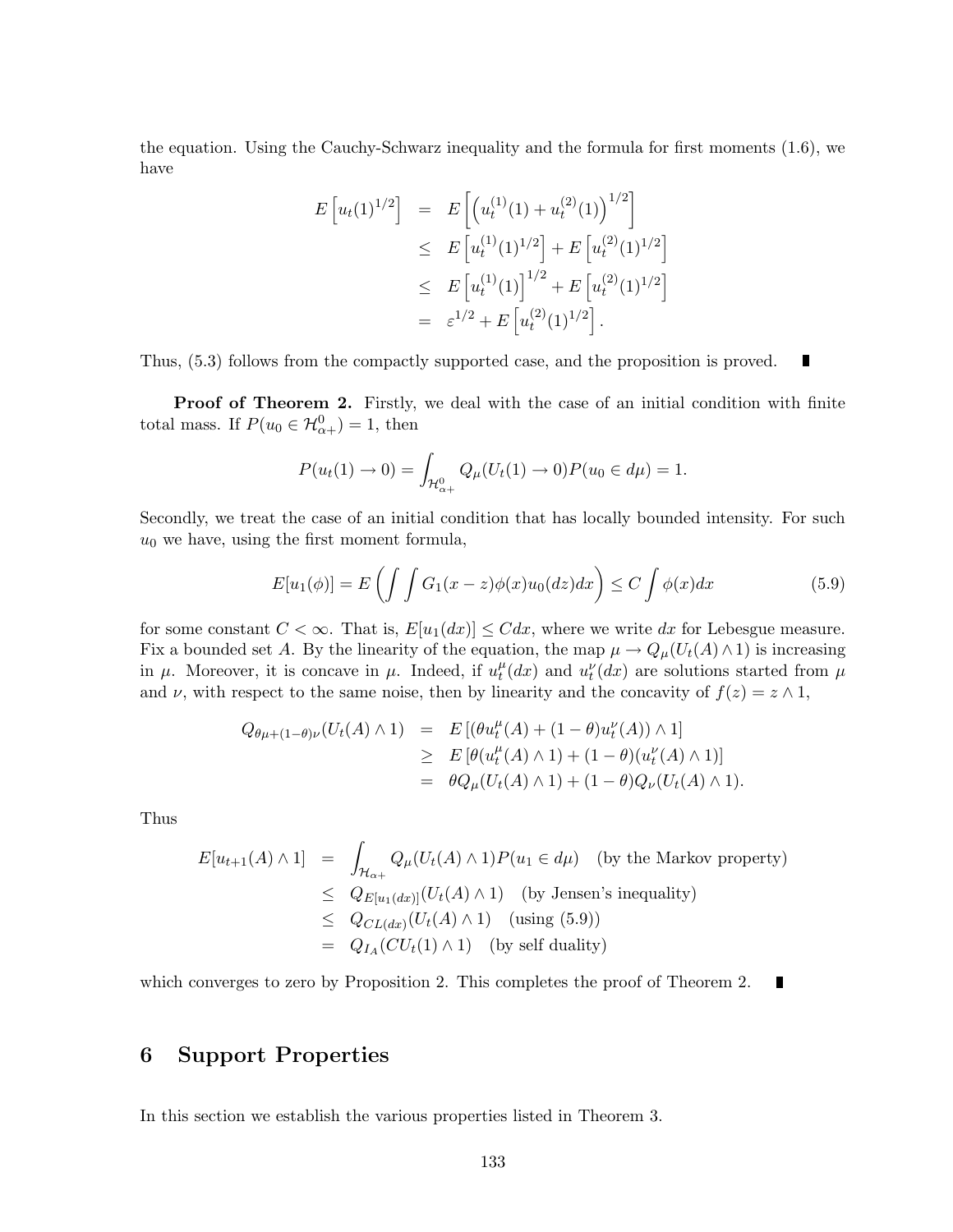### 6.1 Dimension of Support

We can apply Frostman's Lemma (see [F85] Corollary 6.6) to obtain a lower bound on the Hausdorff dimension of supporting sets for solutions  $u_t(dx)$ . Indeed, Lemma 1 part ii) and Frostman's Lemma imply that any non-empty Borel supporting set for the measure  $u_t(dx)$ , at a fixed  $t > 0$ , must, almost surely, have dimension at least  $d - \alpha$ . We prove in Subsection 6.2 that if  $\mu \neq 0$ , then  $u_t \neq 0$  almost surely. This establishes the result for fixed t in Theorem 3 i). We now show a weaker lower bound that holds at all times.

**Proposition 3** Suppose that  $\{u_t(dx)\}\$ is a solution to (1.1).

i.) If 
$$
P(u_0 \in \mathcal{H}_{(d-2-\alpha)-}) = 1
$$
 then  $P(u_t \in \mathcal{H}_{(d-2-\alpha)-}$  for all  $t \ge 0) = 1$ . Indeed, for some  $a$ ,

$$
P\left(\text{There exists a so that }\sup_{s\leq t} \|u_s e^{-a|x|}\|_{\beta} < \infty\right) = 1 \quad \text{for all } t \geq 0 \text{ and } \beta < d - 2 - \alpha.
$$

ii.) For any initial condition we have  $P(u_t \in \mathcal{H}_{(d-2-\alpha)-}$  for all  $t > 0) = 1$ .

#### Remarks

1. Since  $\mathcal{H}_{(d-2-\alpha)-} \subseteq \mathcal{H}_{\alpha+}$  (which requires  $\kappa < (d-2)/2$ ) we also have, for any initial condition,  $P(u_t \in \mathcal{H}_{\alpha+} \text{ for all } t > 0) = 1.$ 

2. Using Frostman's Lemma, part ii) of this proposition implies the following. At all times  $t > 0$ , a Borel set  $A_t$  that supports  $u_t(dx)$  must have Hausdorff dimension at least  $d - \alpha - 2$ .

3. The idea behind the proof of Proposition 3 is to show, for suitable values of  $\rho$ , that the process  $S_t^{(\rho)} = \int \int u_t(dx)u_t(dy)/|x-y|^\rho$  is a non-negative supermartingale. Applying Ito's formula formally, ignoring the singularity in  $|x-y|^{-\rho}$ , and writing dM for any local martingale terms, we find

$$
dS_t^{(\rho)} = dM + \int \int u_t(dx) u_t(dy) \left( \frac{1}{2} \Delta (|x - y|^{-\rho}) + \kappa^2 |x - y|^{-(\rho + 2)} \right) dt
$$
  
= 
$$
dM + (\rho^2 - (d - 2)\rho + \kappa^2) \int \int u_t(dx) u_t(dy) |x - y|^{-(\rho + 2)} dt
$$

where  $\Delta$  is the Laplacian on  $\mathbb{R}^{2d}$ , acting on both variables x and y. The solution to the inequality  $\rho^2 - (d-2)\rho + \kappa^2 \leq 0$  gives the condition  $\alpha \leq \rho \leq d-2-\alpha$ . The rigorous calculation below, namely Lemma 10 and the proof of Proposition 3, does not quite apply to the boundary value of  $\rho = d - 2 - \alpha$ .

First we prove a lemma extending the martingale problem to test functions on  $\mathbb{R}^{2d}$ .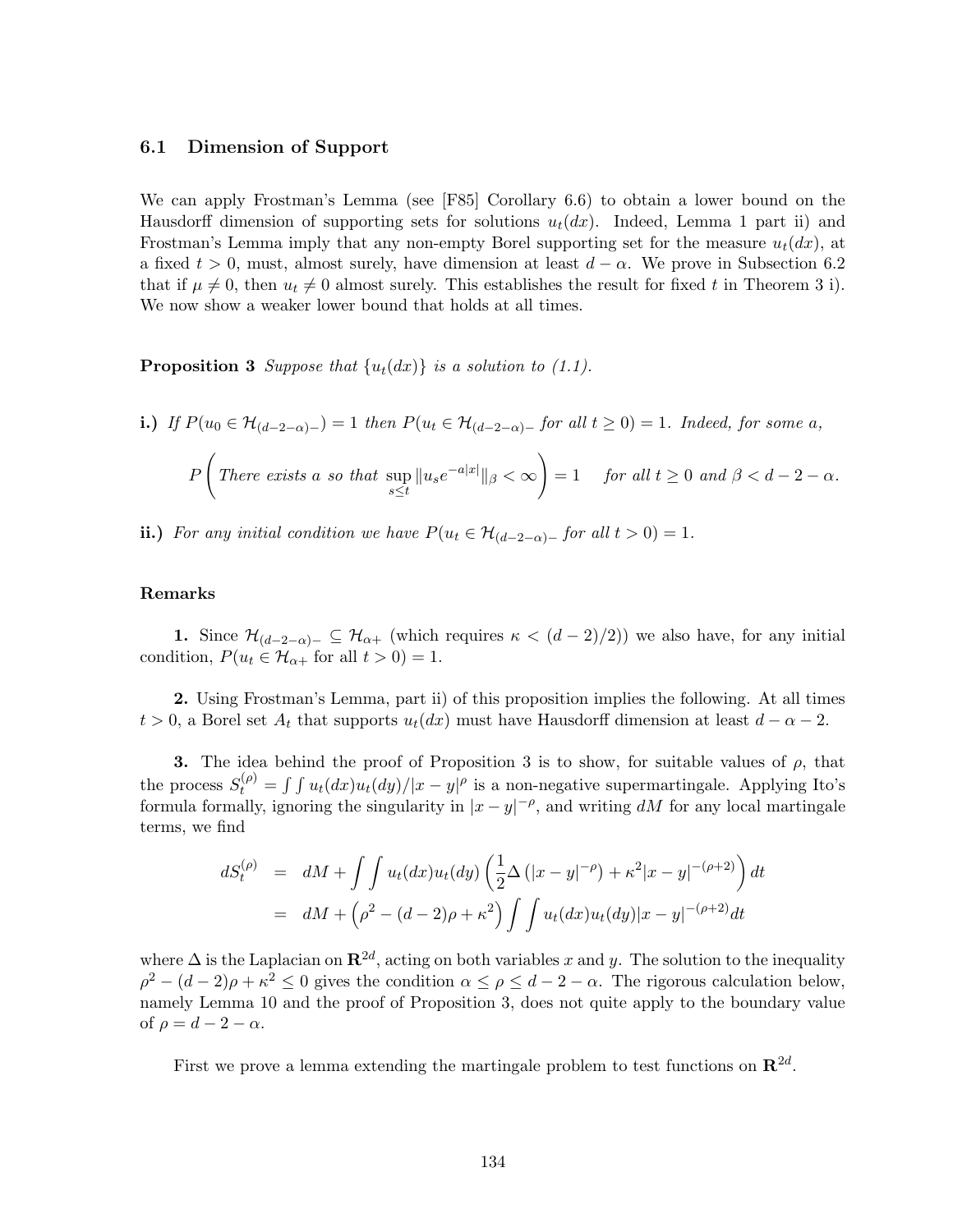**Lemma 10** Suppose that  $\{u_t(dx)\}\$ is a solution to (1.1) with initial condition  $\mu$ . Then for twice differentiable function  $f: \mathbf{R}^{2d} \to \mathbf{R}$  with compact support

$$
M_t(f) = \int \int f(x, y) u_t(dx) u_t(dy) - \int_0^t \int \int \left(\frac{1}{2} \Delta f(x, y) + \kappa^2 \frac{f(x, y)}{|x - y|^2}\right) u_s(dx) u_s(dy) ds \quad (6.1)
$$

defines a continuous local martingale.

**Proof.** For f of product form, that is  $f(x,y) = \sum_{k=1}^{n} \phi_k(x) \psi_k(y)$  where  $\phi_k, \psi_k \in C_c^2$ , this claim is a consequence of the martingale problem (1.4) and (1.5) together with integration by parts. Now we claim that we can choose  $f_n(x, y)$  of product form, and with a common compact support, so that  $f_n$  and  $\Delta f_n$  converge uniformly to f and  $\Delta f$ . One way to see this is consider the one point compactification E of the open box  $\{(x, y) : |x|, |y| < N\}$  and to let  $(X_t, Y_t)$  be independent d-dimensional Brownian motions absorbed on hitting the boundary point of  $E$ . Then consider the algebra  $A$  generated by the constant functions and the product functions  $\phi(x)\psi(y)$ , where  $\phi, \psi$  are compactly supported in  $\{x : |x| \leq N\}$ . The Stone-Weierstrass theorem shows that this algebra is dense in the space of continuous functions on  $E$  and the transition semigroup  $\{T_t\}$  of  $(X_t, Y_t)$  maps A to itself. A lemma of Watanabe (see [EK86] Proposition 3.3) now implies that A is a core for the generator of  $(X_t, Y_t)$  and this implies the above claim.

The continuity of  $t \to u_t$ , and the calculation in Lemma 1 part ii), imply that  $M_t(f_n)$ converges to  $M_t(f)$  uniformly on compacts, in probability. So the limit  $M_t(f)$  has continuous paths. Also, if  $f_n$  and  $f$  are supported in the compact set  $A$ , the stopping times

$$
T_k = \inf\{t : u_t(A) + \int_0^t \int_A \int_A \frac{u_s(dx)u_s(dy)}{|x - y|^2} ds \ge k\}
$$

satisfy  $T_k \uparrow \infty$  and reduce all the local martingales  $M_t(f_n)$  to bounded martingales. We may then pass to the limit as  $n \to \infty$  to see that  $M_t(f)$  is a local martingale reduced by  $\{T_k\}$ . then pass to the limit as  $n \to \infty$  to see that  $M_t(f)$  is a local martingale reduced by  $\{T_k\}$ .

**Proof of Proposition 3.** For part i) we may, by conditioning on the initial condition, suppose that  $u_0 = \mu \in \mathcal{H}_{(d-2-\alpha)-}$ . We may then choose a so that  $\mu \in \mathcal{H}_{\beta}^a$  for all  $\beta < d-2-\alpha$ .

We shall approximate  $|x-y|^{-\rho}$  by a sequence of compactly supported functions as follows. Choose  $\phi_n \in C_c^2$  satisfying and  $\phi_n(x) = 1$  for  $|x| \leq n$  and with  $\phi_n, \partial_{x_i} \phi_n, \partial_{x_i x_j} \phi_n$  uniformly bounded over x and n. Define, for  $\varepsilon > 0$  and  $\rho \in [(d-2)/2, d-2-\alpha]$ ,

$$
f_{n,\varepsilon}(x,y) = \left(1 + (\varepsilon + |x-y|^2)^{-\rho/2}\right) e^{-a(1+|x|^2)^{1/2} - a(1+|y|^2)^{1/2}} \phi_n(x) \phi_n(y).
$$

A short calculation shows that

$$
\begin{aligned}\n&\left(\frac{1}{2}\Delta + \frac{\kappa^2}{|x-y|^2}\right)(\varepsilon + |x-y|^2)^{-\rho/2} \\
&= \left(\varepsilon + |x-y|^2\right)^{-(\rho+4)/2} \left((\rho^2 - (d-2)\rho + \kappa^2)|x-y|^2 + (2\kappa^2 - \rho d)\varepsilon + \varepsilon^2 \kappa^2 |x-y|^{-2}\right) \\
&\leq \left(\varepsilon + |x-y|^2\right)^{-(\rho+4)/2} \varepsilon^2 \kappa^2 |x-y|^{-2} \\
&\leq C(\rho)|x-y|^{-(\rho+2)}.\n\end{aligned}
$$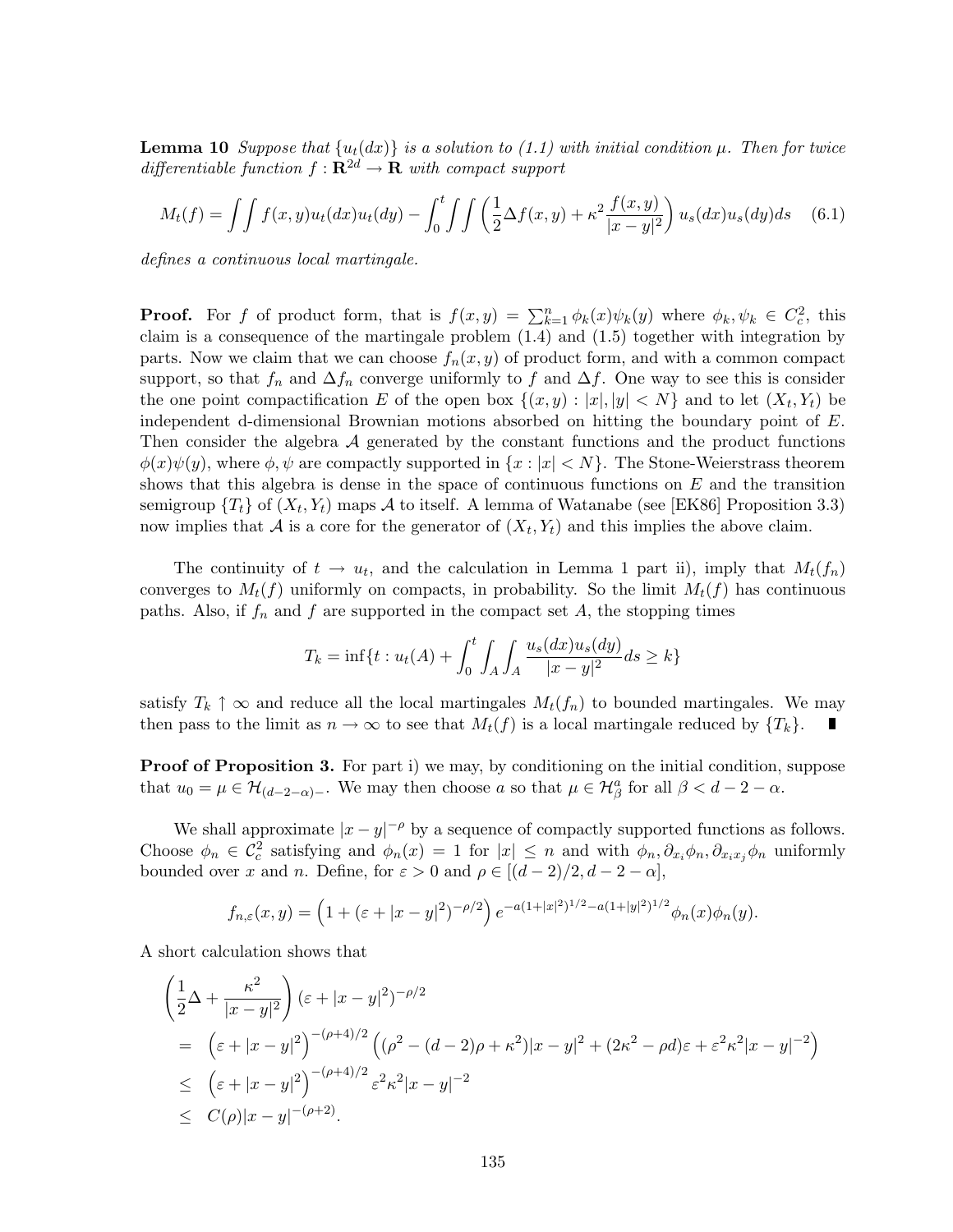The penultimate inequality follows from the restriction on the value of  $\rho$  and  $\kappa$ , and the last inequality follows by considering separately the cases  $\varepsilon < |x - y|^2$  and  $\varepsilon \ge |x - y|^2$ . A simple calculation also shows that

$$
\left|\Delta\left(e^{-a(1+|x|^2)^{1/2}-a(1+|y|^2)^{1/2}}\right)\right|\leq C(a)e^{-a(1+|x|^2)^{1/2}-a(1+|y|^2)^{1/2}}\leq C(a)e^{-a|x|-a|y|}.
$$

Now a lengthy calculation, using the above two bounds as key steps, shows that

$$
\left| \left( \frac{1}{2} \Delta + \frac{\kappa^2}{|x - y|^2} \right) f_{n,\varepsilon}(x, y) \right| \le C(a, \rho) \left( 1 + |x - y|^{-(\rho + 2)} \right) e^{-a|x| - a|y|}.
$$

Note that the bound is uniform over n and  $\epsilon$ . Using the test function  $f_{n,\epsilon}(x, y)$  in Lemma 10 we have that

$$
M_t(f_{n,\varepsilon}) = \int \int f_{n,\varepsilon}(x,y) u_t(dx) u_t(dy) - \mathcal{E}(\varepsilon,t)
$$
\n(6.2)

is a continuous local martingale and

$$
\mathcal{E}(\varepsilon, t) \le C(a, \rho) \int_0^t \int_{\mathbf{R}^d} \int_{\mathbf{R}^d} \left( 1 + |x - y|^{-(\rho + 2)} \right) e^{-a|x| - a|y|} u_s(dx) u_s(dy) ds.
$$
 (6.3)

Now we apply Doob's inequality in the following form

**Lemma 11** Suppose  $\{A_t\}$ ,  $\{M_t\}$ ,  $\{D_t\}$  are continuous processes satisfying  $0 \leq A_t = M_t + D_t$ and where  $M_t$  is a continuous local martingale with  $M_0$  bounded. Then for  $\lambda \geq 0$ 

$$
P\left(\sup_{s\leq t} A_s \geq 2\lambda\right) \leq \frac{1}{\lambda}\left(E[M_0] + 3E[\sup_{s\leq t} |D_s|]\right).
$$

**Proof** If  $\{T_k\}$  reduce the local martingale  $M_t$  then by Doob's inequality for positive submartingales

$$
P(\sup_{s \le t \wedge T_k} |M_s| \ge \lambda) \le \frac{1}{\lambda} E[|M_{t \wedge T_k}|]
$$
  
\n
$$
\le \frac{1}{\lambda} (E[A_{t \wedge T_K}] + E[|D_{t \wedge T_K}|])
$$
  
\n
$$
\le \frac{1}{\lambda} (E[M_0] + 2E[|D_{t \wedge T_K}|])
$$
  
\n
$$
\le \frac{1}{\lambda} \left( E[M_0] + 2E[\sup_{s \le t} |D_s|] \right)
$$

Let  $k \to \infty$  and combine with the bound  $P(\sup_{s\leq t} |D_s| \geq \lambda) \leq E[\sup_{s\leq t} |D_s|]/\lambda$  to complete the lemma.

We apply this lemma to the decomposition  $(6.2)$  together with the bound  $(6.3)$  to obtain

.

$$
P\left(\sup_{s\leq t}\int\int\left(1+|x-y|^{-\rho}\right)e^{-a|x|-a|y|}u_t(dx)u_t(dy)>2\lambda\right)
$$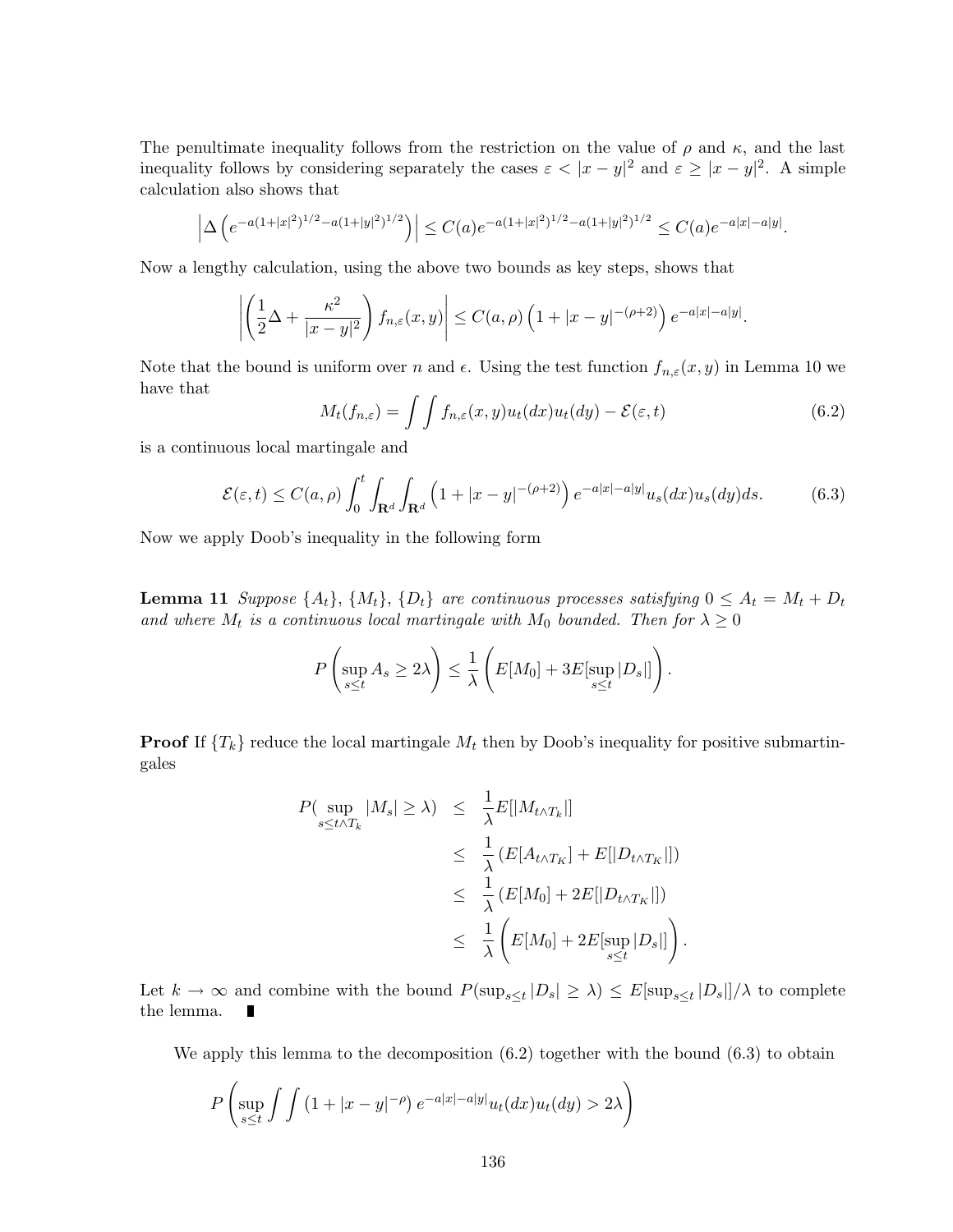$$
= \lim_{\varepsilon \to 0, n \to \infty} P\left(\sup_{s \le t} \int \int f_{n,\varepsilon}(x, y) u_t(dx) u_t(dy) > 2\lambda\right)
$$
  

$$
\le \frac{C(a, \rho)}{\lambda} ||\mu(dx) \exp(-a|x|)||_{\rho}^{2}
$$
  

$$
+ \frac{C(a, \rho)}{\lambda} E\left[\int_0^t \int \int \left(1 + |x - y|^{-(\rho+2)}\right) e^{-a|x| - a|y|} u_s(dx) u_s(dy) ds\right].
$$
 (6.4)

As in Lemma 1 part ii), and using the fact that  $\mu \in \mathcal{H}_{\beta}^{a}$  for all  $\beta < d-2-\alpha$ , one shows that the expectation on the right hand side of (6.4) is finite. One needs, however, the strict inequality  $\rho < d-2-\alpha$ . This ensures that the worst pole in the above expression is  $|x'-y'|^{-(\rho+2+\alpha)}$ , which is still integrable. So, the bound  $(1.12)$  applies. The bound in  $(6.4)$  implies part i) of the Proposition.

For part ii), we may suppose, by conditioning on the initial condition, that  $u_0 = \mu \in \mathcal{H}_{\alpha+}^0$ . But then Lemma 1 part ii) implies, for fixed  $t_0 > 0$ , that  $u_{t_0}(dx) \in \mathcal{H}_{d-2-\alpha}$  almost surely. The Markov property of solutions and part i) then imply that the desired conclusion holds for  $t \geq t_0$ . Letting  $t_0 \downarrow 0$  completes this proof.

**Corollary 3** The family  $\{Q_{\mu} : \mu \in \mathcal{H}_{(d-2-\alpha)-}\}\$ is a strong Markov family.

**Proof.** Let  $\{u_t\}$  be a solution defined on  $(\Omega, \mathcal{F}, \mathcal{F}_t, P)$  and satisfying  $P(u_0 \in \mathcal{H}_{(d-2-\alpha)-}) = 1$ . Let  $\tau < \infty$  be a  $\mathcal{F}_t$ -stopping time, and let  $\tau(n) < \infty$  be discrete stopping times satisfying  $\tau(n) \downarrow \tau$ . Fix  $0 \le t_1 < \ldots < t_n$  and  $f_1, \ldots, f_n \in \mathcal{C}_c$ , and set  $H(u) = \exp(i(u_{t_1}(f_1)+\ldots+u_{t_n}(f_n))).$ Fix a set  $\Lambda \in \mathcal{F}_{\tau}$ . Then the ordinary Markov property implies that

$$
E\left[H(u_{\tau(n)+\cdot})\mathbf{1}(\Lambda)\right] = E\left[Q_{u_{\tau(n)}}[H]\mathbf{1}(\Lambda)\right].\tag{6.5}
$$

If we can pass to the limit as  $n \to \infty$  to replace  $\tau(n)$  by  $\tau$ , then this identity will imply the result. By the continuity of paths the left hand side of (6.5) converges as desired. We claim that

if 
$$
\mu_n \to \mu
$$
 vagyely and sup<sub>n</sub>  $||\mu_n(dx)e^{-a|x|}||_{\alpha} < \infty$  then  $Q_{\mu_n}[H] \to Q_{\mu}[H]$ .

Assuming this claim, Proposition 3 part i) allows us to pass to the limit on the right hand side of (6.5). To prove the claim we let  $u_t(dx)$  be the solution starting at  $\mu$  constructed using the chaos expansion and  $u_{N,t}$  the approximation using only the first N terms of the expansion. Then

$$
Q_{\mu}[H] = E\left[\exp(i\sum_{j=1}^{n} u_{t_j}(f_j))\right]
$$
  
= 
$$
E\left[\exp(i\sum_{j=1}^{n} u_{N,t_j}(f_j))\right] + \text{Error}(N,\mu)
$$

where

$$
|\text{Error}(N,\mu)| \leq \left(\sum_{j=1}^n E\left[(u_{t_j}(f_j) - u_{N,t_j}(f_j))^2\right]\right)^{1/2}.
$$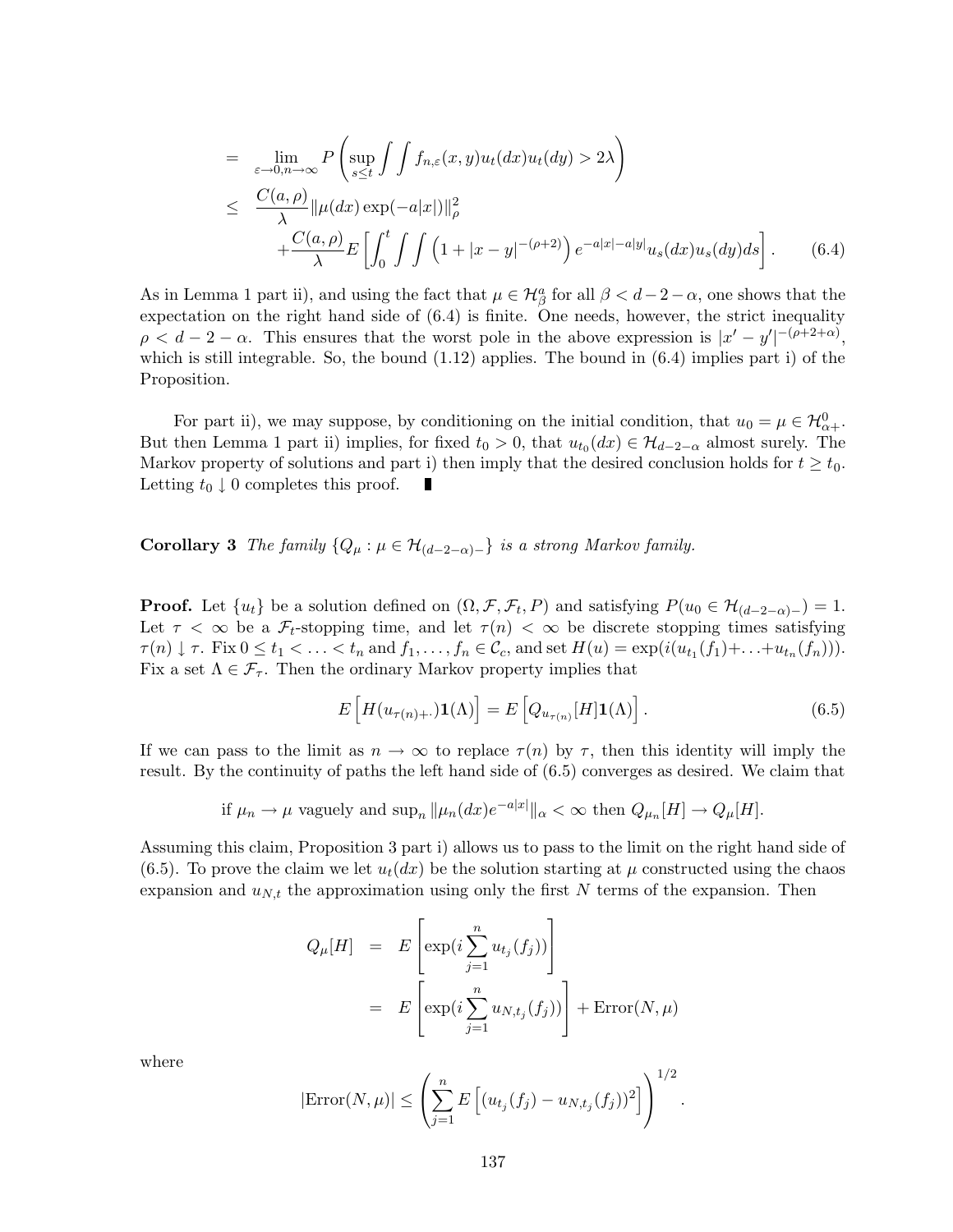The function  $E\left[\exp(i\sum_{j=1}^n u_{N,t_j}(f_j))\right]$  is continuous in  $\mu$  and  $\text{Error}(N,\mu) \to 0$  as  $N \to \infty$ . So the claim follows if we can show  $\sup_n |\text{Error}(N, \mu_n)| \to 0$  as  $N \to \infty$ . Using the isometry as in Lemma 5 we see that

$$
E\left[(u_t(f) - u_{N,t}(f))^2\right] = \int \int H_N(x,y)\mu(dx)\mu(dy)
$$

where

$$
H_N(x,y) = \int \int f(x')f(y')G_t(x-x')G_t(y-y')E_{0,x,y}^{t,x',y'} \left[ \sum_{k=N+1}^{\infty} \frac{1}{k!} \left( \int_0^t \frac{\kappa^2 ds}{|X_s^1 - X_s^2|^2} \right)^k \right] dx'dy'
$$

is bounded by

$$
H_N(x, y) \le C(a, t)e^{-a|x| - a|y|} (1 + |x - y|^{-\alpha}).
$$

Note that  $H_N(x, y)$  is nonincreasing but not continuous. The assumptions of the claim allow us, by an approximation argument, to ignore the singularity in the function  $H<sub>N</sub>(x, y)$  and replace it by a nonincreasing, continuous function  $H_N(x, y)$  of compact support. But then the vague convergence  $\mu_n \to \mu$  implies that  $\sup_n \int \int \tilde{H}_N(x, y)\mu_n(dx)\mu_n(dy) \downarrow 0$  as  $N \to \infty$  (for example by the argument used to prove Dini's lemma). This completes the proof of the claim.

### 6.2 Density of Support

In this subsection we give the proof of Theorem 3 ii). We start with an outline of the method. Assume that  $u_0(B(a, r)) > 0$  and fix  $T > 0$ . We wish to show that with probability one,  $u_T(B(b,r)) > 0$ . We consider various tubes in  $[0,T] \times \mathbb{R}^d$  which connect  $\{0\} \times B(a,r)$  with  ${T} \times B(b,r)$ . (By a tube we mean that for any time t the cross section of the tube with the slice  $\{t\} \times \mathbf{R}^d$  is a ball of radius r.) We consider a subsolution to the equation which has Dirichlet boundary conditions on the edge of the tube. We will show that the probability that the subsolution is non-zero at time T is a constant not depending on the tube. It is possible to construct an infinite family of such tubes such that each pair has very little overlap. Then a zero-one law will guarantee that, with probability one, at least one of the subsolutions will be non-zero. Applying this for a countable family of open balls, we shall obtain the density of the support. This implies that the solution never dies out completely. Note also that for the equation (1.1) posed on a finite region, the above argument fails, as there is not enough room to fit an infinite family of nearly disjoint tubes.

Let us give a rigorous definition of the tubes described above. For a piecewise smooth function  $g: [0, T] \to \mathbf{R}^d$  the tube centered on g is defined as

$$
\mathbf{T} = \left\{ (t, x) \in [0, T] \times \mathbf{R}^d : x \in B(g(t), r) \right\}.
$$

If **T** is such a tube, let  $\partial$ **T** be the boundary of **T**, minus the part of the boundary at  $t = 0$  and  $t = T$ . We aim to find a solution  $(u_t^{\mathbf{T}}(dx) : 0 \le t \le T)$  to the equation (1.1), but restricted to the tube  $T$ , and with Dirichlet boundary conditions. That is,

$$
\begin{cases}\n\frac{\partial u_t^{\mathbf{T}}}{\partial t} = \Delta u_t^{\mathbf{T}} + \kappa u_t^{\mathbf{T}} \dot{F}(t, x) & \text{for } (x, t) \in \mathbf{T}, \\
u_0^{\mathbf{T}}(dx) = \nu(dx), & \text{where } \text{supp}(\nu) \subseteq B(g(0), r), \\
u_t^{\mathbf{T}}(dx) = 0 & \text{for } (x, t) \in \partial \mathbf{T}.\n\end{cases}
$$
\n(6.6)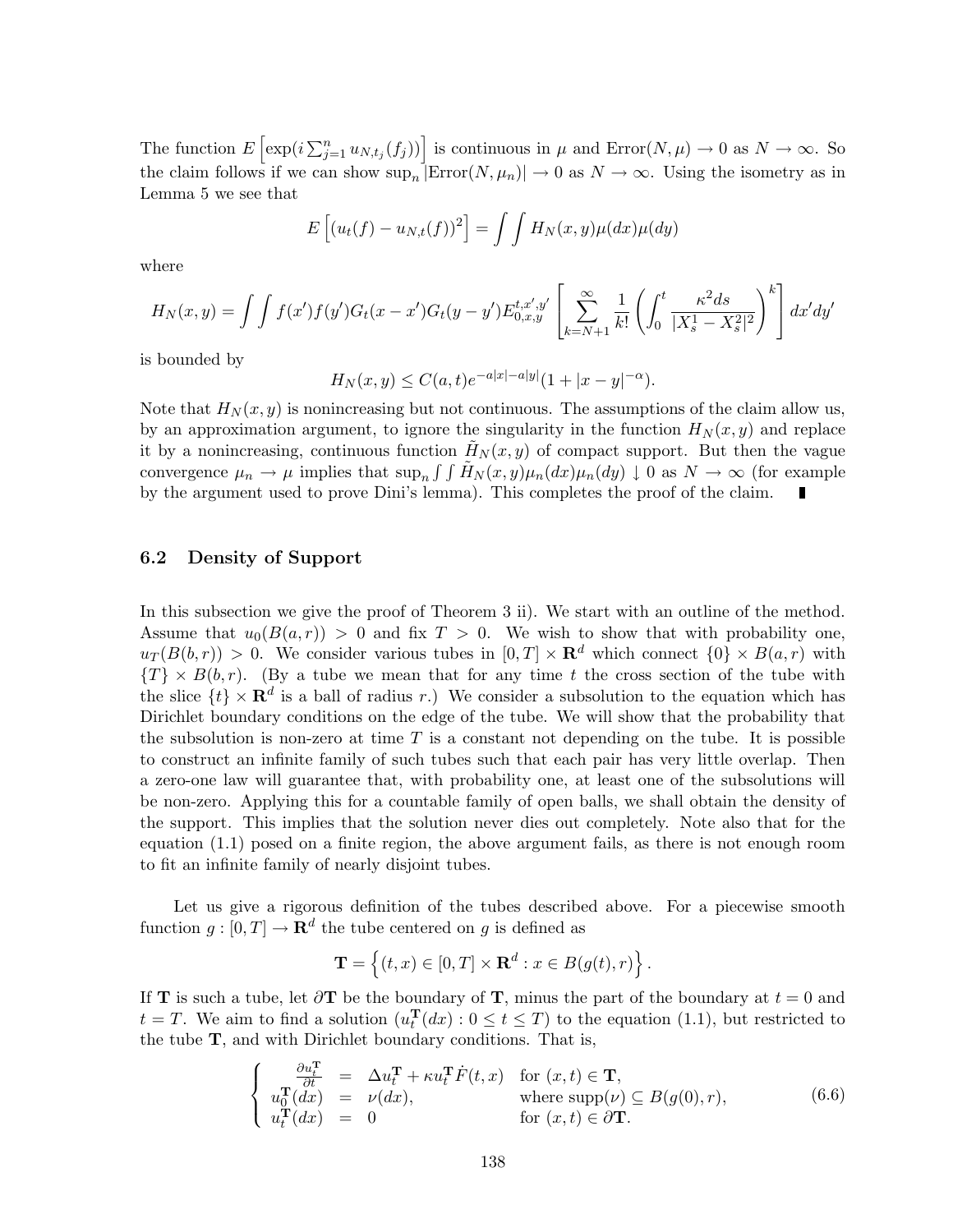As in Section 3, a chaos expansion with respect to the noise F yields solutions to  $(6.6)$ . We do not give the proof. The only changes needed are that the stochastic integrals are restricted to the tube and the Green's function  $G_t(x - y)$  must be replaced by the Green's function for the tube  $G_t^{\mathbf{T}}(x-y)$ , that is the fundamental solution for the heat equation in the tube with Dirichlet boundary conditions. As in Section 3, the convergence of the series is guaranteed by the finiteness of exponential Brownian bridge moments; however the moments that are needed are of the form

$$
E_{0,x,y}^{t,x',y'}\left[\exp\left(\int_0^t \frac{\kappa^2}{|X_s^1 - X_s^2|^2} ds\right) I(\sup_{s \le t} |X_s^1 - g(s)| \vee |X_s^2 - g(s)| < r)\right]
$$

and so are less than the corresponding moments needed to ensure the solution on the whole space converges.

Fix the noise  $F$ , on its filtered probability space, and construct via chaos expansions  ${u_t(dx)}$  the solution to (1.1) started at  $\mu \in \mathcal{H}_{\alpha+}$  and  ${u_t^T(dx)}$  the solution to (6.6) started at  $\nu = \mu|_{B(g(0),r)}$ . We may also construct approximating solutions  $u_t^{(\mathbf{T},\varepsilon)}$  $t_t^{(\mathbf{T},\varepsilon)}(x)dx$  to  $u_t^{\mathbf{T}}(dx)$ , by using the smoother noise  $F^{\varepsilon}$  and the initial condition  $\nu^{(\varepsilon)} = G_{\varepsilon}^{\mathbf{T}} \nu$ , exactly as we approximated  $u_t(dx)$ by  $u_t^{(\varepsilon)}$  $t_c^{(\varepsilon)}(x)dx$ . A standard comparison argument shows that  $u_t^{(\mathbf{T},\varepsilon)}$  $u_t^{(\mathbf{T},\varepsilon)}(x) \leq u_t^{(\varepsilon)}$  $t^{(0)}(x)$ . Passing to the limit as  $\varepsilon \to 0$  we find that, with probability one,

$$
u_t^{\mathbf{T}}(dx) \le u_t(dx) \qquad \text{for all } 0 \le t \le T. \tag{6.7}
$$

We now start the proof of Theorem 3 ii). As described at the beginning of this section, it is enough to assume that  $u_0(B(a, r)) > 0$ , for some  $a \in \mathbb{R}^d$  and  $r > 0$ , and to show, for fixed  $b \in \mathbf{R}^d$ , that  $u_T(B(b,r)) > 0$  with probability one. For notational ease we shall take  $a = b = 0$ and  $r = 1$ ; the proof needs only small changes for other values of r, a, b. Let  $e_1$  be the unit vector  $(1, 0, \ldots, 0)$ . We consider a sequence of piecewise linear functions  $g_n(t)$  for  $n \in \mathbb{Z}$ , given by

$$
g_n(t) = \begin{cases} 2nte_1 & \text{if } 0 \le t \le T/2\\ 2n(T-t)e_1 & \text{if } T/2 \le t \le T \end{cases}
$$

We write  $\mathbf{T}_n$  for the tube centered on  $g_n$ . The Feynman-Kac representation (1.18), adapted for the Dirichlet boundary conditions, gives the following representation for the solution  $u_T^{(\mathbf{T}_n,\varepsilon)}$  $T^{(1,n,\epsilon)}(f),$ where  $f \geq 0$  is a test function supported in  $B(0, 1)$ .

$$
u_T^{(\mathbf{T}_n,\varepsilon)}(f) = e^{-\Gamma_{\varepsilon}(0)T} \int_{B(0,1)} dx \int_{B(0,1)} \nu^{(\varepsilon)}(dy) G_T(x-y) f(x)
$$

$$
\cdot E_{0,y}^{T,x} \left[ \exp\left(\kappa \int_0^T F^{(\varepsilon)}(ds, X_s) \right) I((s, X_s) \in \mathbf{T}_n, \ \forall s \le T) \right]
$$

By conditioning on the position of the Brownian bridge at time  $T/2$ , we find

$$
u_T^{(\mathbf{T}_n,\varepsilon)}(f) = e^{-\Gamma_{\varepsilon}(0)T} \int dx \int \nu^{(\varepsilon)}(dy) \int dz f(x)
$$
  
 
$$
\cdot G_{T/2}(x - nTe_1 - z)G_{T/2}(nTe_1 + z - y)f(x)E_1(y,z)E_2(z,x)
$$
 (6.8)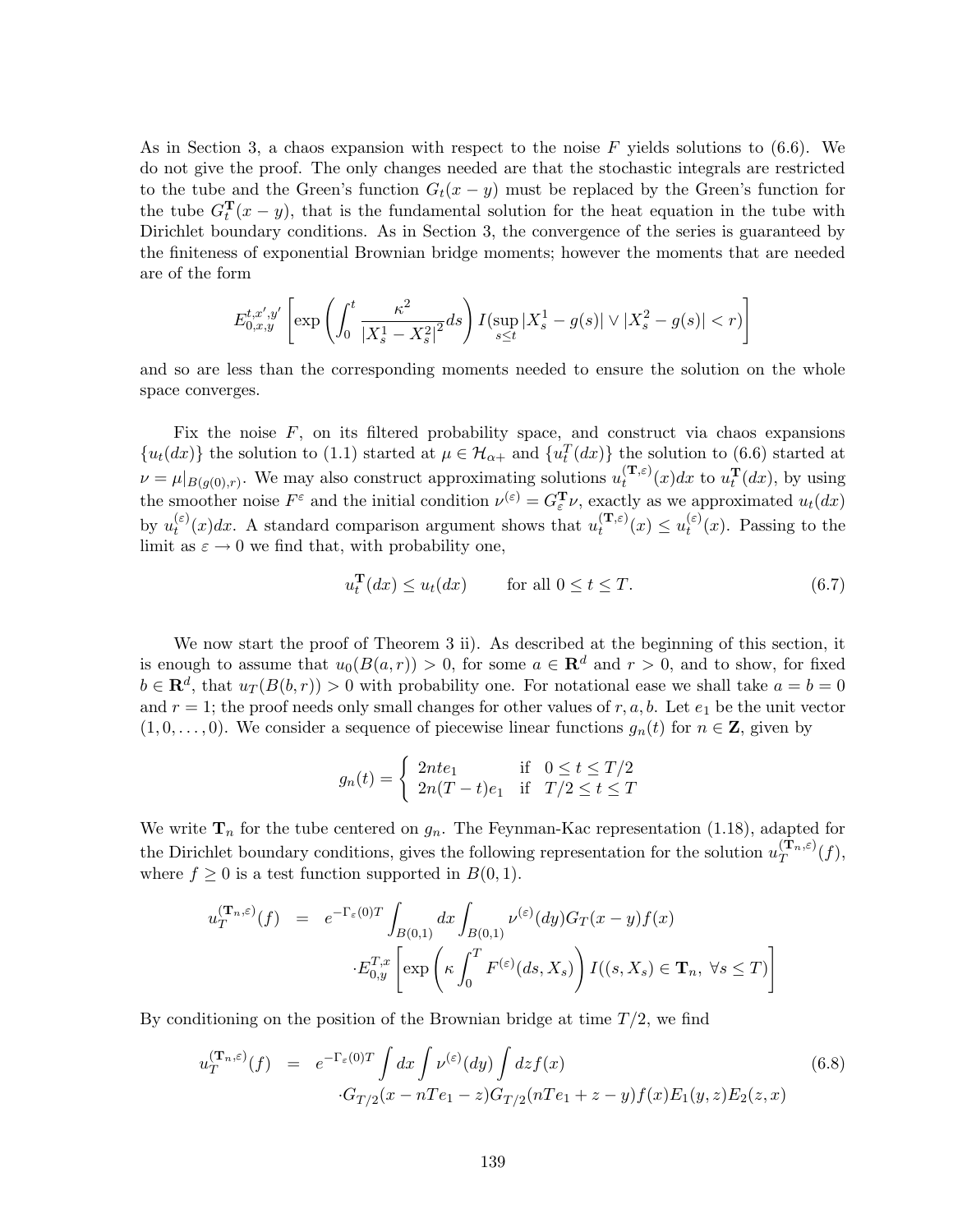where

$$
E_1(y, z) = E_{0,y}^{T/2, z+nT} \left[ \exp\left(\kappa \int_0^{T/2} F^{(\varepsilon)}(ds, X_s) \right) I((s, X_s) \in \mathbf{T}_n, \ \forall s \le T/2) \right]
$$

and

$$
E_2(z,x) = E_{0,z+nT}^{T/2,x} \left[ \exp\left(\kappa \int_{T/2}^T F^{(\varepsilon)}(ds, X_{s-(T/2)})\right) I((s, X_{s-(T/2)}) \in \mathbf{T}_n, \ \forall s \le T) \right].
$$

All the randomness in the representation (6.8) is contained in the Brownian bridges expectations  $E_1(x, z)$  and  $E_2(z, y)$ . By adding a suitable linear drift to the Brownian bridge we may rewrite

$$
E_1(y,z) = E_{0,y}^{T/2,z} \left[ \exp\left(\kappa \int_0^{T/2} F^{(n,\varepsilon)}(ds,X_s) \right) I((s,X_s) \in \mathbf{T}_n, \ \forall s \le T/2) \right]
$$

where  $F^{(n,\varepsilon)}(x,t) = F^{(\varepsilon)}(x+nt,t)$  is a new noise which has the same covariance structure as  $F^{(\varepsilon)}$ . This shows that the law of  $E_1(y, z)$  is independent of n, and a similar argument applies to  $E_2(z, x)$ , which is also independent of  $E_1(y, z)$ . Also, for  $x, z \in B(0, 1)$ ,

$$
\frac{G_{T/2}(x - nTe_1 - z)}{G_{T/2}(x - z)} = \exp(-n^2T - 2ne_1 \cdot (x - z)) \ge \exp(-n^2T - 4|n|).
$$

A similar lower bound holds for  $G_{T/2}(nTe_1 + z - y)$ . Using these bounds in (6.8), we see that the variable  $u_T^{(\mathbf{T}_n,\varepsilon)}$  $T^{(\mathbf{T}_n,\varepsilon)}(f)$  stochastically dominates the variable  $C(n,T)u_T^{(\mathbf{T}_0,\varepsilon)}$  $T^{(1,0,\varepsilon)}(f)$ , where  $C(n,T)$ is a strictly positive constant independent of  $\varepsilon$ . Letting  $\varepsilon \downarrow 0$ , we obtain the same stochastic dominance for the solutions driven by the singular noise  $F$ :

$$
u_T^{(\mathbf{T}_n)}(f) \stackrel{s}{\geq} C(n,T)u_T^{(\mathbf{T}_0)}(f),
$$

where the inequality stands for stochastic domination. Let  $A_n$  be the event  $\{u_T^{\mathbf{T}_n}(B(0,1)) > 0\}$ . Then, by this stochastic domination,  $P(A_n) \ge P(A_0)$ . Also,  $P(A_0) > 0$ . This can be seen from the fact that the first moment of  $u_T^{(n)}$  $T^{(n)}(B(0,1))$  is given, as are the first moments in (1.6), by the heat flow in the tube. Hence, it is hence non-zero.

Finally, we apply a zero-one law to conclude the result. Consider the sequence of noises defined by

$$
F_n = (F(t, x + g_n(t)) : 0 < t < T, |x| < 1)
$$
 for n=0,1,...

Since the correlation structure of F is unchanged by piecewise linear shifts, the noises  $\{F_k\}$  are identically distributed and form a stationary sequence. We claim this sequence is also strongly mixing. For this, it is enough to show, for all k and bounded measurable  $G, H$ , that as  $n \to \infty$ ,

$$
E\left[G(F_{-k},\ldots,F_k)H(F_{n-k},\ldots,F_{n+k})\right] \to E\left[G(F_{-k},\ldots,F_k)\right]E\left[H(F_{-k},\ldots,F_k)\right].\tag{6.9}
$$

Suppose that  $\phi_{i,j}(x,t)$  are test functions supported in  $(0,T) \times B(0,1)$ . Suppose G and H are bounded continuous functions of the vector

$$
\left(\int_0^T \int_{B(0,1)} \phi_{i,j} dF_i : -k \leq i \leq k, j = 1, \ldots, k\right).
$$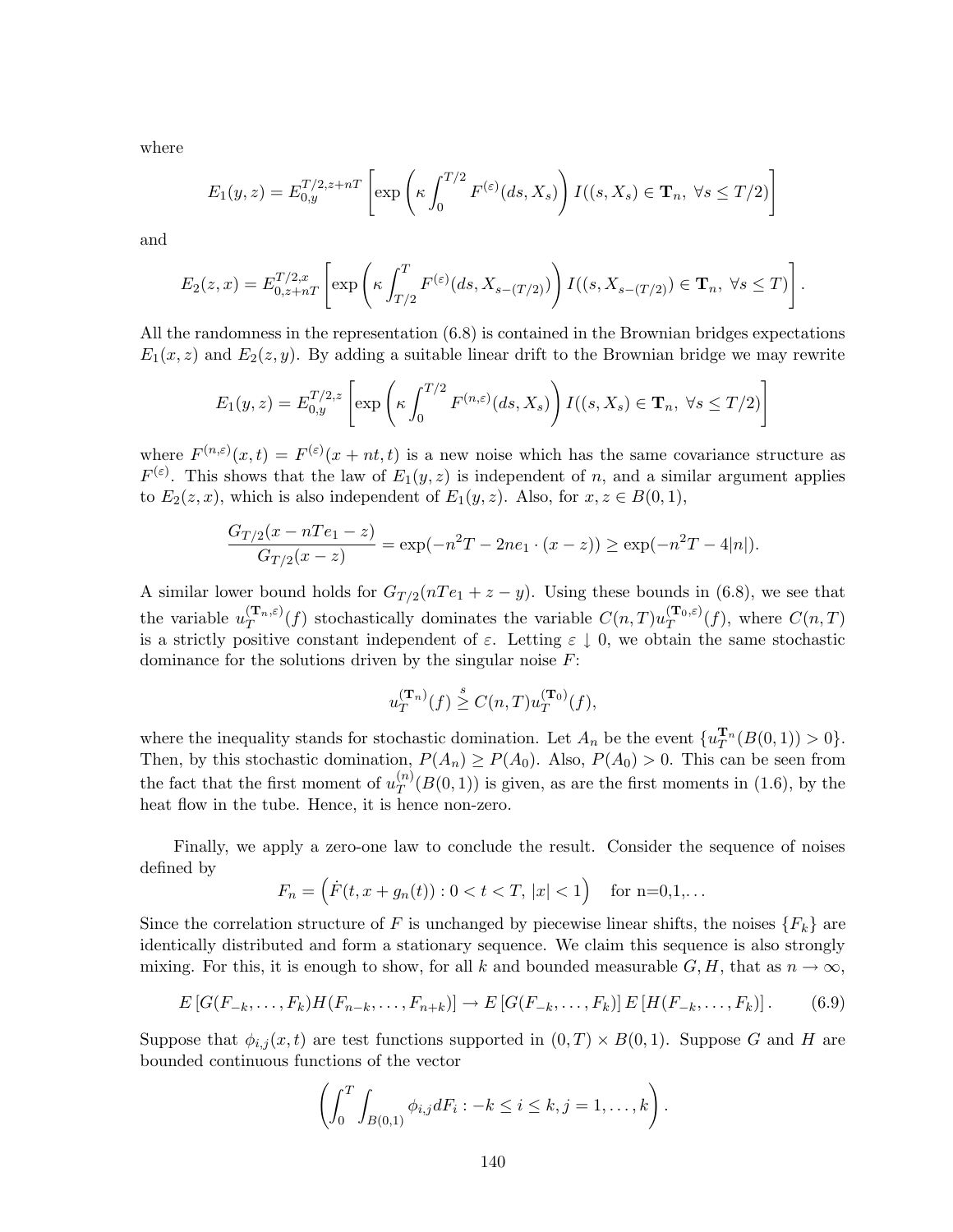Each integral  $\int \int \phi_{i,j} dF_i$  is a Gaussian variable. Also, the covariance between  $\int \int \phi_{i,j} dF_i$  and  $\int \int \phi_{i+n,j'} dF_{i+n}$  converges to zero as  $n \to \infty$ . This implies that the mixing relation (6.9) holds for  $G, H$  of this special type. A monotone class argument then proves the mixing relation for general  $G$  and  $H$ .

Define  $S_n$  to be the  $\sigma$ -field generated by the noises  $(F_n, F_{n+1}, F_{n+2}, \ldots)$ . The strong mixing of the sequence implies that the sigma field  $S = \bigcap_{n=1}^{\infty} S_n$  is trivial in that  $P(S) = 0$  or 1 for all  $S \in \mathcal{S}$ . The construction of the solutions by a Wiener chaos expansion shows that the solution  $u^{(\mathbf{T}_n)}$  is measurable with respect to the sigma field generated by the noise  $\dot{F}(t,x)$  for  $(t,x) \in T_n$ . Thus, the event  $A_n$  is  $S_n$  measurable, and the event  $\{A_n \text{ i.o.}\}\$ is S-measurable. Since  $P(A_n)$ is bounded below uniformly in n, the event  $\{A_n \text{ i.o.}\}\$  must have probability one. Finally, since  $u_T(B(0, 1)) \ge \sup_n u_T^{(\mathbf{T}_n)}$  $T^{(1 n)}(B(0, 1))$  by (6.7), the proof is complete.

#### 6.3 Singularity of solutions

In this subsection we prove the singularity assertion in Theorem 3 iii). We first sketch a short argument that suggests the solutions are singular. Fix  $T > 0$  and  $x \in \mathbb{R}^d$ . For  $t \in [0, T)$  we consider the process

$$
M_t(x) = \int G_{T-t}(x-y)u_t(dy).
$$

It is possible to extend the martingale problem (1.4) to test functions that depend on time and that do not have compact support, provided that they decay faster than exponentially at infinity. Using the test function  $(t, y) \rightarrow G_{T-t}(x - y)$  it follows from this extension that  $\{M_t\}$  is a nonnegative continuous local martingale for  $t \in [0, T)$ . The explosion principle (see [RW00] Corollary IV. 34.13) implies that the quadratic variation must remain bounded as  $t \uparrow T$ . Therefore, with probability 1,

$$
\langle M(x) \rangle_T = \int_0^T \int \int u_t(dy) u_t(dz) G_{T-t}(x-y) G_{T-t}(x-z) |y-z|^{-2} < \infty.
$$
 (6.10)

However, a short calculation shows that if  $u_t(y)$  has a continuous, strictly positive density in the neighborhood of  $(T, x)$  then the integral in  $(6.10)$  is infinite.

Instead of pursuing this argument, we show that the scaling relation can be used to convert the death of solutions at large times to the singularity of solutions at a fixed time. Applying the scaling Lemma 2, with the choices  $a = \varepsilon^{-d}$ ,  $b = \varepsilon^2$  and  $c = \varepsilon$ , we find that, under the initial condition  $u_0(dx) = Cdx$  (where dx is Lebesgue measure), that  $u_t(B(0, \varepsilon))$  has the same distribution as  $\varepsilon^d u_{t/\varepsilon^2}(B(0,1))$ . Also, as in the proof of Theorem 2 ii), the linearity of the equation and the concavity of the function  $z \to \sqrt{z}$  imply that the map  $\mu \to Q_{\mu}[U_t(B(0, \varepsilon))^{1/2}]$ is increasing and concave in  $\mu$ .

Take a solution  $\{u_t(dx)\}\$  with  $u_0$  of locally bounded intensity. Then, for fixed  $t > 0$ ,

$$
E\left[\frac{u_t(B(0,\varepsilon))^{1/2}}{\varepsilon^{d/2}}\right]
$$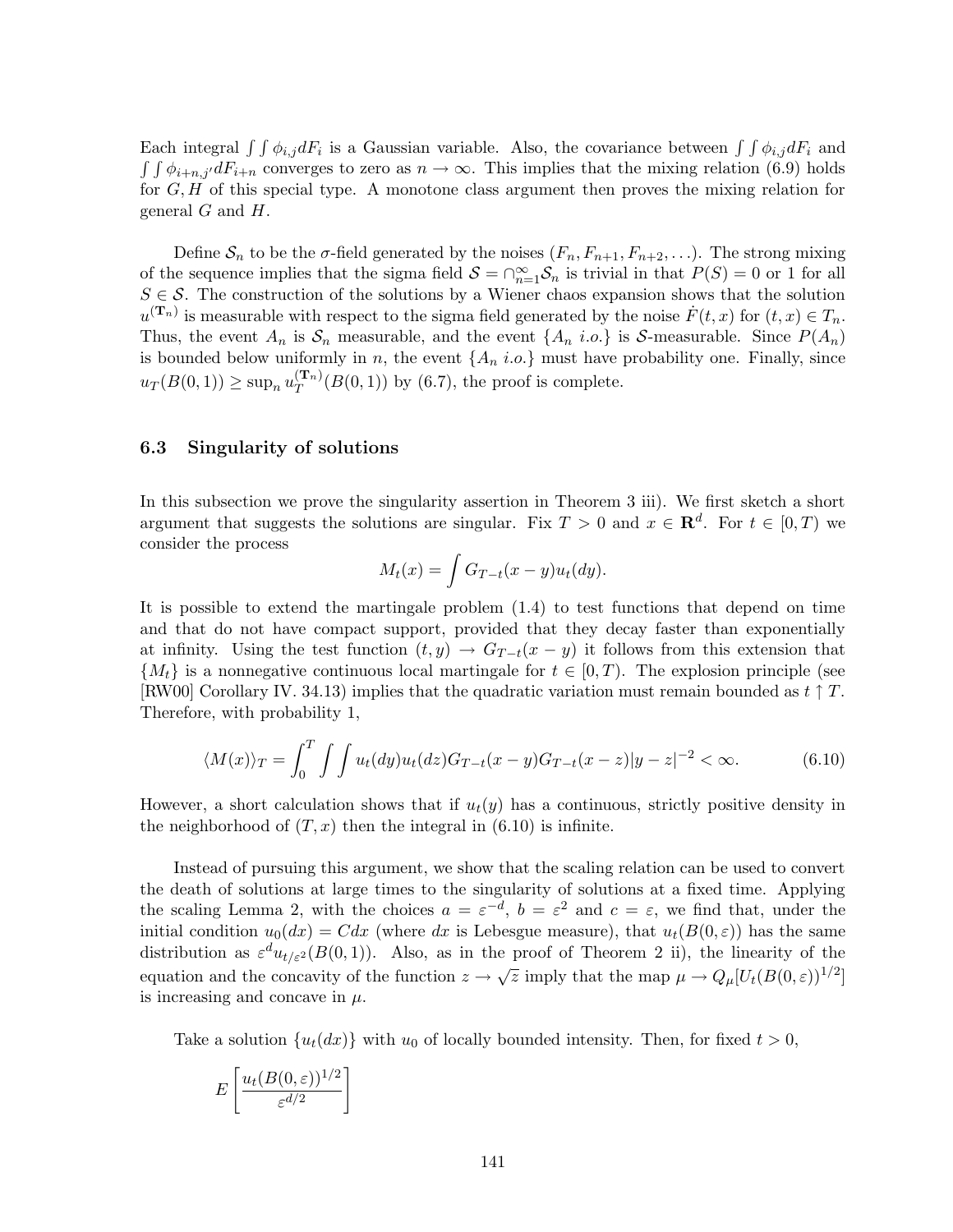$$
= \int_{\mathcal{H}_{\alpha+}} Q_{\mu} \left[ \frac{U_{t/2}(B(0,\varepsilon))^{1/2}}{\varepsilon^{d/2}} \right] P(u_{t/2} \in d\mu) \quad \text{(by the Markov property)}
$$
\n
$$
\leq Q_{E(u_{t/2}(dx))} \left[ \frac{U_{t/2}(B(0,\varepsilon))^{1/2}}{\varepsilon^{d/2}} \right] \quad \text{(by Jensen's inequality)}
$$
\n
$$
\leq Q_{C(t)L(dx)} \left[ \frac{U_{t/2}(B(0,\varepsilon))^{1/2}}{\varepsilon^{d/2}} \right] \quad \text{(since } u_0 \text{ has bounded intensity)}
$$
\n
$$
= Q_{C(t)L(dx)} \left[ U_{t/2\varepsilon^2}(B(0,1))^{1/2} \right] \quad \text{(by scaling)}
$$
\n
$$
= (C(t))^{1/2} Q_{I_{B(0,1)}} \left[ U_{t/2\varepsilon^2}(1)^{1/2} \right] \quad \text{(by self-duality, Proposition 1)}
$$
\n
$$
\to 0 \quad \text{as } \varepsilon \downarrow 0 \quad \text{(by Proposition 2)}.
$$

The same result holds true if  $B(0, \varepsilon)$  is replaced by  $B(x, \varepsilon)$  for any  $x \in \mathbf{R}^d$ . We may decompose the measure  $u_t = u_t^{(ac)} + u_t^{(s)}$  $t_t^{(s)}$  into its absolutely continuous and singular parts and write  $u_t^{(ac)} =$  $A_t(x)dx$  for a locally  $L^1$  function  $A_t(x) \geq 0$ . Then

$$
E\left[\int A_t^{1/2}(x)dx\right] = \int E\left[\lim_{\varepsilon \downarrow 0} \frac{u_t^{(ac)}(B(x,\varepsilon)^{1/2})}{\varepsilon^{d/2}}\right]dx \quad \text{(Lebesgue differentiation theorem)}
$$
  

$$
\leq \int \lim_{\varepsilon \downarrow 0} E\left[\frac{u_t^{(ac)}(B(x,\varepsilon)^{1/2})}{\varepsilon^{d/2}}\right] dx \quad \text{(Fatou's lemma)}
$$
  

$$
\leq \int \lim_{\varepsilon \downarrow 0} E\left[\frac{u_t(B(x,\varepsilon)^{1/2})}{\varepsilon^{d/2}}\right] dx = 0.
$$

Thus  $A_t = 0$  with probability one.

In general we may decompose the initial condition  $u_0 \in \mathcal{H}_{\alpha+}$  as a countable sum of measures  $u_0 = \sum_n u_0^{(n)}$  where each  $u_0^{(n)}$  has locally bounded intensity. Use a single noise to define chaos expansion solutions  $u_t^{(n)}$  $t_t^{(n)}(dx)$  with initial conditions  $u_0^{(n)}$  $\binom{n}{0}$ . It is easy to check that  $\sum_n u_t^{(n)}$  $t^{(n)}(dx)$ is a solutions started at  $u_0$ . Then, applying the above argument to each  $u_t^{(n)}$  yields the desired result in the general case. This completes the proof of Theorem 3 iii).

Acknowledgement: We would like to thank M. Yor for informing us of his work in [Yor80].

# References

- [Albeverio+Rockner89] S. Albeverio and M. Röckner. Dirichlet forms, quantum fields and stochastic quantization. In Stochastic analysis, path integration and dynamics (Warwick, 1987), Pitman Res. Notes Math. Ser., 200, pages 1–21, Harlow, 1989. Longman Sci. Tech.
- [Ben99] P.W. Bentley. Regularity and inverse SDE representations of some stochastic PDEs (1999), PhD Thesis at the University of Warwick.
- [Car94] R.A. Carmona and S.A. Molchanov (1994). Parabolic Anderson problem and intermittency, AMS Memoir 518, Amer. Math. Soc.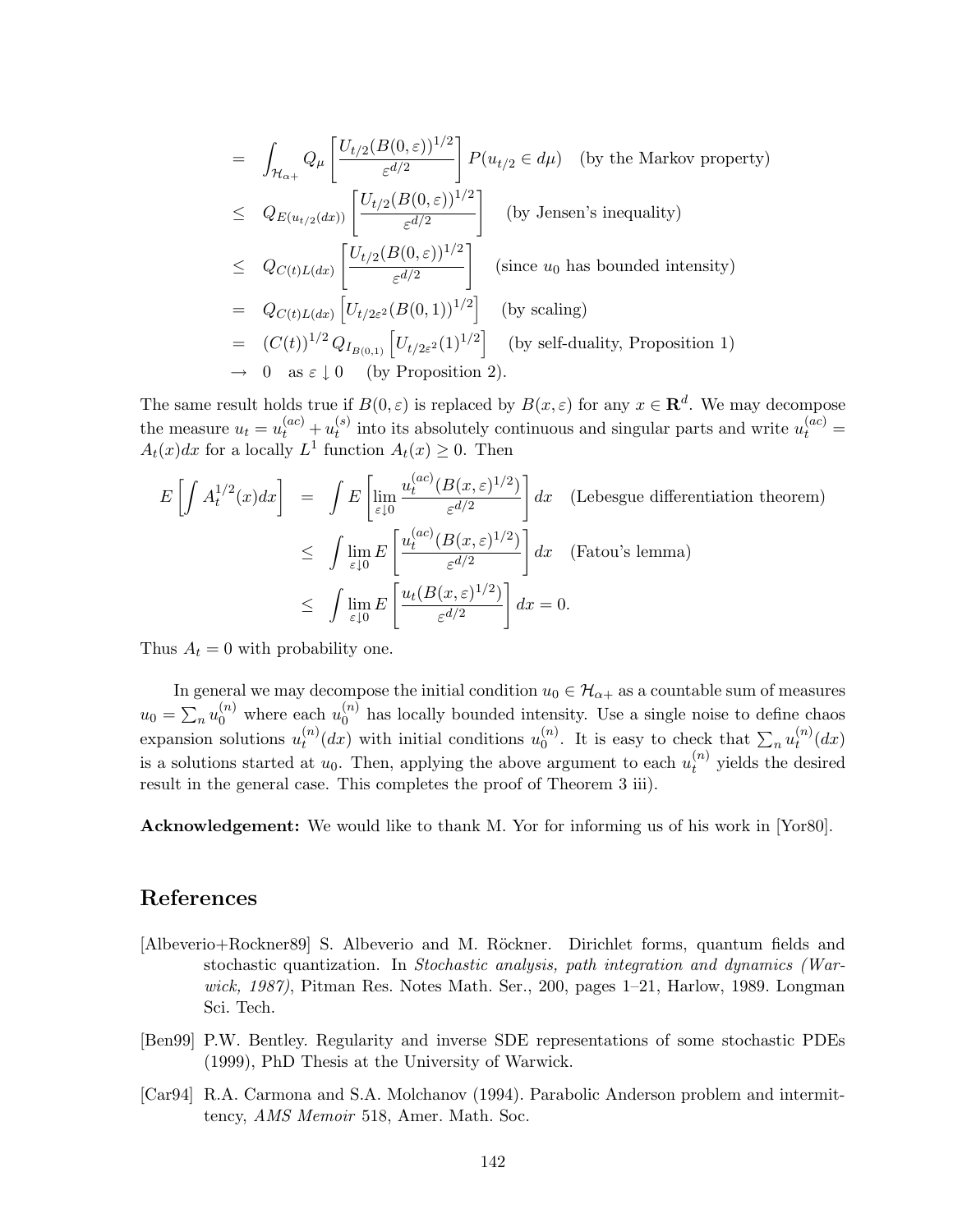- [CFG96] J.T. Cox, K. Fleischmann and A. Greven (1996). Comparison of interacting diffusions and an application to their ergodic theory, Prob. Th. Rel. Fields 105, 513-528.
- [CKP01] J.T. Cox, A. Klenke and E.A. Perkins (2001). Convergence to equilibrium and linear systems duality, Stochastic models (Ottawa, ON, 1998), CMS Conf. Proc., 26, Amer. Math. Soc., Providence, RI., 41-66.
- [Daw93] D.A. Dawson (1993). Measure-valued Markov processes. École d'été de probabilités de Saint-Flour, XXI-1991, Springer Lecture Notes in Mathematics 1180, 1-260.
- [Daw80] D.A. Dawson and H. Salehi (1980). Spatially homogeneous random evolutions, Journal of Multivariate Analysis 10, 141-180.
- [DPZ92] G. Da Prato and J. Zabczyk (1992). Stochastic Equations in Infinite Dimensions, volume 44 of Encyclopedia of mathematics and its applications, Cambridge University Press.
- [EK86] S. Ethier and T. Kurtz (1986). Markov Processes, Characterization and Convergence, Wiley.
- [F85] K.J. Falconer (1985). The Geometry of Fractal Sets, volume 85 of Tracts in mathematics, Cambridge University Press.
- [GMK00] J. Gärtner, W. König and S.A. Molchanov (2000). Almost sure asymptotics for the continuous parabolic Anderson model, Prob. Th. Rel. Fields, 118, 547-573.
- [HØUZ96] Helge Holden, Bernt Øksendal, Jan Ubøe, and Tusheng Zhang. Stochastic partial differential equations. Probability and its Applications. Birkhäuser Boston Inc., Boston, MA, 1996. A modeling, white noise functional approach.
- [Ito84] K. Ito (1984). Foundations of stochastic differential equations in infinite dimensional spaces, volume 47 of CBMS-NSF Regional Conference Series in Applied Mathematics.
- [Kun90] H. Kunita (1990). Stochastic flows and stochastic differential equations, volume 24 of Cambridge studies in advanced mathematics, Cambridge University Press.
- [Lig85] T.M. Liggett (1985). *Interacting particle systems*, Springer-Verlag.
- [NR97] David Nualart and Boris Rozovskii. Weighted stochastic Sobolev spaces and bilinear SPDEs driven by space-time white noise. J. Funct. Anal., 149(1):200–225, 1997.
- [NZ89] D. Nualart and M. Zakai (1989). Generalized Brownian functionals and the solution to a stochastic partial differential equation, J. Funct. Anal. 84, 279-296.
- [RY91] D. Revuz and M. Yor (1991). Continuous Martingales and Brownian Motion, Springer-Verlag.
- [RW00] L.C.G. Rogers and D. Williams (2000), Diffusions, Markov processes and martingales, Volume 2, Ito calculus, 2nd edition, Cambridge University Press.
- [Wal86] J.B. Walsh (1986). An introduction to stochastic partial differential equations,  $\dot{E}$ cole d'été de probabilités de Saint-Flour, XIV-1984, Springer Lecture Notes in Mathematics 1180, 265-439.